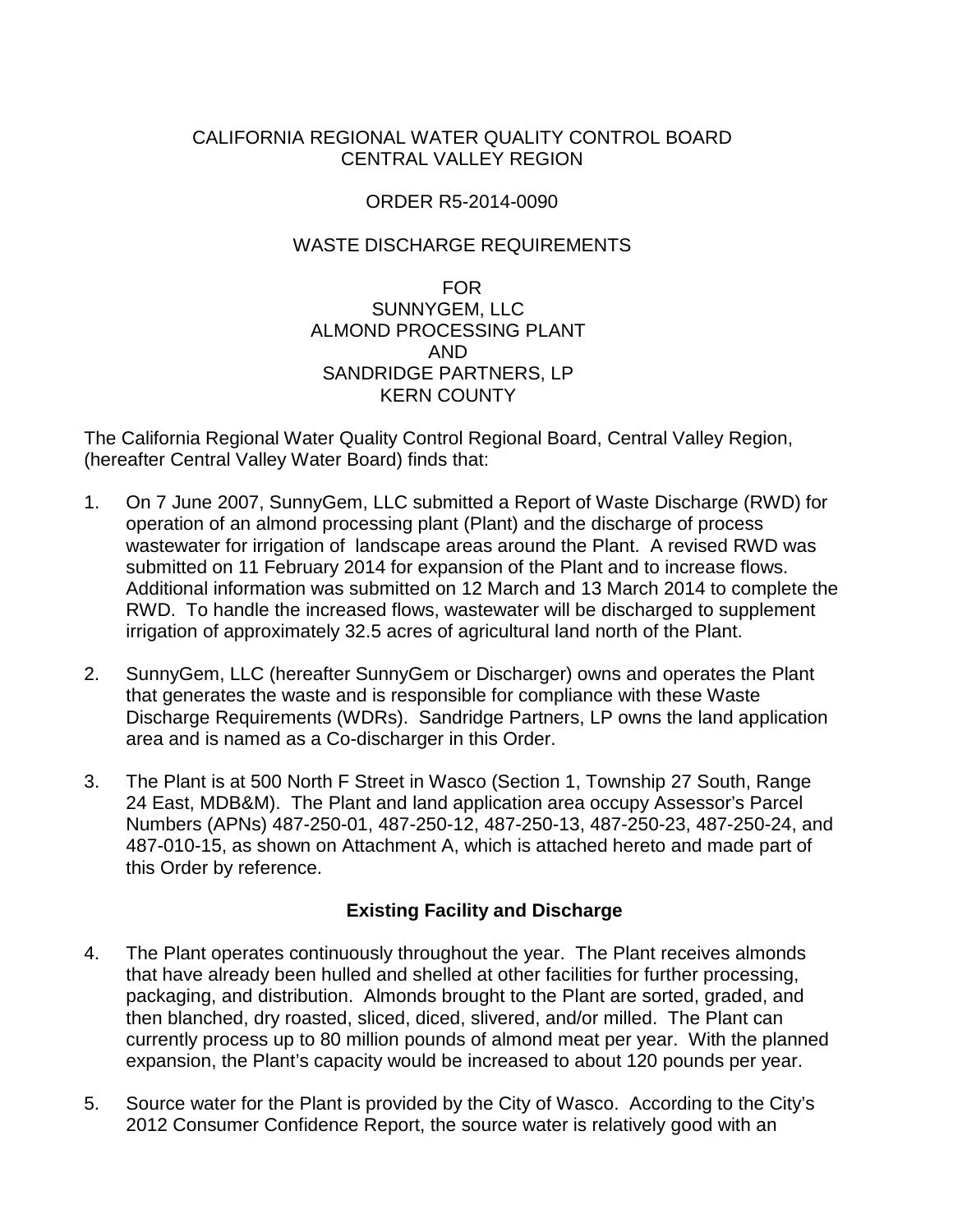electrical conductivity (EC) of 230 to 369 umhos/cm, total dissolved solids (TDS) of 160 to 240 mg/L, and nitrate as nitrogen ( $NO<sub>3</sub>$ -N) of 3.3 to 10 mg/L.

- 6. According to the 2014 RWD, process wastewater to be discharged to the land application area will be from blanching operations at the Plant. Blanching operations are a closed system separate from other operations at the Plant. Process wastewater will consist of blanching water and a small amount of cleaning water. Other waste streams, including domestic waste, boiler condensate, cooling water blowdown, and cleaning water, will be discharged to the City of Wasco's Wastewater Treatment Facility (WWTF).
- 7. Current total flows at the Plant range from about 40,000 to 100,000 gallons per day. The RWD estimates, that with the planned expansion, wastewater flows from the blanching operation will average about 50,000 gallons per day or 0.05 million gallons per day (mgd).
- 8. In the blanching process, the almonds are immersed in a hot water stream with mechanical abrasion to remove the outer skins of the almonds. After the blanching process, solids consisting primarily skins will be removed and the wastewater drained to a series of two 20,000-gallon holding tanks. The holding tanks act as settling chambers to settle out the remaining solids.
- 9. As this discharge has not been previously regulated, there is little data on wastewater quality. Samples of the wastewater were collected in January 2007 and October 2012. The sample collected in 2007 was of the combined waste stream, while the 2012 samples included just wastewater from the blanching operations as well as a sample of the combined waste stream. Table 1 below presents the analytical data for samples collected in 2007 and 2012:

| Constituent                         | <b>Units</b> | <b>Wastewater Quality</b> |             |               |
|-------------------------------------|--------------|---------------------------|-------------|---------------|
|                                     |              | 1/10/2007                 | 10/3/2012   | 10/3/2012     |
|                                     |              | (combined                 | (blanching  | (combined     |
|                                     |              | waste stream)             | wastewater) | waste stream) |
| pH                                  | pH units     |                           | 6.9         | 6.2           |
| <b>Electrical Conductivity (EC)</b> | umhos/cm     |                           | 510         | 424           |
| Biochemical Oxygen Demand (BOD)     | mg/L         | 420                       | 1800        | 1200          |
| <b>Total Dissolved Solids (TDS)</b> | mg/L         | 930                       | 1800        | 1200          |
| Nitrate as Nitrogen $(NO3-N)$       | mg/L         | < 0.5                     | 4.2         | 3.6           |
| Total Kjeldahl Nitrogen (TKN)       | mg/L         | 70                        | 91          | 91            |
| <b>Total Nitrogen</b>               | mg/L         | 71                        | 96          | 95            |
| Sodium                              | mg/L         | 28                        | 27          | 32            |
| Calcium                             | mg/L         | 31                        | 15          | 17            |
| Magnesium                           | mg/L         | 12                        | 9.6         | 8.2           |
| Potassium                           | mg/L         | 91                        | 110         | 78            |
| Sulfate                             | mg/L         | 48                        | 43          | 36            |

| <b>TABLE 1. Wastewater Quality</b> |
|------------------------------------|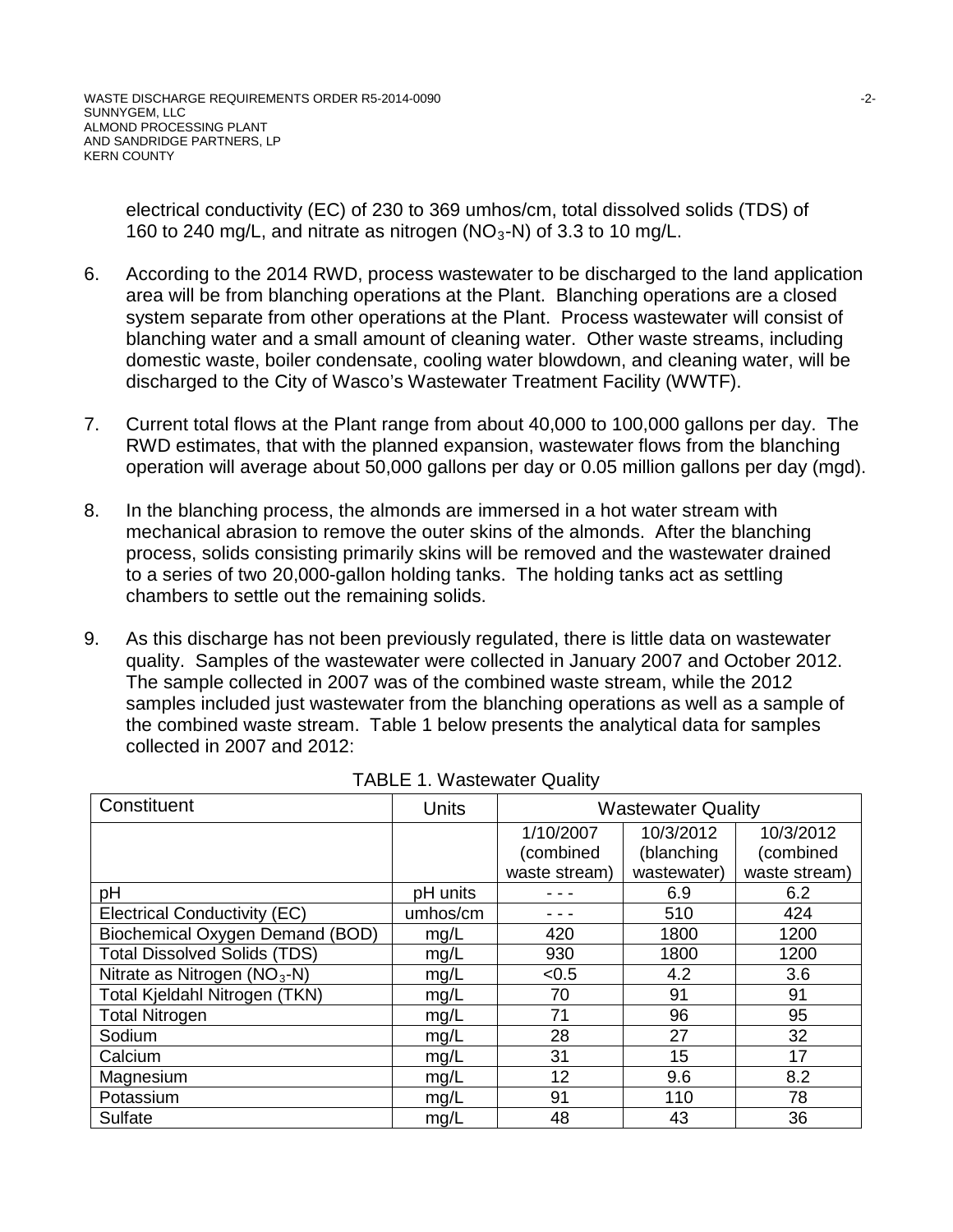| Constituent                      | Units | <b>Wastewater Quality</b> |             |               |
|----------------------------------|-------|---------------------------|-------------|---------------|
|                                  |       | 1/10/2007                 | 10/3/2012   | 10/3/2012     |
|                                  |       | (combined                 | (blanching  | (combined     |
|                                  |       | waste stream)             | wastewater) | waste stream) |
| Chloride                         | mg/L  | 23                        |             | 14            |
| Bicarbonate as CaCO <sub>3</sub> | mg/L  | 170                       | 90          | 65            |
| Iron                             | mg/L  | 1.4                       | 0.73        | 1.4           |
| <b>Boron</b>                     | mg/L  | 1.2                       | 0.97        | 0.76          |

|  | <b>TABLE 1. Wastewater Quality</b> |  |
|--|------------------------------------|--|
|--|------------------------------------|--|

- 10. SunnyGem also collects BOD samples of its effluent when discharging to the City's WWTF. Data from 61 samples collected from June through December of 2013 ranged from about 500 to 3,100 mg/L, with an average concentration of about 1,300 mg/L, and average monthly concentrations ranging from about 1,100 to 1,800 mg/L.
- 11. The blanching wastewater is high in organics (BOD) and nitrogen as TKN, though the EC of the discharge at 510 umhos/cm is relatively low. The increase in concentrations observed between 2007 and 2012 is believed to be the result of increased production at the Plant and water conservation measures to reduce water use.
- 12. The Discharger adds Biostax 1800, a proprietary blend of non-toxic and non-pathogenic bacteria, to the wastewater to enhance breakdown of oils and organic matter and to help control odors. Other chemicals added to the waste stream include minor amounts of FDA-approved cleaning chemicals used during sanitation of the equipment used in the blanching operations.
- 13. During the irrigation season, wastewater from the blanching operations will be discharged from the holding tanks to an unlined temporary holding pond. The holding pond has a design capacity of approximately 132,000 gallons with two feet of freeboard. This equates to approximately 2.5 days of storage at 0.05 mgd. There is a high level valve in the holding pond that will switch off the pump and divert wastewater to the City's WWTF to prevent overflow.
- 14. From the temporary holding pond, the wastewater will be pumped into the irrigation system and used to irrigate the 32.5-acre land application area. Irrigation water will be applied via flood irrigation. There is a tailwater pond on the northern edge of the field to collect excess irrigation water. Tailwater is returned to the holding pond and recirculated back into the irrigation system. Supplemental irrigation water will be from groundwater or surface water provided by the Shafter-Wasco Irrigation District.
- 15. The land application area (APN 487-010-15) owned by Sandridge Partners, LP is currently planted in alfalfa. However, the Discharger may also plant sudan grass or other fodder crops if feasible. According to the RWD, the land application area will be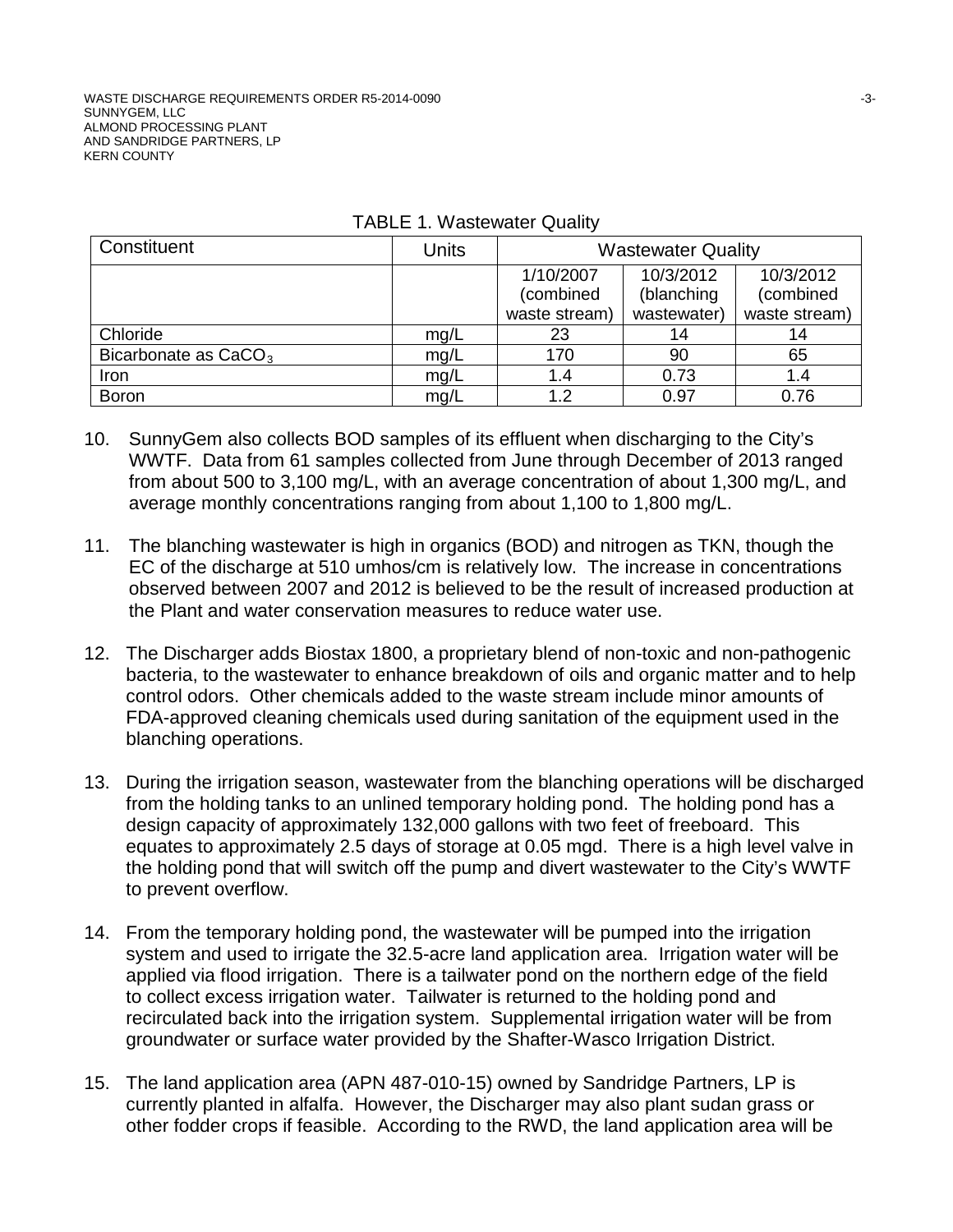irrigated five days a week for a three week period then allowed to rest for three weeks to allow for drying and harvesting of the crop. The RWD estimates that the land application area will be irrigated approximately six times throughout the year resulting in an annual discharge of 4.5 million gallons per year. When not irrigating, wastewater from the blanching operations will be diverted to the City's WWTF.

- 16. With an estimated nitrogen concentration of about 96 mg/L the annual nitrogen load to the 32.5 acre land application area with an annual discharge of 4.5 million gallons would be approximately 110 lbs/acre/year. This is less than the annual nitrogen uptake for alfalfa or sudan grass of about 480 and 325 lbs/acre/year, respectively (Western Fertilizer Handbook,  $9<sup>th</sup>$  edition).
- 17. With average BOD concentrations between 1,100 and 1,800 mg/L, the estimated BOD load to the land application area at 0.05 mgd would be between 70 and 115 lbs/acre/week or 14 and 23 lbs/acre/day.
- 18. Skins and solids removed during the blanching process are collected and sold as a commodity for use as animal feed. Residual solids removed from the holding tank are collected and disposed of off-site as a solid waste.
- 19. All processing and production activities take place inside. Stormwater from parking and paved areas around the Plant are discharged under permit to the City of Wasco's stormwater collection system. For the expansion areas, stormwater will either be retained on-site or the Discharger will obtain a revised permit for discharging to the City's stormwater collection system.

# **Site-Specific Conditions**

- 20. The Plant and land application area are in the southern portion of the San Joaquin Valley. Topography in the area is generally level with an approximate elevation between 325 and 330 feet above mean sea level.
- 21. Federal Emergency Management Agency (FEMA) maps show that the Plant and land application area are within Flood Zone X, areas determined to be outside the 0.02% annual chance of flooding.
- 22. United States Department of Agriculture Natural Resources Conservation Service (NRCS) soil survey maps characterize approximately the top six feet of soils. Soils within the land application area are primarily Panoche clay loam, McFarland loam and Wasco sandy loam. Panoche clay loam and McFarland loam are moderate to well drained soils with hydraulic conductivities between 0.57 to 1.98 inches per hour, with a land classification unit of 1 (no restrictions). Wasco sandy loam is a well drained soil with a hydraulic conductivity of 1.98 to 5.9 inches per hour, and land classification unit of 2s (minor restrictions due to droughty soils or excessive drainage).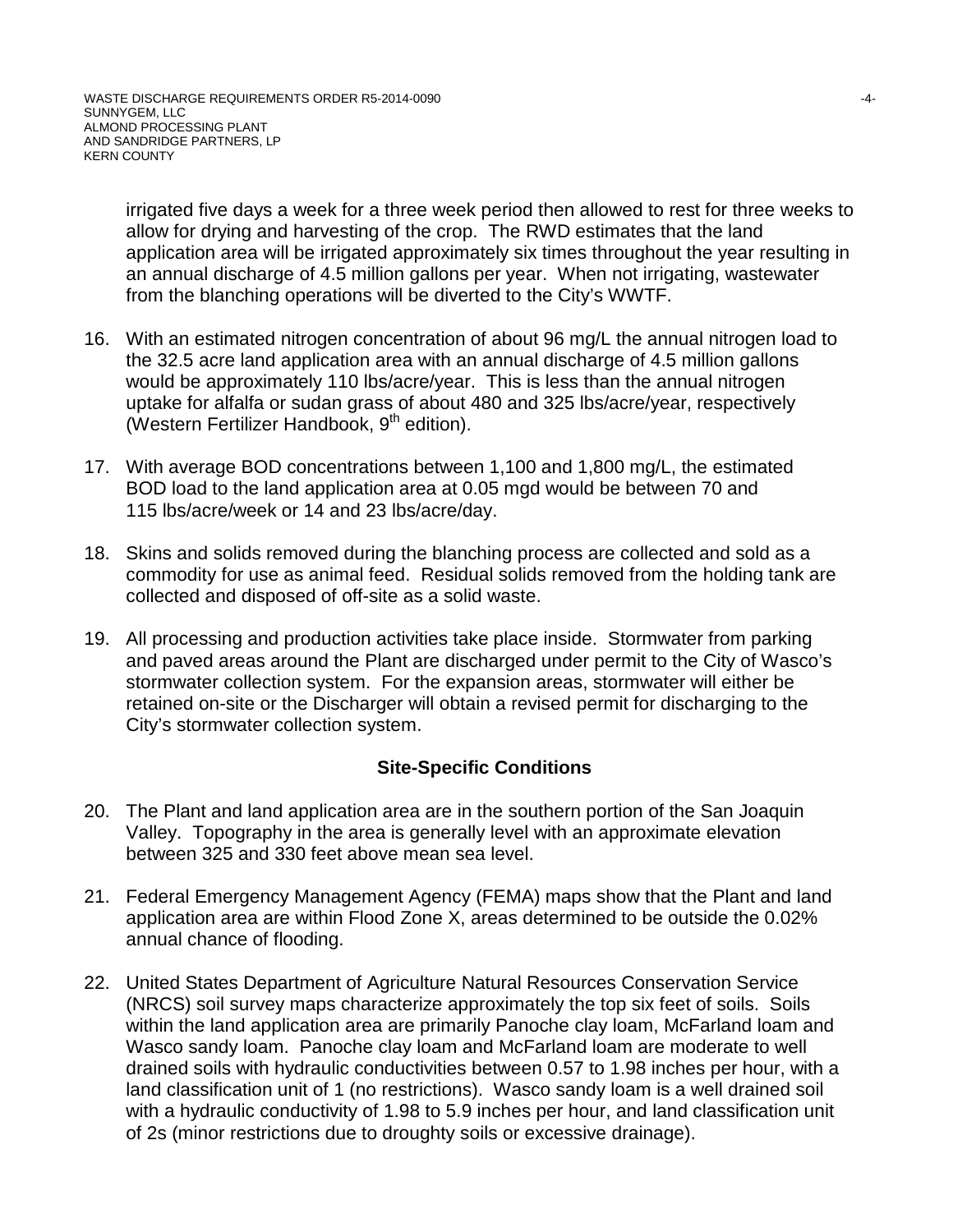WASTE DISCHARGE REQUIREMENTS ORDER R5-2014-0090  $-5$ -SUNNYGEM, LLC ALMOND PROCESSING PLANT AND SANDRIDGE PARTNERS, LP KERN COUNTY

- 23. Climate in the Central Valley is characterized by hot dry summers and mild winters. The rainy season generally extends from November through April. Occasional rains occur during the spring and fall months, but summer months are dry. Based on publications from the Department of Water Resources and the Western Regional Climate Center, annual rainfall for the Wasco area averages about 6.83 inches, with a 100-year-return-period wet year rainfall of about 14.34 inches. From the California Irrigation Management System (CIMIS), the mean referenced evapotranspiration rate (ETo) for the nearby Shafter station is about 52.1 inches per year.
- 24. The site is on the northern edge of the City of Wasco. Land use in the vicinity of the site is mixed, with residential to the west, light industrial to the south, and primarily agricultural land to the north and west. According to the 2006 Kern County land use survey from the Department of Water Resources, primary crops grown in the area include alfalfa, grain crops, almonds, beans, field crops, oranges, pistachios, and walnuts.

#### **Groundwater Conditions**

- 25. According to the Department of Water Resources Groundwater Elevation Maps (Spring 2010) first encountered groundwater in the vicinity of the site occurs at about 290 to 310 feet below ground surface (bgs). Regional flow in the area is to the southwest.
- 26. The California Department of Water Resources and United States Geological Survey publish information about groundwater quality. Data that is pertinent to characterizing first-encountered groundwater prior to 1968 is limited due to the wide variability in the screened interval of the wells, sampling dates, and constituents monitored. Table 2 presents groundwater data for wells in the area from the *Water Quality Portal* database provided by the United States Geological Survey, National Water Quality Monitoring Council, and United States Environmental Protection Agency.

| Parameter                | 027S025E<br>06N001M | 027S024E<br>15C001M | 026S025E<br>31P002M | 026S024E<br>34R001M | 026S024E<br>35H001M |
|--------------------------|---------------------|---------------------|---------------------|---------------------|---------------------|
| Well Depth<br>(feet bgs) | 960                 | 261                 | 806                 | 712                 | 880                 |
| Sample Date              | 1952                | 1956                | 1953                | 1952                | 1952                |
| EC                       | 890                 | 505                 | 186                 | 189                 | 162                 |
| <b>TDS</b>               | 580                 | 324                 | 127                 | 87                  | 213                 |
| $NO3 - N$                | nd                  | 8.1                 | 0.9                 | 1.6                 | 8.5                 |
| Chloride                 | 190                 | 70                  | 24                  | 9.9                 | 5.7                 |
| Sodium                   | 130                 | 38                  | 35                  | 11                  | 17                  |
| <b>Bicarbonate</b>       | 150                 | 77                  | 71                  | 57                  | 57                  |
| Sulfate                  | 41                  | 50                  | 6.7                 | 6.7                 | 4.8                 |

TABLE 2. Well Data

nd = not detected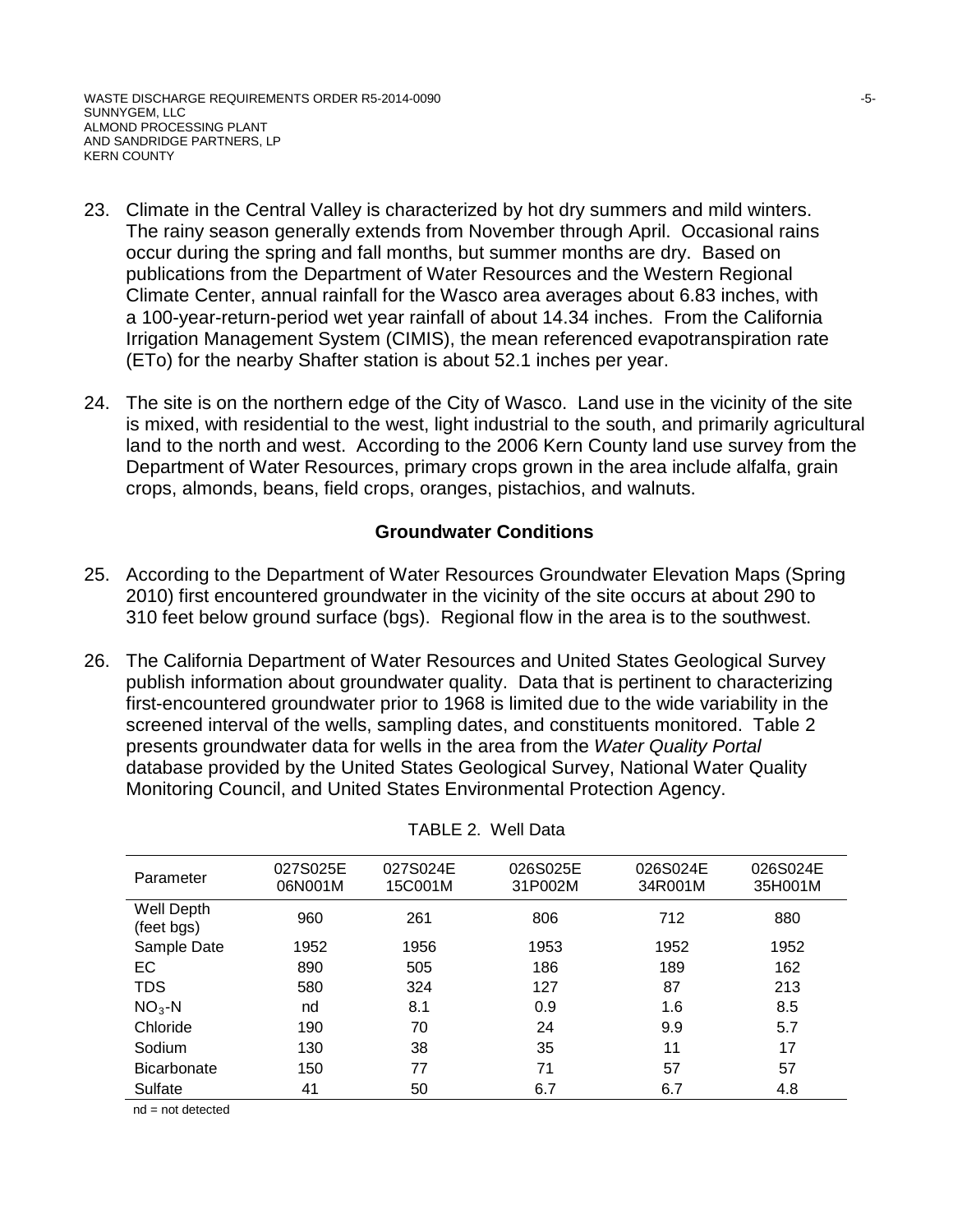- 27. Recent data from the *Groundwater Ambient Monitoring Program* (GAMA) database and Geotracker identified a supply well within approximately 2 miles of the site that reported EC, TDS, and  $NO<sub>3</sub>$ -N of 300 to 310 umhos/cm, 200 to 225 mg/L, and 6.4 to 9.8 mg/L, respectively for samples collected between 2004 and 2010, and monitoring wells for a groundwater investigation within one mile of the site measured depth-towater at about 330 feet bgs and EC ranging from 320 to 400 umhos/cm in 2013.
- 28. From this data, groundwater in the vicinity of the site appears to be of good quality with an EC between 160 to 900 umhos/cm, TDS between 130 and 500 mg/L, and NO3-N of less than 10 mg/L.

## **Basin Plan, Beneficial Uses, and Regulatory Considerations**

- 29. The *Water Quality Control Plan for the Tulare Lake Basin, Second Edition, revised January 2004* (hereafter Basin Plan) designates beneficial uses, establishes water quality objectives, contains implementation plans and policies for protecting waters of the basin, and incorporates by reference plans and policies adopted by the State Water Board. Pursuant to Water Code section 13263(a), waste discharge requirements must implement the Basin Plan.
- 30. The Plant and land application area lie within the North Kern Hydrologic Area (558.8), as depicted on interagency hydrologic maps prepared by the State Water Resources Control Board and the Department of Water Resources, revised in August 1986. Local drainage is by sheet flow to the west toward the valley floor. The beneficial uses of valley floor waters, as stated in the Basin Plan, are agricultural supply; industrial service supply; industrial process supply; water contact recreation; non-contact water recreation; warm freshwater habitat; wildlife habitat; rare, threatened, or endangered species; and groundwater recharge.
- 31. The beneficial uses of underlying groundwater as set forth in the Basin Plan are municipal and domestic supply, agricultural supply, industrial service supply, and industrial process supply.
- 32. The Basin Plan encourages the reuse of wastewater and identifies crop irrigation as a reuse option where the opportunity exists to replace an existing or proposed use of fresh water with reused water.
- 33. The Basin Plan establishes narrative water quality objectives for chemical constituents, tastes and odors, and toxicity in groundwater.
- 34. The Basin Plan's narrative water quality objectives for chemical constituents requires, at a minimum, waters designated as domestic or municipal supply to meet the MCLs specified in Title 22 of the California Code of Regulations (hereafter Title 22). The Basin Plan recognizes that the Central Valley Water Board may apply limits more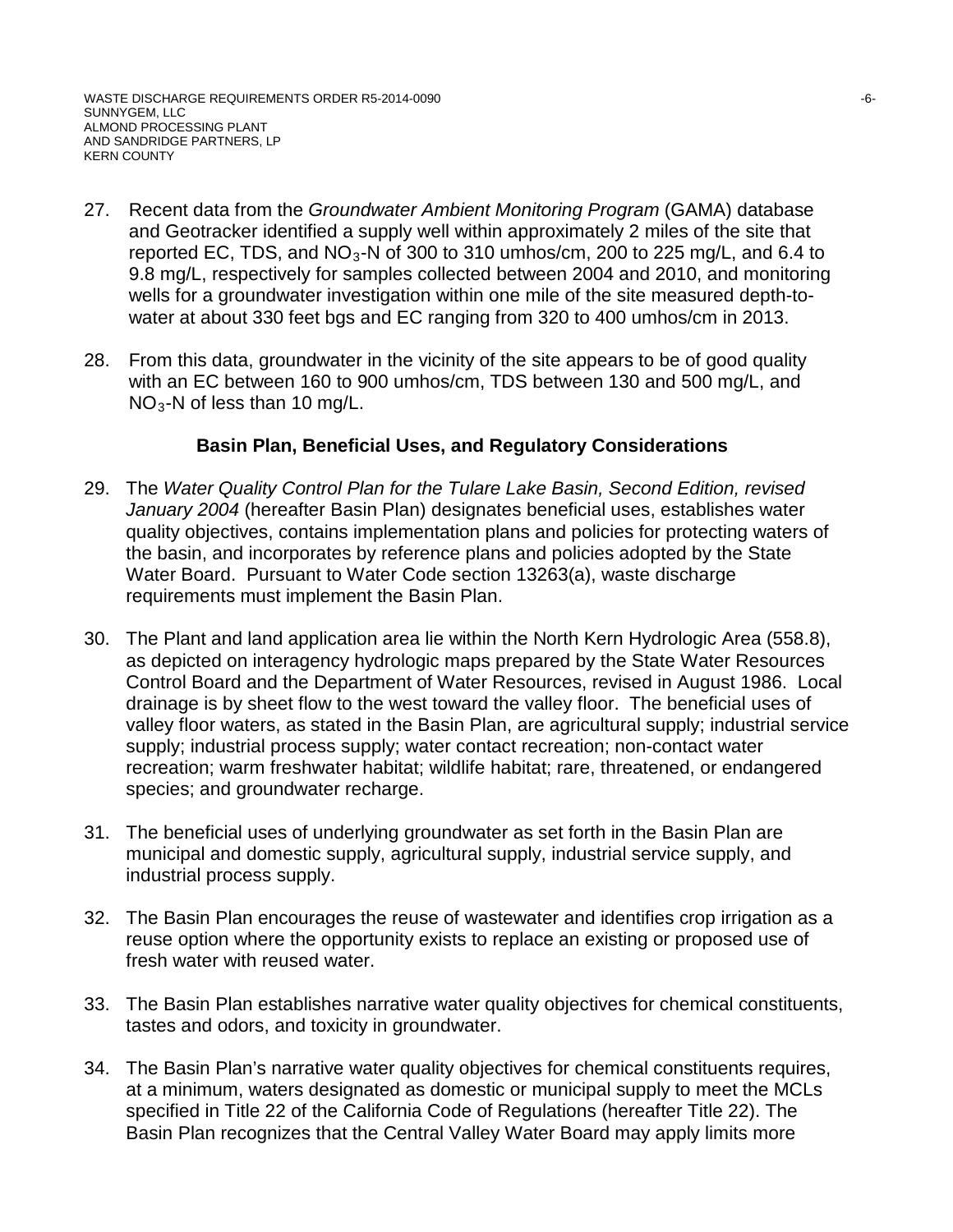stringent than MCLs to ensure that waters do not contain chemical constituents in concentrations that adversely affect beneficial uses.

- 35. The narrative toxicity objective requires that groundwater be maintained free of toxic substances in concentrations that produce detrimental physiological responses in human, animal, plant, or aquatic life associated with designated beneficial uses.
- 36. Quantifying a narrative water quality objective requires a site-specific evaluation of those constituents that have the potential to impact water quality and beneficial uses. The Basin Plan states that when compliance with a narrative objective is required to protect specific beneficial uses, the Central Valley Water Board will, on a case-bycase basis, adopt numerical limitations in order to implement the narrative objective.
- 37. In the absence of specific numerical water quality limits, the Basin Plan methodology is to consider any relevant published criteria. General salt tolerance guidelines, such as *Water Quality for Agriculture* by Ayers and Westcot and similar references indicate that yield reductions in nearly all crops are not evident when irrigation water has an EC less than 700 μmhos/cm. There is, however, an eight- to ten-fold range in salt tolerance for agricultural crops and the appropriate salinity values to protect agriculture in the Central Valley are considered on a case-by-case basis. It is possible to achieve full yield potential with waters having EC up to 3,000 μmhos/cm if the proper leaching fraction is provided to maintain soil salinity within the tolerance of the crop.
- 38. The list of crops in Finding 24 is not intended as a definitive inventory of crops that are or could be grown in the area affected by the discharge, but it is representative of current and historical agricultural practices in the area.
- 39. The Basin Plan identifies the greatest long-term problem facing the entire Tulare Lake Basin as the increase in salinity in groundwater, which has accelerated due to the intensive use of soil and water resources by irrigated agriculture. The Basin Plan recognizes that degradation is unavoidable until there is a long-term solution to the salt imbalance. Until then, the Basin Plan establishes effluent salinity limits for both municipal and industrial discharges and states that effluent limits established for municipal discharges shall generally apply to industrial discharges. Limits potentially applicable to the proposed discharge, include:
	- a. The incremental increase in salts from use and treatment must be controlled to the extent possible. Dischargers must limit the increase in EC of a point source discharge to land to a maximum of 500 umhos/cm.
	- b. Discharges to areas that may recharge good quality groundwater shall not exceed an EC of 1,000 umhos/cm, a chloride content of 175 mg/L, or a boron content of 1 mg/L.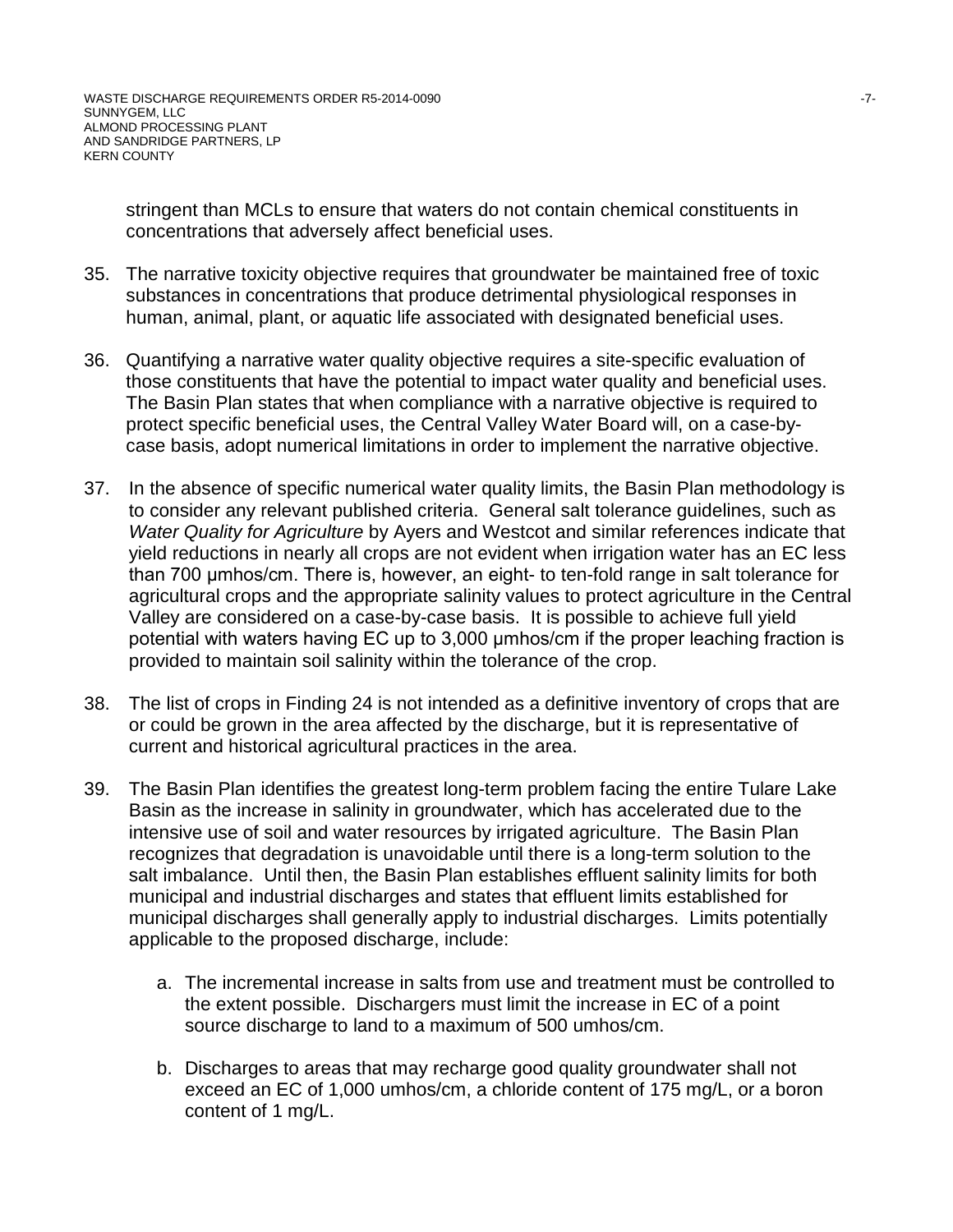WASTE DISCHARGE REQUIREMENTS ORDER R5-2014-0090  $-8-$ SUNNYGEM, LLC ALMOND PROCESSING PLANT AND SANDRIDGE PARTNERS, LP KERN COUNTY

40. Many surface waters and local groundwater supplies have been degraded with salt. In some areas, the high salinity is naturally occurring, but in many areas it is due to the acts of man. In 2006, the Central Valley Water Board, the State Water Board, and stakeholders began a joint effort to address salinity and nitrate problems in the region and adopt long-term solutions that will lead to enhanced water quality and economic sustainability. Central Valley Salinity Alternatives for Long-Term Sustainability (CV-SALTS) is a collaborative basin planning effort aimed at developing and implementing a comprehensive salinity and nitrate management program. Until the program culminates in Basin Plan amendments that address the region-wide salinity issues, it is not reasonable to require dischargers to take extraordinary measures to eliminate salt from wastes discharged to land. However, the Board expects that all regulated dischargers will make a concerted effort to reduce salinity through source control, containment, and conventional treatment to the maximum practical extent.

## **Other Considerations**

- 41. Excessive application of high organic strength wastewater to land can create objectionable odors, soil conditions that are harmful to crops, and degradation of underlying groundwater with nitrogen species and metals, as discussed below. Such groundwater degradation can be prevented or minimized through implementation of best management practices which include planting crops to take up plant nutrients and maximizing oxidation of BOD to prevent nuisance conditions.
- 42. It is reasonable to expect some attenuation of various waste constituents that percolate below the root zone within the vadose (unsaturated) zone. Specifically, excess nitrogen can be mineralized and denitrified by soil microorganisms, organic constituents (measured as both BOD and volatile dissolved solids) can be oxidized, and the cation exchange capacity of the soil may immobilize some salinity constituents.
- 43. With regard to BOD, excessive application can deplete oxygen in the vadose zone and lead to anoxic conditions. At the ground surface, this can result in nuisance odors and fly-breeding. When insufficient oxygen is present below the ground surface, anaerobic decay of the organic matter can create reducing conditions that convert metals that are naturally present in the soil as relatively insoluble (oxidized) forms to more soluble reduced forms. This condition can be exacerbated by acidic soils and/or acidic wastewater. If the reducing conditions do not reverse as the percolate travels down through the vadose zone, these dissolved metals (primarily iron, manganese, and arsenic) can degrade shallow groundwater quality. Many aquifers contain enough dissolved oxygen to reverse the process, but excessive BOD loading over extended periods may cause beneficial use impacts associated with these metals.
- 44. Typically, irrigation with high strength wastewater results in high BOD loading on the day of application. It is reasonable to expect some oxidation of BOD at the ground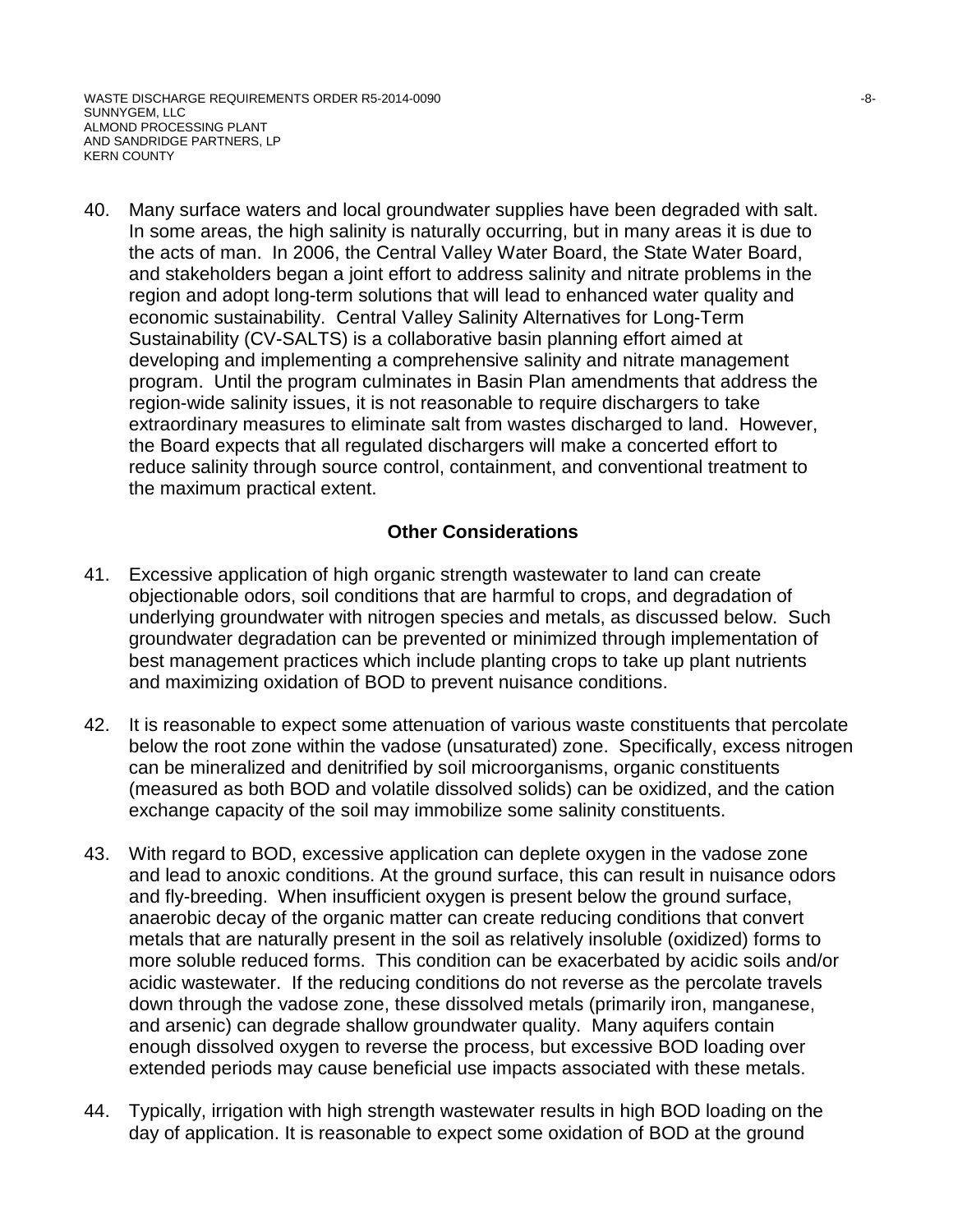surface, within the evapotranspiration zone and below the root zone within the vadose (unsaturated) zone. The maximum BOD loading rate that can be applied to land without creating nuisance conditions or leaching of metals can vary significantly depending on soil conditions and operation of the land application system.

- 45. *Pollution Abatement in the Fruit and Vegetable Industry*, published by the United States Environmental Protection Agency, cites BOD loading rates in the range of 36 to 600 lb/acre-day to prevent nuisance, but indicates the loading rates can be even higher under certain conditions. The studies that supported this report did not evaluate actual or potential groundwater degradation associated with those rates. There are few studies that have attempted to determine maximum BOD loading rates for protection of groundwater quality. Those that have been done are not readily adapted to the varying soil, groundwater, and climate conditions that are prevalent throughout the region.
- 46. The California League of Food Processors' *Manual of Good Practice for Land Application of Food Processing/Rinse Water* proposes risk categories associated with particular BOD loading rate ranges as follows:
	- a. Risk Category 1: (less than 50 lb/ac/day; depth to groundwater greater than 5 feet) Indistinguishable from good farming operations with good distribution important.
	- b. Risk Category 2: (less than 100 lb/ac/day; depth to groundwater greater than 5 feet) Minimal risk of unreasonable groundwater degradation with good distribution more important.
	- c. Risk Category 3: (greater than 100 lb/ac/day; depth to groundwater greater than 2 feet) Requires detailed planning and good operation with good distribution very important to prevent unreasonable degradation, as well as use of oxygen transfer design equations that consider site-specific application cycles, soil properties and special monitoring.

The *Manual of Good Practice* recommends allowing a 50 percent increase in the BOD loading rates in cases where sprinkler irrigation is used, but recommends that additional safety factors be used for sites with heavy and/or compacted soils.

- 47. Although it has not been subject to a scientific peer review process, the *Manual of Good Practice* provides science-based guidance for BOD loading rates that, if fully implemented, may be considered management practices to prevent groundwater degradation due to reduced metals.
- 48. This Order sets an average BOD loading rate for the land application area of 100 lb/acre/day. This Order also includes a Provision requiring the Discharger to prepare a Wastewater and Nutrient Management Plan to address both BOD and nutrient loading rates.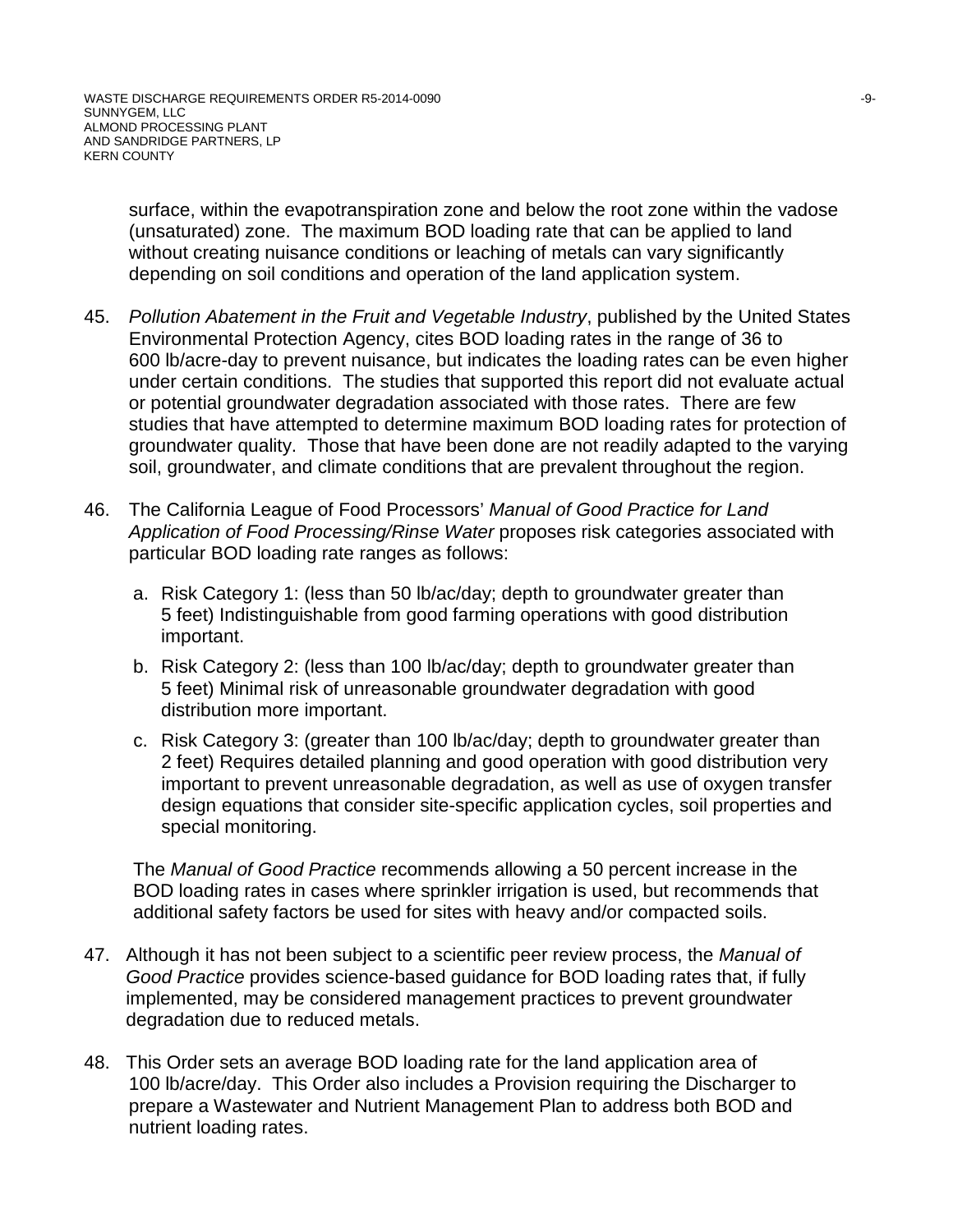# **Antidegradation Analysis**

- 49. State Water Resources Control Board Resolution 68-16 ("Policy with Respect to Maintaining High Quality Waters of the State") (hereafter Resolution 68-16) prohibits degradation of groundwater unless it has been shown that:
	- a. The degradation does not result in water quality less than that prescribed in state and regional policies, including violation of one or more water quality objectives;
	- b. The degradation will not unreasonably affect present and anticipated future beneficial uses;
	- c. The discharger employs best practicable treatment or control (BPTC) to minimize degradation; and
	- d. The degradation is consistent with the maximum benefit to the people of the State.
- 50. Constituents of concern in the discharge (those with the greatest potential to affect beneficial uses of receiving water) include organics, nitrogen, and salts (primairly TDS, and potassium). However, the discharge is not expected to cause groundwater to exceed water quality objectives because:
	- a. For organics, using the maximum average BOD concentration of about 1,800 mg/L, the estimated BOD load to the land application area at the permitted flow of 0.05 mgd would be about 115 lbs/acre/week or 23 lbs/acre/day for the weekly irrigation cycle.

To minimize the potential for reducing and/or nuisance conditions, this Order sets an average BOD loading limit of 100 lbs/acre/day, requires the Discharger to cease discharging to the land application area in the event soils become saturated, and requires daily monitoring of the land application area during periods of discharge. With the conditions stipulated in this Order, and depth to groundwater, the discharge is not expected to cause nuisance conditions or unreasonably degrade groundwater with constituents related to organic overloading.

b. For nitrogen, the potential for groundwater degradation depends on wastewater quality, crop uptake, and the ability of the vadose zone to support nitrification and denitrification to convert the nitrogen to nitrogen gas before it reaches the water table. Most of the nitrogen in the process wastewater is present as TKN, which can mineralize and be converted to nitrate (with some loss via ammonia volatilization). Groundwater quality in the area is good with respect to nitrates. As discussed in Finding 16, the estimated nitrogen load to the land application area at 4.5 million gallons would be approximately 110 lbs/acre/year, which is less than the nitrogen requirement of the crop (e.g., alfalfa or sudan grass).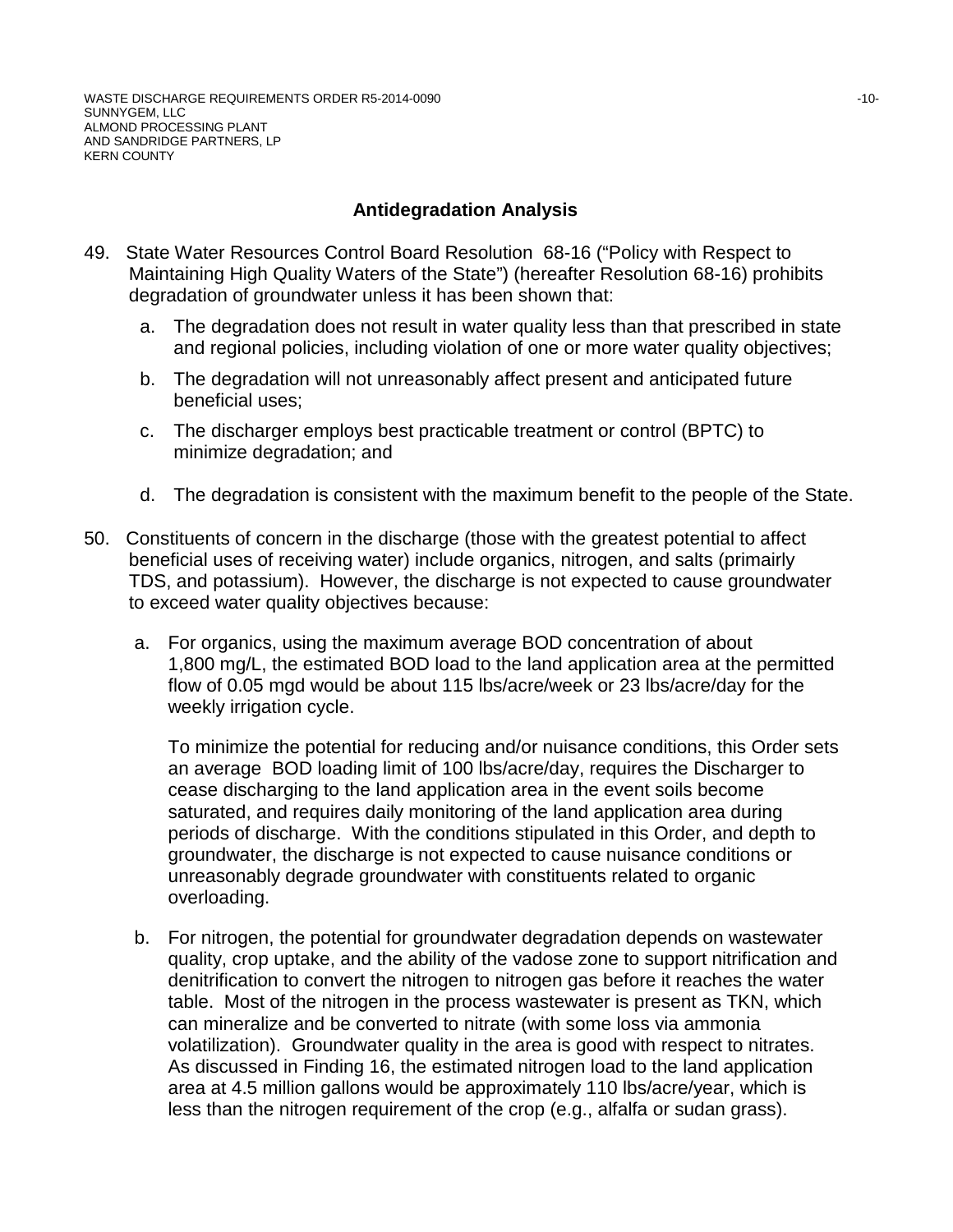Therefore, the discharge is not expected to degrade groundwater to the extent that it exceeds the state Primary Maximum Contaminant Level (MCL) of 10 mg/L.

- c. For salinity, the Basin Plan contains effluent limits such that the increase in EC of the discharge over source water shall not exceed 500 umhos/cm, or a maximum EC of 1,000 umhos/cm for discharges to land overlying good quality groundwater. With an EC of about 510 umhos/cm the discharge is expected to meet these limits and, therefore, should not unreasonably degrade groundwater with respect to salinity.
- d. For potassium, using the estimated potassium concentration in the discharge of about 110 mg/L, the annual potassium load to the land application area at 4.5 million gallons would be approximately 127 lbs/acre/year. This is less than the annual uptake for potassium for alfalfa and sudan grass of about 480 and 475 lbs/acre/year, respectively. Therefore, the discharge is not expected to unreasonably degrade groundwater with potassium.

# **Treatment and Control Practices**

- 51. The Discharger provides or will provide, as required by this Order treatment and control of the discharge that incorporates:
	- a. Settling to remove solids;
	- b. Reuse of wastewater for irrigation of crops at agronomic rates;
	- c. Discharge to the City's WWTF when not irrigating;
	- d. An average BOD loading rate of less than 100 lbs/acre/day;
	- e. Daily inspections of the land application areas when discharging; and
	- f. Preparation of a Salinity Control Plan and Wastewater and Nutrient Management Plan.

## **Antidegradation Conclusions**

- 52. This Order establishes terms and conditions to ensure that the discharge does not unreasonably affect present and anticipated future beneficial uses or result in groundwater quality that exceeds water quality objectives set forth in the Basin Plan.
- 53. Economic prosperity of valley communities and associated industry is of maximum benefit to the people of the State. The Discharger aids in the economic prosperity of the region by direct employment and provides a tax base for local and county governments. Provided the discharge complies with State and Central Valley Water Board plans and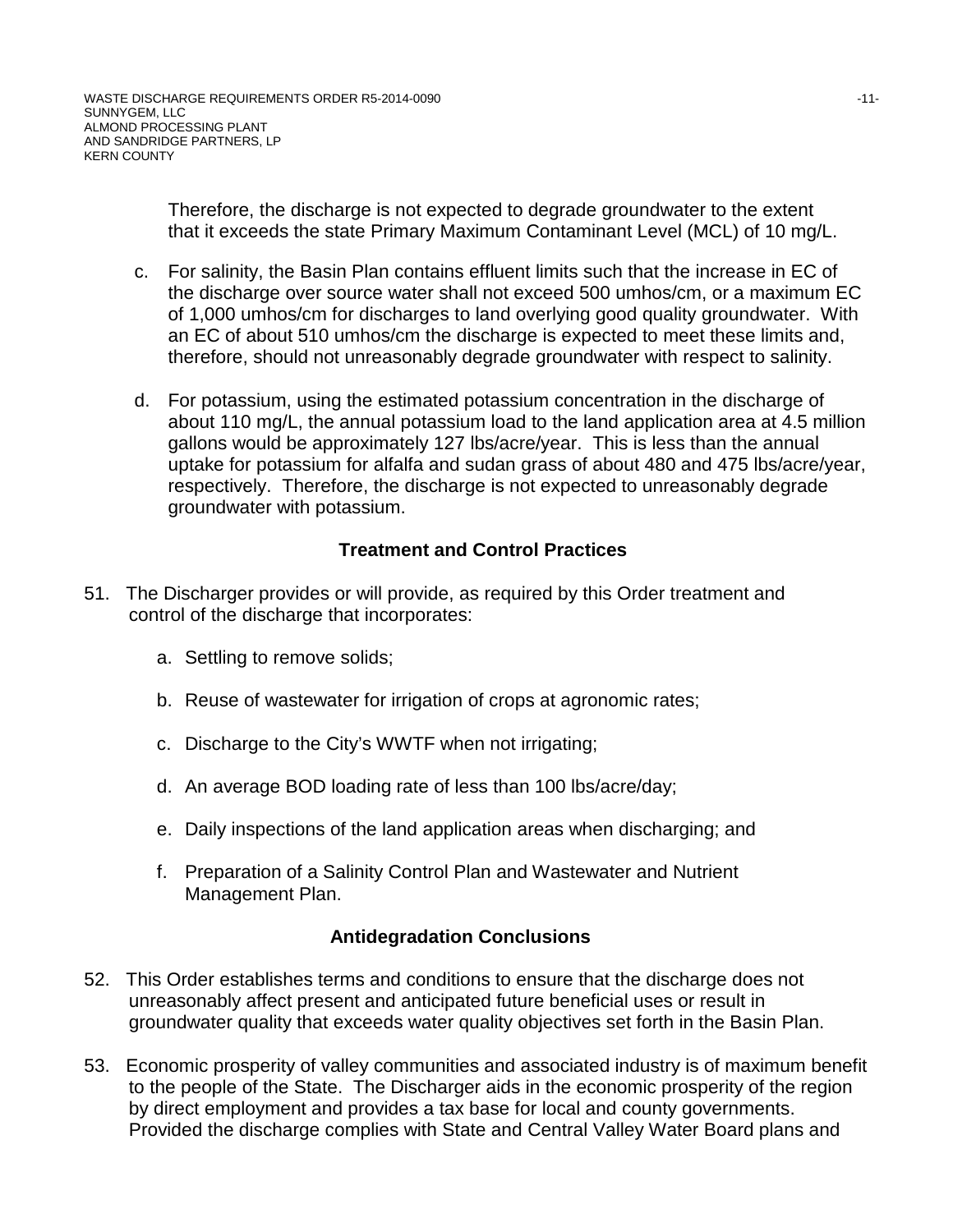policies, there is sufficient justification for allowing the limited groundwater degradation that may occur pursuant to this Order. In addition, the reuse of process wastewater for irrigation in place of fresh water is of further benefit to people of the State.

54. This Order is consistent with the Antidegradation Policy since; (a) the limited degradation allowed by this Order will not result in water quality less than water quality objectives, or unreasonably affect present and anticipated beneficial uses, (b) the Discharger has implemented BPTC to minimize degradation, and (c) the limited degradation is of maximum benefit to people of the State.

## **Other Regulatory Considerations**

- 55. On 14 October 2013, the City of Wasco's Planning Department, in accordance with the California Environmental Quality Act (CEQA) (Public Resources Code Section 12000, et, seq.) and the State CEQA guidelines (Title 14, Division 6, California Code of Regulations, as amended) adopted a Negative Declaration in conjunction with a Conditional Use Permit (CUP #03-01) for expansion of the Plant and application of process wastewater for irrigation of nearby farmland.
- 56. The Negative Declaration evaluated the potential impacts to groundwater quality and found that compliance with the Regional Water Board's permitting requirements will ensure that impacts to water quality would be less than significant. Compliance with this Order will mitigate or avoid significant impacts to water quality.
- 57. Based on the threat and complexity of the discharge, the facility is determined to be classified as 3B as defined below:
	- a. Category 3 threat to water quality: "Those discharges of waste that could degrade water quality without violating water quality objectives, or could cause a minor impairment of designated beneficial uses as compared with Category 1 and Category 2."
	- b. Category B complexity, defined as: "Any discharger not included [as Category A] that has physical, chemical, or biological treatment systems (except for septic systems with subsurface disposal) or any Class 2 or Class 3 waste management units**.**"
- 58. Title 27 of the California Code of Regulations (hereafter Title 27) contains regulatory requirements for the treatment, storage, processing, and disposal of solid waste. However, Title 27 exempts certain activities from its provisions. Discharges regulated by this Order are exempt from Title 27 pursuant to provisions that exempt wastewater. Title 27, section 20090 states in part: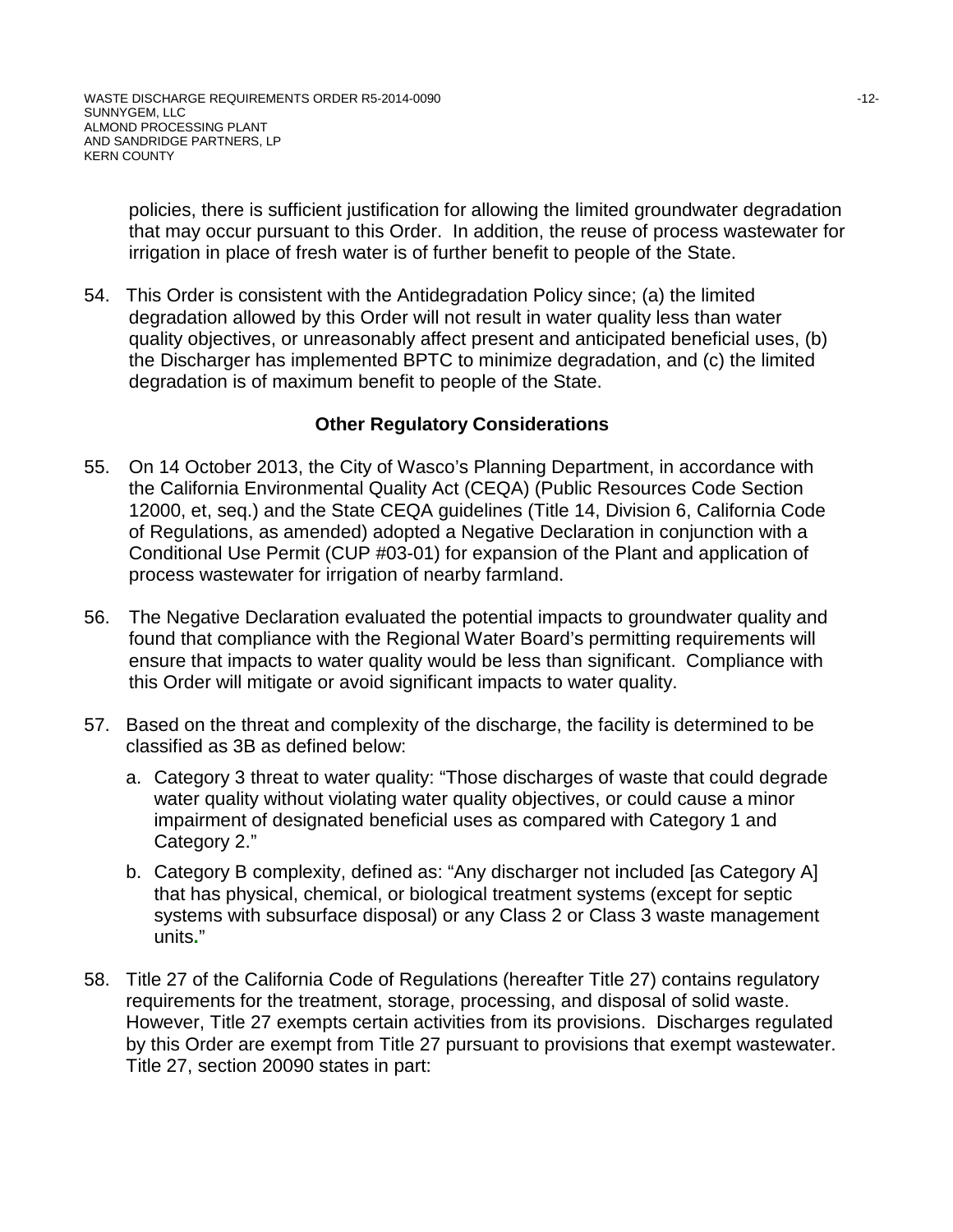The following activities shall be exempt from the SWRCB-promulgated provisions of this subdivision, so long as the activity meets, and continues to meet, all preconditions listed: \*\*\*

(b) Wastewater - Discharges of wastewater to land, including but not limited to evaporation ponds, percolation ponds, or subsurface leachfields if the following conditions are met:

- (1) the applicable RWQCB has issued WDRs, reclamation requirements, or waived such issuance;
- (2) the discharge is in compliance with the applicable water quality control plan; and
- (3) the wastewater does not need to be managed according to Chapter 11, Division 4.5, Title 22 of this code as a hazardous waste.

\*\*\*

- 59. The discharge authorized herein, and the treatment and storage facilities associated with the discharge, are exempt from the requirements of Title 27 as follows:
	- a. The discharge to the unlined temporary holding pond and land application area are exempt pursuant to Title 27, section 20090(b) because they are discharge of wastewater to land and:
		- i. The Central Valley Water Board is issuing WDRs.
		- ii. The discharge is in compliance with the Basin Plan, and;
		- iii. The treated effluent discharged to the pond and land application area does not need to be managed as hazardous waste.
- 60. The State Water Board adopted Order 97-03-DWQ (NPDES General Permit CAS000001) specifying waste discharge requirements for discharges of storm water associated with industrial activities, and requiring submittal of a Notice of Intent by all affected industrial dischargers. Since all processing and production at the Plant takes place inside and stormwater runoff is retained on-site or discharged under permit to the City of Wasco's stormwater collection system, the Discharger is not required to obtain coverage under the NPDES General Permit.
- 61. Water Code section 13267(b) states:

In conducting an investigation specified in subdivision (a), the regional board may require that any person who has discharged, discharges, or is suspected of discharging, or who proposes to discharge within its region … shall furnish, under penalty of perjury, technical or monitoring program reports which the board requires.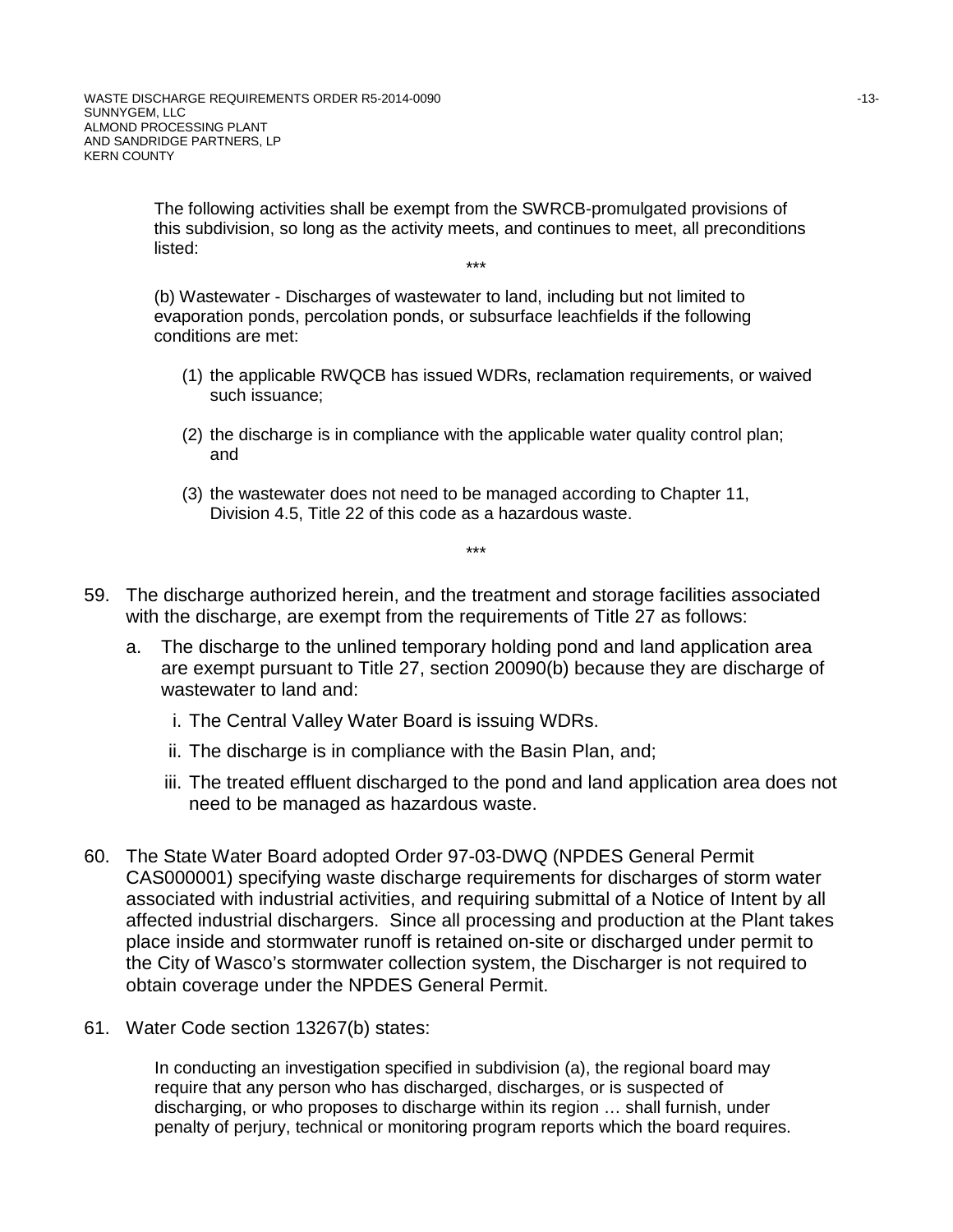The burden, including costs of these reports, shall bear a reasonable relationship to the need for the reports and the benefits to be obtained from the reports. In requiring those reports, the regional board shall provide the person with a written explanation with regard to the need for the reports, and shall identify the evidence that supports requiring that person to provide the reports.

The technical reports required by this Order and the attached Monitoring and Reporting Program R5-2014-0090 are necessary to ensure compliance with these waste discharge requirements. The Discharger owns and operates the facility that discharges the waste subject to this Order.

- 62. The California Department of Water Resources sets standards for the construction and destruction of groundwater wells (hereafter DWR Well Standards), as described in *California Well Standards Bulletin 74-90* (June 1991) and *Water Well Standards: State of California Bulletin 94-81* (December 1981). These standards, and any more stringent standards adopted by the state or county pursuant to Water Code section 13801, apply to all monitoring wells used to monitor the impacts of wastewater storage or disposal governed by this Order.
- 63. In compliance with Water Code section 106.3, it is the policy of the State of California that every human being has the right to safe, clean, affordable, and accessible water adequate for human consumption, cooking, and sanitary purposes. This order promotes that policy by requiring discharges to meet maximum contaminant levels. designed to protect human health and ensure that water is safe for domestic use.
- 64. Pursuant to Water Code section 13263(g), discharge is a privilege, not a right, and adoption of this Order does not create a vested right to continue the discharge.

## **Public Notice**

- 65. All the above and the supplemental information and details in the attached Information Sheet, which is incorporated by reference herein, were considered in establishing the following conditions of discharge.
- 66. The Discharger and interested agencies and persons have been notified of the Central Valley Water Board's intent to prescribe waste discharge requirements for this discharge, and they have been provided an opportunity to submit written comments and an opportunity for a public hearing.
- 67. All comments pertaining to the discharge were heard and considered in a public hearing.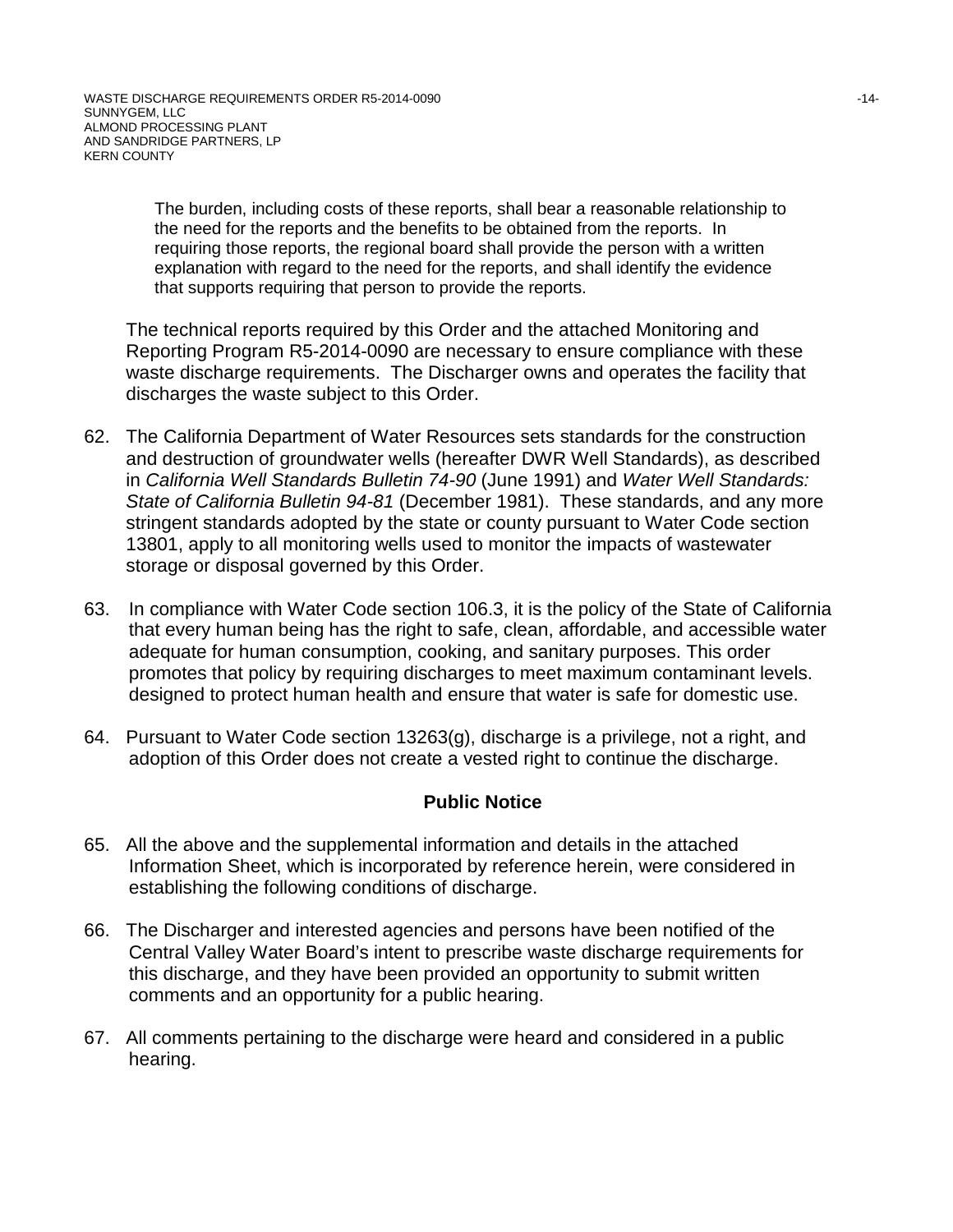**IT IS HEREBY ORDERED** that, pursuant to Water Code sections 13263 and 13267, SunnyGem, LLC, and Sandridge Partners, LP, their agents, successors, and assigns, in order to meet the provisions contained in Division 7 of the Water Code and regulations adopted hereunder, shall comply with the following:

# **A. Discharge Prohibitions**

- 1. Discharge of wastes to surface waters or surface water drainage courses is prohibited.
- 2. Discharge of waste classified as 'hazardous', as defined in the California Code of Regulations, title 23, section 2510 et seq., is prohibited.
- 3. Bypass of untreated or partially treated waste is prohibited, except as allowed by Standard Provision E.2 of the *Standard Provisions and Reporting Requirements for Waste Discharge Requirements*.
- 4. Discharge of waste at a location or in a manner different from that described in the RWD and Findings herein, is prohibited.
- 5. Discharge of domestic wastewater to the process wastewater treatment system or land application areas is prohibited.
- 6. Application of residual solids to the land application areas is prohibited.

## **B. Flow Limitations**

1. The discharge shall not exceed a monthly average daily discharge flow of 0.05 mgd or an annual flow of 4.5 million gallons per year. [Monitored at EFF-001]

## **C. Effluent Limitations**

1. The effluent shall not exceed the following limitations: [Monitored at EFF-001]

| <b>Constituent</b> | <b>Units</b> | <b>Maximum</b> |
|--------------------|--------------|----------------|
| Chloride           | mg/L         | 175            |
| Boron              | mg/L         |                |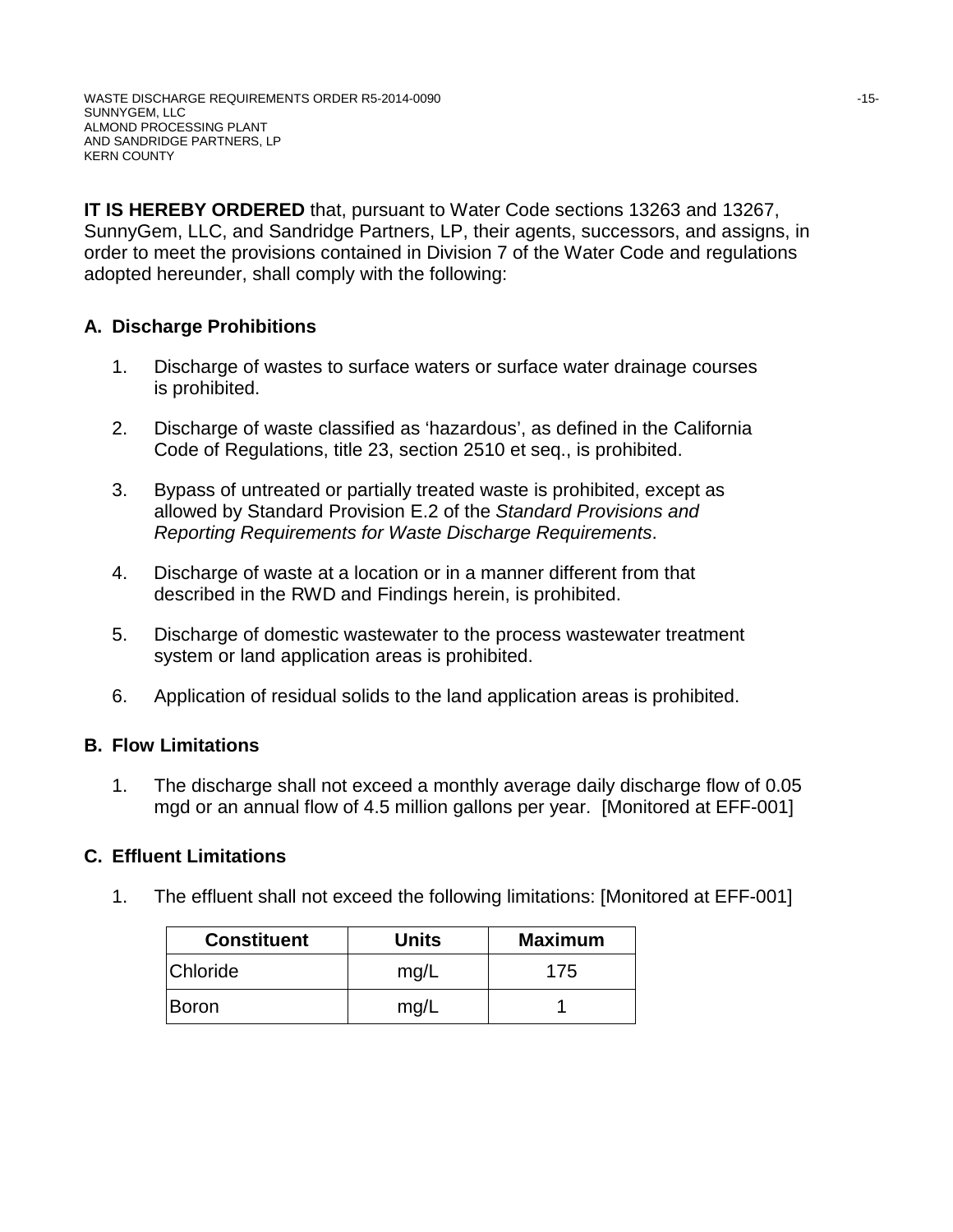2. The 12-month rolling average EC of the discharge shall not exceed the 12-month rolling average EC of the source water plus 500 umhos/cm, or a maximum of 1,000 umhos/cm, whichever is more stringent. Compliance with this limitation shall be determined monthly. When source water is from more than one source, the EC shall be a weighted average of all sources. [Monitored at EFF-001]

## **D. Discharge Specifications**

- 1. No waste constituent shall be released, discharged, or placed where it will be released or discharged, in a concentration or in a mass that causes violation of the Groundwater Limitations of this Order.
- 2. Wastewater treatment, storage, and disposal shall not cause pollution or a nuisance as defined by Water Code section 13050.
- 3. The discharge shall remain within the permitted waste treatment/containment structures and land application areas at all times.
- 4. The Discharger shall operate all systems and equipment to optimize the quality of the discharge.
- 5. All conveyance, treatment, storage, and disposal systems shall be designed, constructed, operated, and maintained to prevent inundation or washout due to floods with a 100-year return frequency.
- 6. Objectionable odors shall not be perceivable beyond the limits of the property where the waste is generated, treated, and/or stored and discharged at an intensity that creates or threatens to create nuisance conditions.
- 7. Irrigation pipelines, sprinklers, and/or drip irrigation lines used to convey wastewater to the land application area shall be flushed with fresh water after application of wastewater, as needed, to ensure compliance with Discharge Specification D.6.
- 8. All ponds and open containment structures shall be managed to prevent breeding of mosquitoes. Specifically:
	- a. An erosion control program shall be implemented to ensure that small coves and irregularities are not created around the perimeter of the water surface.
	- b. Weeds shall be minimized through control of water depth, harvesting, or herbicides.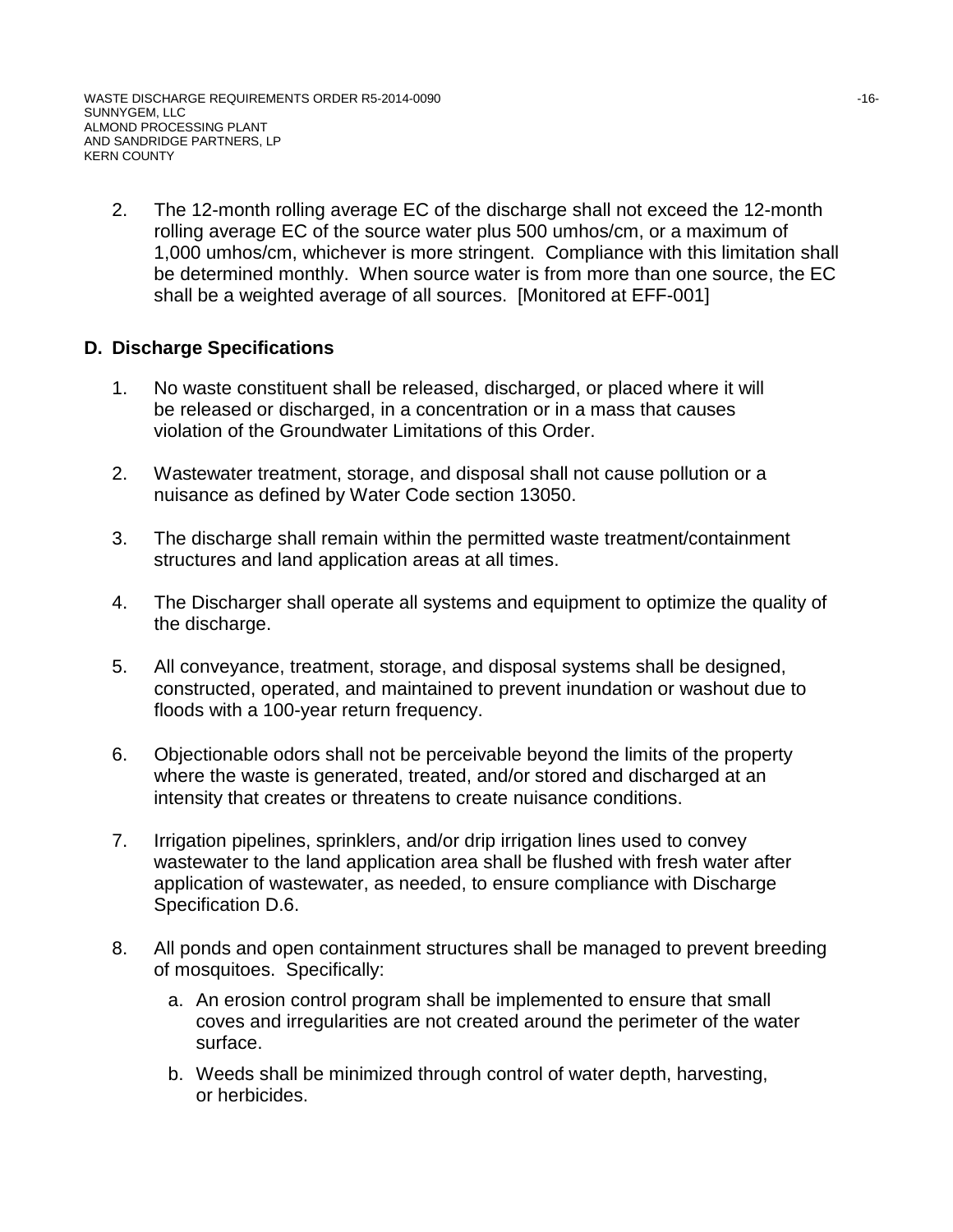- c. Dead algae, vegetation, and debris shall not accumulate on the water surface.
- d. The Discharger shall consult and coordinate with the local Mosquito Abatement District to minimize the potential for mosquito breeding as needed to supplement the above measures.
- 9. The Discharger shall periodically monitor the accumulation of solids in the temporary holding pond, and shall periodically remove solids as necessary to maintain adequate storage capacity.

## **E. Land Application Area Specifications**

- 1. Crops shall be grown in the land application area. Crops shall be selected based on nutrient uptake, consumptive use of water, and irrigation requirements to maximize crop uptake of water and nutrients.
- 2. The average BOD loading rate to the land application area calculated as determined by the method described in the attached Monitoring and Reporting Program shall not exceed 100 pounds per acre per day.
- 3. Hydraulic loading of wastewater and irrigation water shall be at reasonable agronomic rates.
- 4. Application of waste constituents to the land application area shall be at reasonable agronomic rates to preclude creation of a nuisance or unreasonable degradation of groundwater, considering crop, soil, climate, and irrigation management system. The annual nutritive loading of the land application area, including the nutritive value of organic and chemical fertilizers, and of the wastewater shall not exceed the annual crop demand.
- 5. The Discharger shall not discharge process wastewater to the land application area within 24 hours of a storm event of measurable precipitation or when soils are saturated.
- 6. Land application of wastewater shall be managed to minimize erosion and ensure even application of wastewater.
- 7. The land application area shall be managed to prevent breeding of mosquitoes. In particular:
	- a. There shall be no standing water 48 hours after irrigation ceases;
	- b. Tailwater ditches shall be maintained essentially free of emergent, marginal, and floating vegetation; and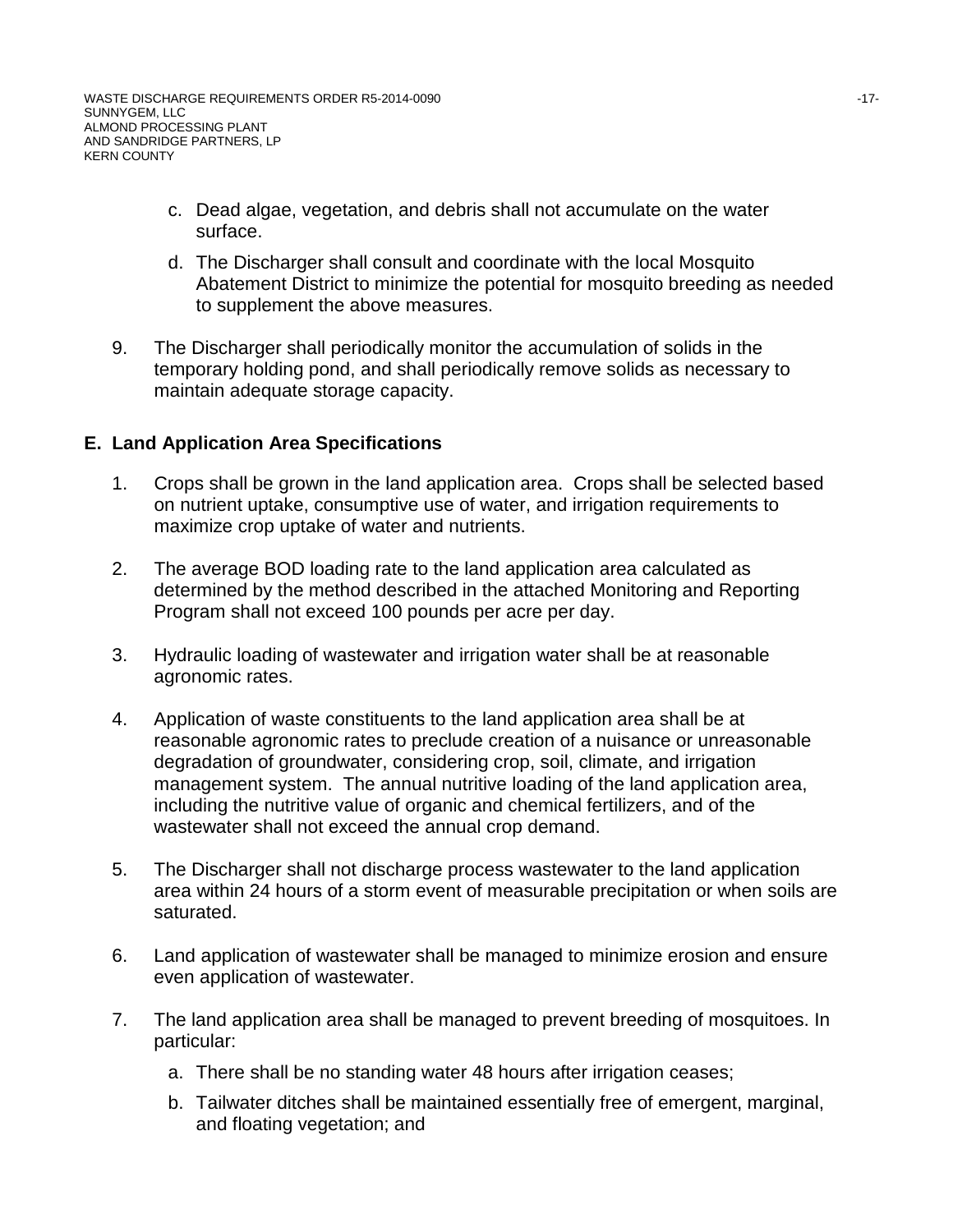- c. Low-pressure and unpressurized pipelines and ditches accessible to mosquitoes shall not be used to store wastewater.
- 8. The land application area shall be inspected as frequently as necessary to ensure continuous compliance with the requirements of this Order.
- 9. Any runoff of wastewater or irrigation water shall be confined to the land application area and shall not enter any surface water drainage course or storm water drainage system.

## **F. Solids Disposal Specifications**

Solids as used in this document, means the residual solids including almond skins, and almond pieces removed from wastewater treatment, settling, and storage vessels or ponds.

- 1. Any handling and storage of residual solids shall be controlled and contained in a manner that minimizes leachate formation and precludes infiltration of waste constituents into soils in a mass or concentration that will violate the groundwater limitations of this Order.
- 2. If removed from the site residual solids shall be disposed of in a manner approved by the Executive Officer and consistent with Title 27, division 2. Removal for reuse as animal feed, or land disposal at facilities (i.e., landfills, composting facilities, soil amendment sites) operated in accordance with valid waste discharge requirements issued by a regional water board will satisfy this specification.
- 3. Any proposed change in solids use or disposal practice shall be reported in writing to the Executive Officer at least 90 days in advance of the change.

#### **G. Groundwater Limitations**

Release of waste constituents associated with the discharge shall not cause or contribute to groundwater containing constituent concentrations in excess of the concentrations specified below or natural background quality for the specified constituents, whichever is greater:

- 1. Nitrate as nitrogen of 10 mg/L.
- 2. For constituents identified in Title 22 of the California Code of Regulations, the MCLs quantified therein.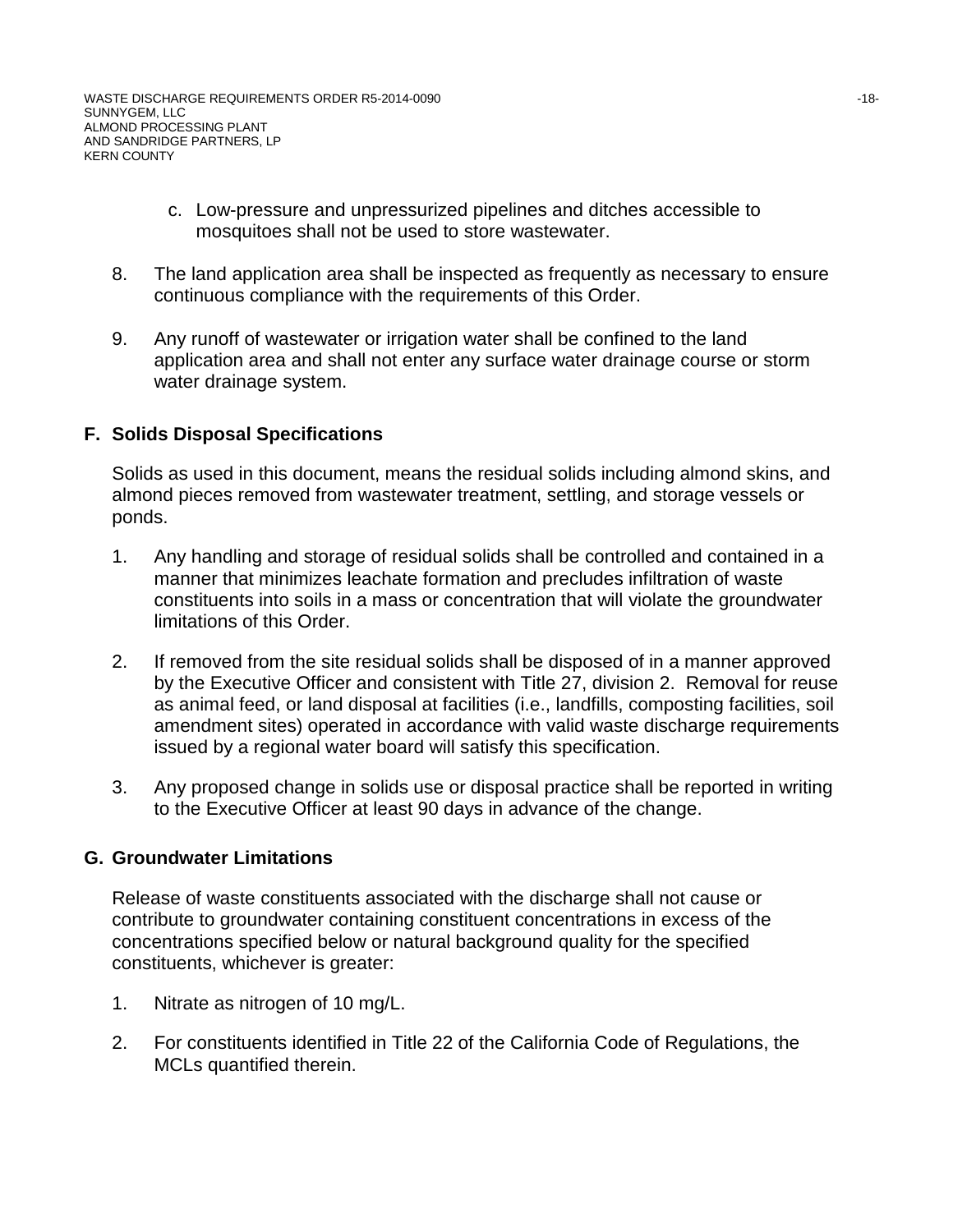## **H. Provisions**

- 1. The Discharger shall comply with Monitoring and Reporting Program R5-2014- 0090, which is part of this Order, and any revisions thereto as ordered by the Executive Officer. The submittal dates of Discharger self-monitoring reports shall be no later than the submittal date specified in the MRP.
- 2. The Discharger shall comply with the "Standard Provisions and Reporting Requirements for Waste Discharge Requirements", dated 1 March 1991, which are attached hereto and made part of this Order by reference. This attachment and its individual paragraphs are commonly referenced as "Standard Provision(s)."
- 3. As described in the Standard Provisions, the Discharger shall report promptly to the Central Valley Water Board any material change or proposed change in the character, location, or volume of the discharge.
- 4. A copy of this Order including the MRP, Information Sheet, Attachments, and Standard Provisions, shall be kept at the discharge facility for reference by operating personnel. Key operating personnel shall be familiar with its contents.
- 5. In the event of any change in control or ownership of the facility, the Discharger must notify the succeeding owner or operator of the existence of this Order by letter, a copy of which shall be immediately forwarded to the Central Valley Water Board.
- 6. To assume operation as Discharger under this Order, the succeeding owner or operator must apply in writing to the Executive Officer requesting transfer of the Order. The request must contain the requesting entity's full legal name, the state of incorporation if a corporation, the name and address and telephone number of the persons responsible for contact with the Central Valley Water Board, and a statement. The statement shall comply with the signatory paragraph of Standard Provision B.3 and state that the new owner or operator assumes full responsibility for compliance with this Order. Failure to submit the request shall be considered a discharge without requirements, a violation of the Water Code. If approved by the Executive Officer, the transfer request will be submitted to the Central Valley Water Board for its consideration of transferring the ownership of this Order at one of its regularly scheduled meetings.
- 7. As a means of discerning compliance with Discharge Specification D.6, the dissolved oxygen (DO) content in the upper one foot of any treatment/storage pond shall not be less than 1.0 mg/L for three consecutive sampling events. If the DO in any single pond is below 1.0 mg/L for three consecutive sampling events, the Discharger shall report the findings to the Central Valley Water Board in writing within 10 days and shall include a specific plan to resolve the low DO results within 30 days.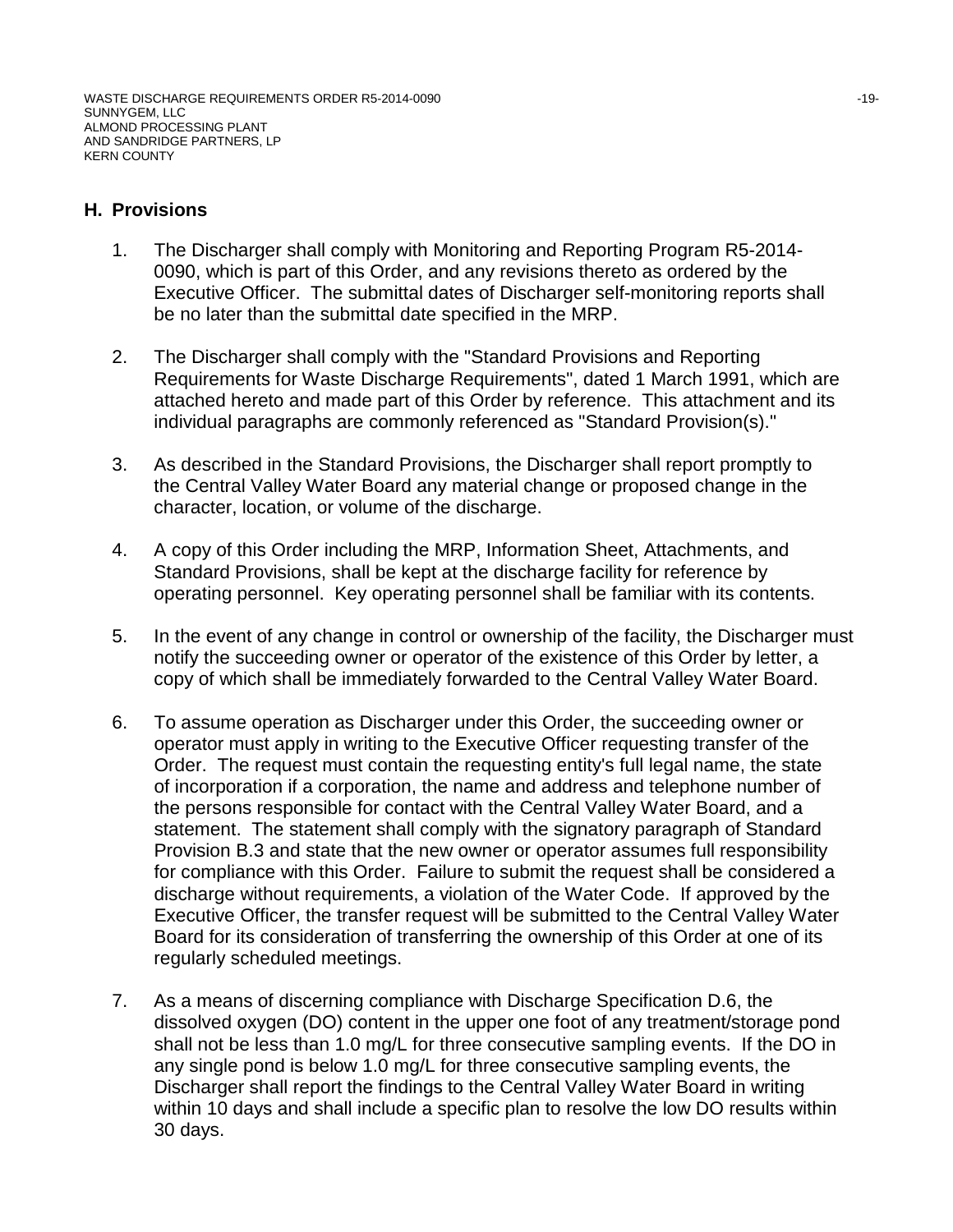WASTE DISCHARGE REQUIREMENTS ORDER R5-2014-0090  $-20$ -20-SUNNYGEM, LLC ALMOND PROCESSING PLANT AND SANDRIDGE PARTNERS, LP KERN COUNTY

- 8. The Discharger shall operate and maintain all treated and untreated wastewater and storm water ponds sufficiently to protect the integrity of containment dams and berms and prevent overtopping and/or structural failure. Unless a Californiaregistered civil engineer certifies (based on design, construction, and conditions of operation and maintenance) that less freeboard is adequate, the operating freeboard in any pond shall never be less than two feet (measured vertically from the lowest possible point of overflow).
- 9. The Discharger shall at all times properly operate and maintain all facilities and systems of treatment and control (and related appurtenances) that are installed or used by the Discharger to achieve compliance with the conditions of this Order. Proper operation and maintenance also includes adequate laboratory controls and appropriate quality assurance procedures. This provision requires the operation of back-up or auxiliary facilities or similar systems that are installed by the Discharger when the operation is necessary to achieve compliance with the conditions of this Order.
- 10. The Discharger shall comply with all conditions of this Order, including timely submittal of technical and monitoring reports. On or before each report due date, the Discharger shall submit the specified document to the Central Valley Water Board or, if appropriate, a written report detailing compliance or noncompliance with the specific schedule date and task. If noncompliance is being reported, then the Discharger shall state the reasons for such noncompliance and provide an estimate of the date when the Discharger will be in compliance. The Discharger shall notify the Central Valley Water Board in writing when it returns to compliance with the time schedule. Violations may result in enforcement action, including Central Valley Water Board or court orders requiring corrective action or imposing civil monetary liability, or in revision or rescission of this Order.
- 11. The Discharger shall submit the technical reports and work plans required by this Order for consideration by the Executive Officer, and incorporate comments the Executive Officer may have in a timely manner, as appropriate. Unless expressly stated otherwise in this Order, the Discharger shall proceed with all work required by the foregoing provisions by the due dates specified.
- 12. In accordance with California Business and Professions Code sections 6735, 7835, and 7835.1, engineering and geologic evaluations and judgments shall be performed by or under the direction of registered professionals competent and proficient in the fields pertinent to the required activities. All technical reports specified herein that contain workplans for investigations and studies, that describe the conduct of investigations and studies, or that contain technical conclusions and recommendations concerning engineering and geology shall be prepared by or under the direction of appropriately qualified professional(s), even if not explicitly stated. Each technical report submitted by the Discharger shall bear the professional's signature and stamp.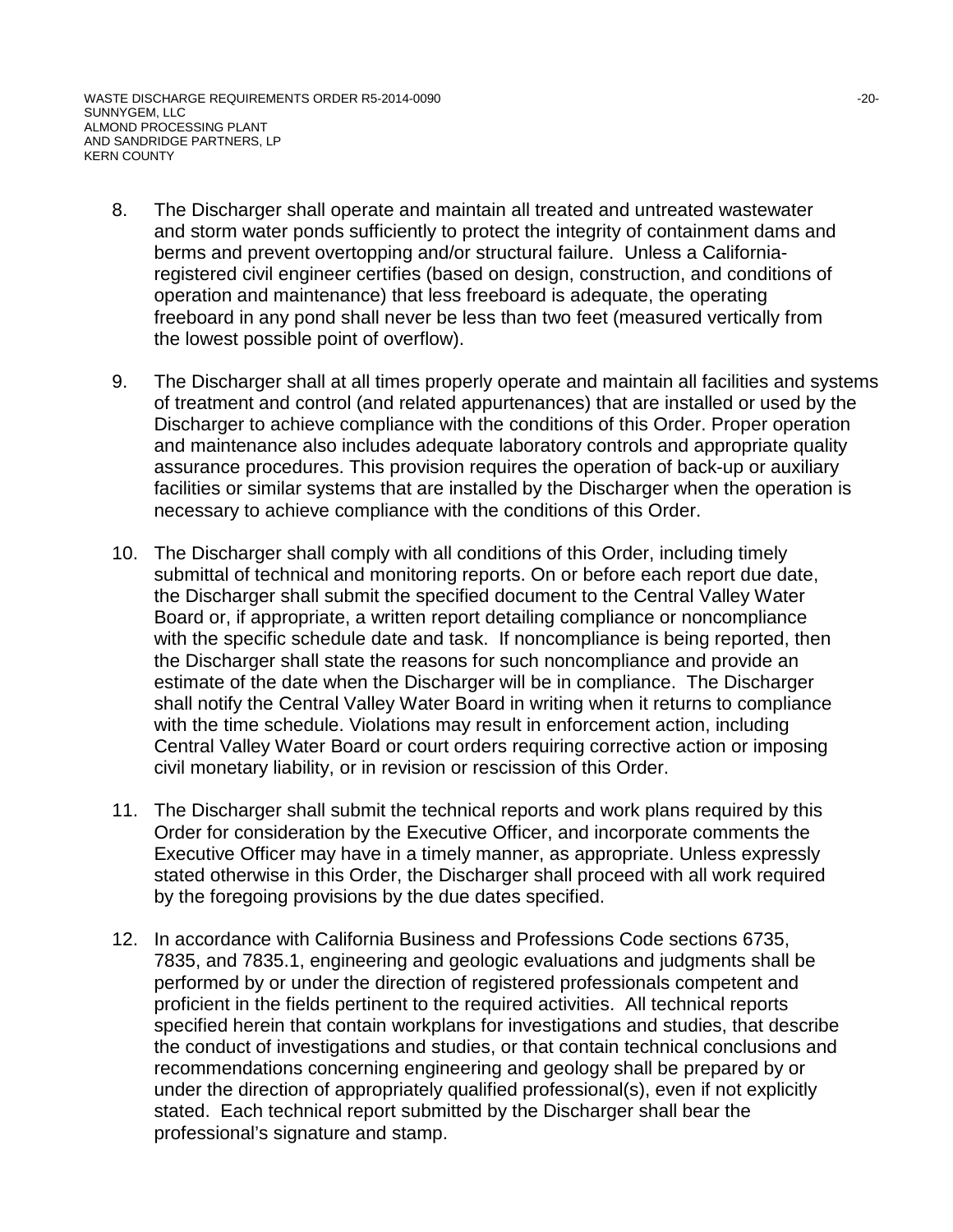WASTE DISCHARGE REQUIREMENTS ORDER R5-2014-0090  $-21$ -21-SUNNYGEM, LLC ALMOND PROCESSING PLANT AND SANDRIDGE PARTNERS, LP KERN COUNTY

- 13. At least **90 days** prior to termination or expiration of any lease, contract, or agreement involving disposal or recycling areas or off-site reuse of effluent, used to justify the capacity authorized herein and assure compliance with this Order, the Discharger shall notify the Central Valley Water Board in writing of the situation and of what measures have been taken or are being taken to assure full compliance with this Order.
- 14. **By 8 December 2014**, the Discharger shall submit a Salinity Control Plan, with salinity source reduction goals and an implementation schedule for Executive Officer approval. The control plan shall identify existing salinity control measures as well as any additional methods that could be used to further reduce the salinity of the discharge to the maximum extent feasible, include an estimate on load reductions that may be obtained, and provide a description of the tasks, cost, and time required to investigate and implement various elements in the Salinity Control Plan.
- 15. **By 8 December 2014**, the Discharger shall submit a Wastewater and Nutrient Management Plan. At a minimum the Plan must include procedures for monitoring Plant operations and discharge, measures to ensure even application of wastewater, and an action plan to deal with objectionable odors and/or nuisance conditions. The Plan should also include supporting data and calculations for monthly and annual water and nutrient balances, and management practices that will ensure wastewater, irrigation water, and fertilizers are applied at agronomic rates.
- 16. The Central Valley Water Board is currently implementing the CV-SALTS initiative to develop a Basin Plan amendment that will establish a salt and nitrate management plan for the Central Valley. Through this effort the Basin Plan will be amended to define how the narrative water quality objectives are to be interpreted for the protection of agricultural use. If new information or evidence indicates that groundwater limitations different than those prescribed herein are appropriate, this Order will be reopened to incorporate such limits.
- 17. The Central Valley Water Board will review this Order periodically and will revise requirements when necessary.

If, in the opinion of the Executive Officer, the Discharger fails to comply with the provisions of this Order, the Executive Officer may refer this matter to the Attorney General for judicial enforcement, may issue a complaint for administrative civil liability, or may take other enforcement actions. Failure to comply with this Order or with the WDRs may result in the assessment of Administrative Civil Liability of up to \$10,000 per violation, per day, depending on the violation, pursuant to the Water Code, including sections 13268, 13350 and 13385. The Central Valley Water Board reserves its right to take any enforcement actions authorized by law.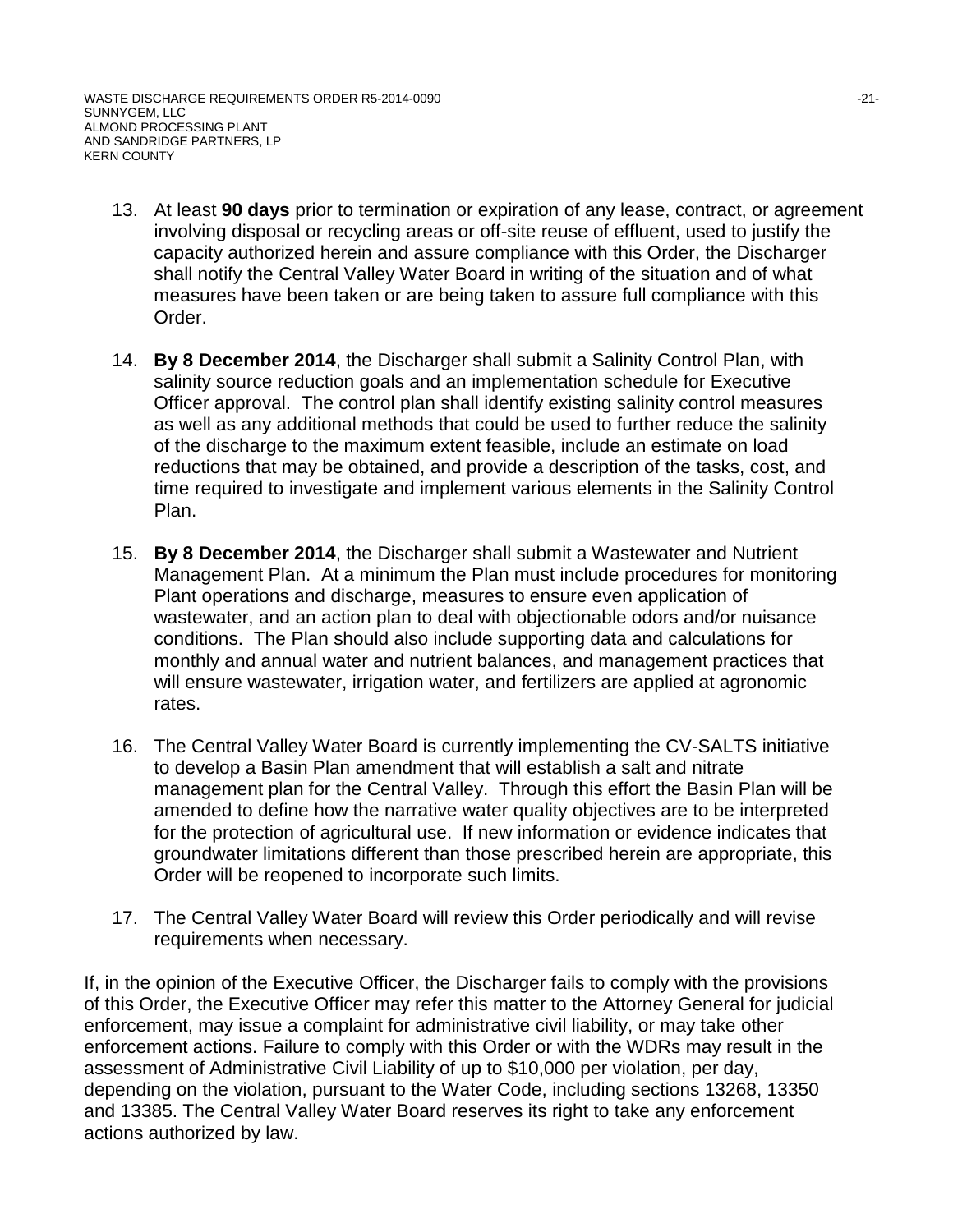Any person aggrieved by this action of the Central Valley Water Board may petition the State Water Board to review the action in accordance with Water Code section 13320 and California Code of Regulations, title 23, sections 2050 and following. The State Water Board must receive the petition by 5:00 p.m., 30 days after the date of this Order, except that if the thirtieth day following the date of this Order falls on a Saturday, Sunday, or state holiday, the petition must be received by the State Water Board by 5:00 p.m. on the next business day. Copies of the law and regulations applicable to filing petitions may be found on the Internet at:

http://www.waterboards.ca.gov/public\_notices/petitions/water\_quality

or will be provided upon request.

I, PAMELA C. CREEDON, Executive Officer, do hereby certify that the foregoing is a full true, and correct copy of an Order adopted by the California Regional Water Quality Control Board, on 6 June 2014.

*Original signed by:*

PAMELA C. CREEDON, Executive Officer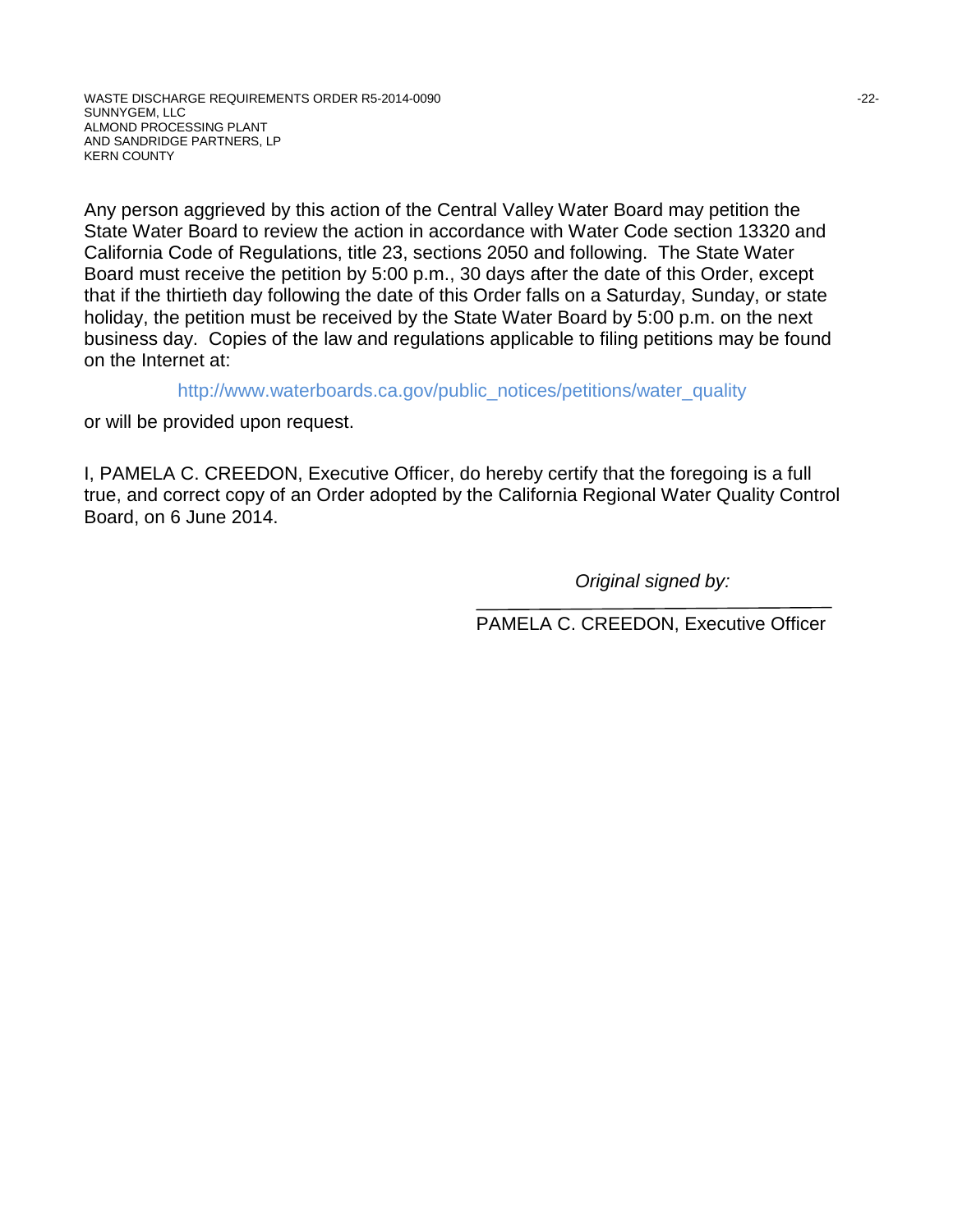

# **SITE LOCATION MAP**

WASTE DISCHARGE REQUIREMENTS ORDER R5-2014-0090 FOR SUNNYGEM, LLC ALMOND PROCESSING PLANT AND SANDRIDGE PARTNERS, LP KERN COUNTY

Scale 1" ≈ 2,000'

**N**

**ATTACHMENT A**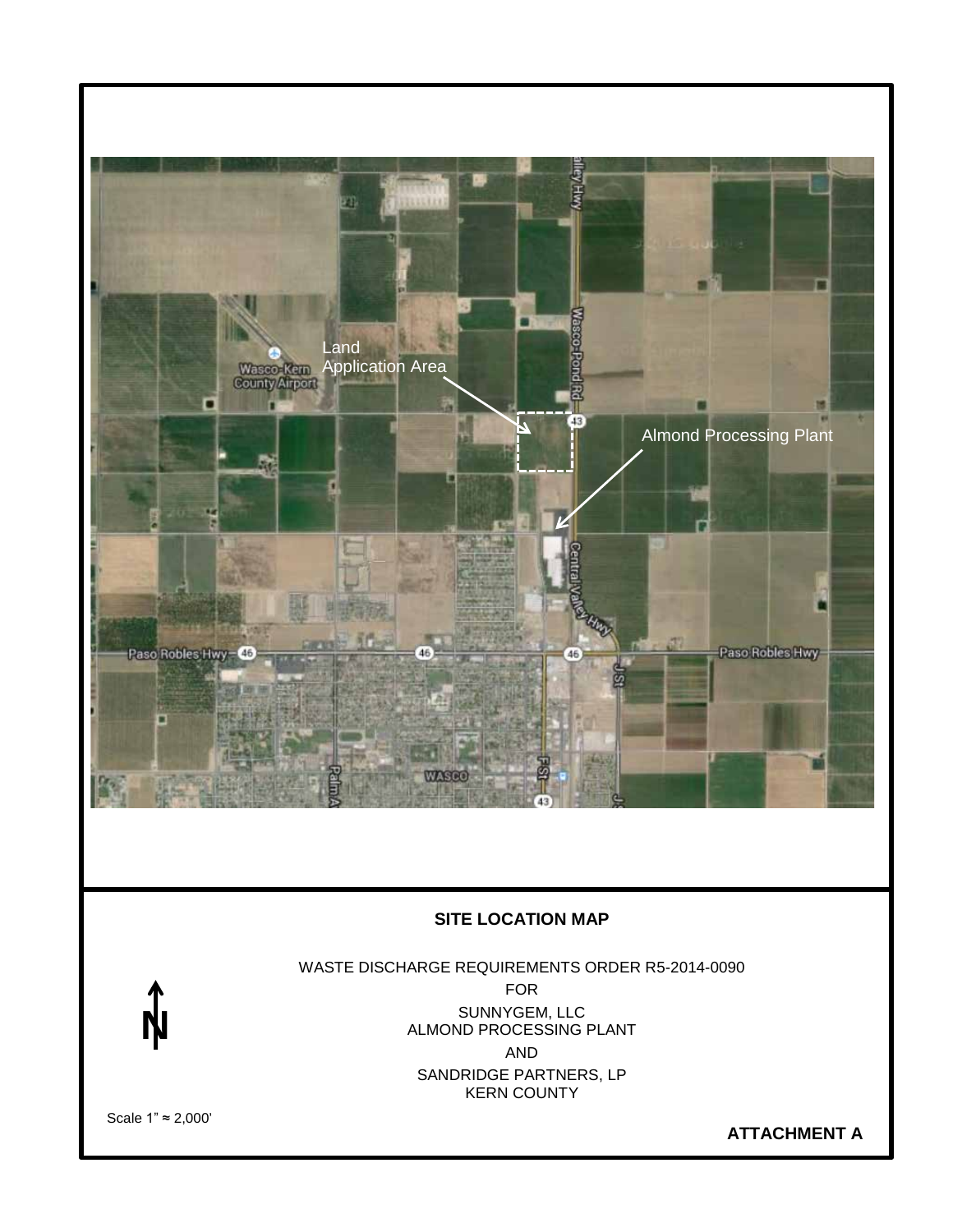#### CALIFORNIA REGIONAL WATER QUALITY CONTROL BOARD CENTRAL VALLEY REGION

#### MONITORING AND REPORTING PROGRAM NO. R5-2014-0090

FOR

# SUNNY GEM, LLC ALMOND PROCESSING PLANT AND SANDRIDGE PARTNERS, LP KERN COUNTY

This Monitoring and Reporting Program (MRP) is required pursuant to Water Code section 13267.

The Discharger shall not implement any changes to this MRP unless and until the Central Valley Water Board adopts, or the Executive Officer issues, a revised MRP. Changes to sample location shall be established with concurrence of Central Valley Water Board staff, and a description of the revised stations shall be submitted for approval by the Executive Officer.

All samples shall be representative of the volume and nature of the discharge or matrix of material sampled. All analyses shall be performed in accordance with *Standard Provisions and Reporting Requirements for Waste Discharge Requirements*, dated 1 March 1991 (Standard Provisions).

Field test instruments (such as pH) may be used provided that the operator is trained in the proper use of the instrument and each instrument is serviced and/or calibrated at the recommended frequency by the manufacturer or in accordance with manufacturer instructions.

Analytical procedures shall comply with the methods and holding times specified in the following: *Methods for Organic Chemical Analysis of Municipal and Industrial Wastewater* (EPA); *Test Methods for Evaluating Solid Waste* (EPA); *Methods for Chemical Analysis of Water and Wastes* (EPA); *Methods for Determination of Inorganic Substances in Environmental Samples* (EPA); *Standard Methods for the Examination of Water and Wastewater* (APHA/AWWA/WEF); and *Soil, Plant and Water Reference Methods for the Western Region* (WREP 125). Approved editions shall be those that are approved for use by the United States Environmental Protection Agency or the California Department of Public Health's Environmental Laboratory Accreditation Program. The Discharger may propose alternative methods for approval by the Executive Officer.

If monitoring consistently shows no significant variation in magnitude of a constituent concentration or parameter after at least 12 months of monitoring, the Discharger may request this MRP be revised to reduce monitoring frequency. The proposal must include adequate technical justification for reduction in monitoring frequency.

A glossary of terms used within this MRP is included on page 10.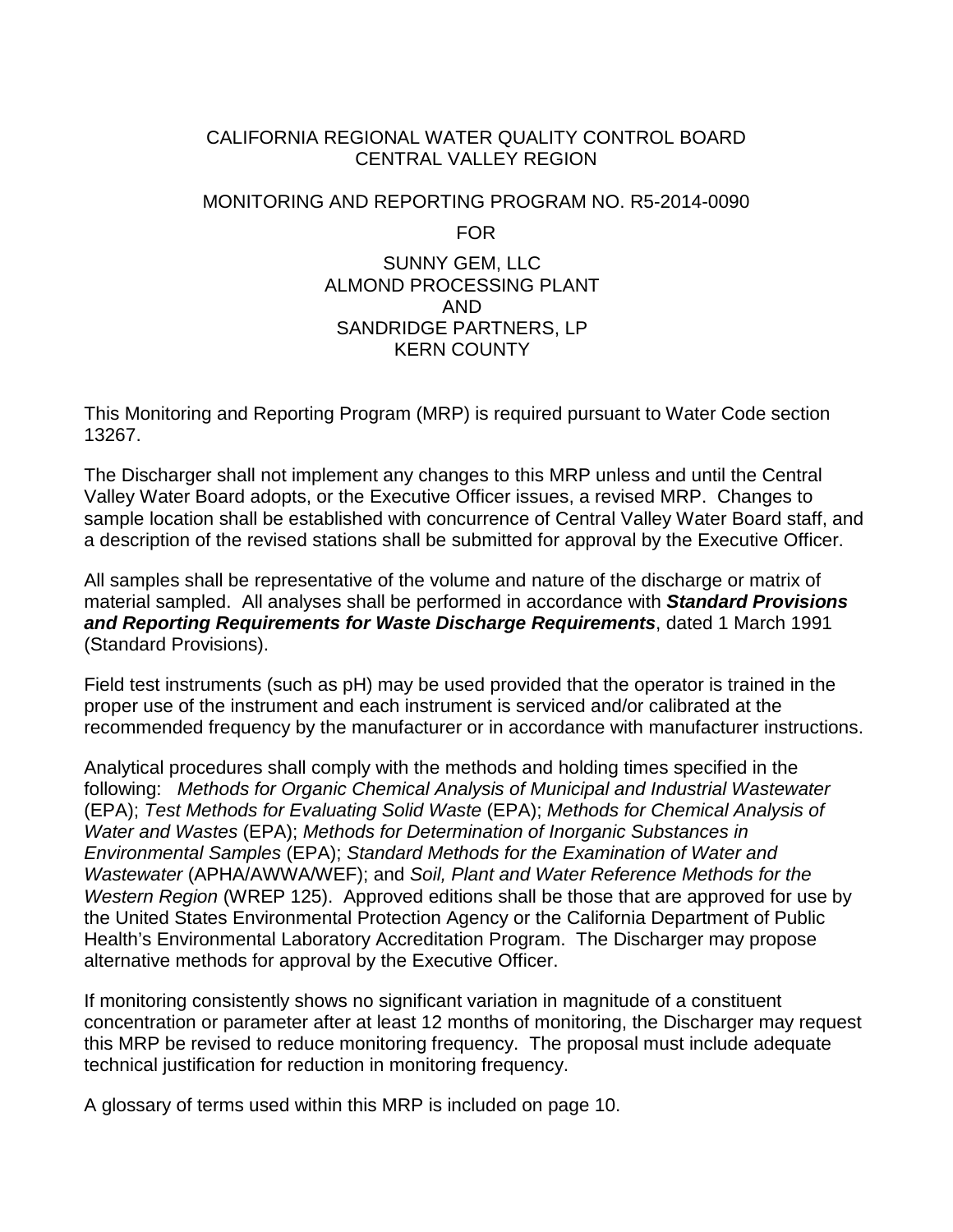The Discharger shall monitor the following locations to demonstrate compliance with the requirements of this Order:

| <b>Monitoring Location Name</b> | <b>Monitoring Location Description</b>                                                                                                              |
|---------------------------------|-----------------------------------------------------------------------------------------------------------------------------------------------------|
| <b>EFF-001</b>                  | Location where a representative sample of the effluent<br>can be obtained after all treatment, prior to discharge to<br>the temporary holding pond. |
| <b>PND-001</b>                  | Opposite the inlet to the temporary holding pond.                                                                                                   |
| <b>SPL-001</b>                  | Location where a representative sample of the water<br>supply entering the Plant can be obtained.                                                   |
| <b>IW-001</b>                   | Location where a representative sample of the<br>supplemental irrigation water can be obtained.                                                     |

# **EFFLUENT MONITORING**

The Discharger shall monitor treated effluent at EFF-001 for the constituents listed below. Effluent samples shall be representative of the volume and nature of the discharge. Time of collection of the samples shall be recorded. Effluent monitoring shall include at least the following:

| <b>Frequency</b>           | Constituent/Parameter            | Units    | Sample Type |
|----------------------------|----------------------------------|----------|-------------|
| Continuous                 | <b>Flow</b>                      | mgd      | Meter       |
| Weekly <sup>1</sup>        | pH                               | pH Units | Grab        |
| Weekly <sup>1</sup>        | EC                               | umhos/cm | Grab        |
| Monthly <sup>1</sup>       | <b>Biochemical Oxygen Demand</b> | mg/L     | Grab        |
| Monthly <sup>1</sup>       | <b>Total Dissolved Solids</b>    | mg/L     | Grab        |
| Monthly <sup>1</sup>       | <b>Fixed Dissolved Solids</b>    | mg/L     | Grab        |
| Monthly <sup>1</sup>       | Nitrate as nitrogen              | mg/L     | Grab        |
| Monthly <sup>1</sup>       | Nitrite as nitrogen              | mg/L     | Grab        |
| Monthly <sup>1</sup>       | Ammonia as nitrogen              | mg/L     | Grab        |
| Monthly <sup>1</sup>       | <b>Total Kjeldahl Nitrogen</b>   | mg/L     | Grab        |
| Monthly <sup>1</sup>       | <b>Total Nitrogen</b>            | mg/L     | Computed    |
| Monthly <sup>1</sup>       | <b>Boron</b>                     | mg/L     | Grab        |
| Monthly <sup>1</sup>       | Sodium                           | mg/L     | Grab        |
| Monthly <sup>1</sup>       | Potassium                        | mg/L     | Grab        |
| Monthly <sup>1</sup>       | Chloride                         | mg/L     | Grab        |
| Semi-Annually <sup>1</sup> | General Minerals <sup>2</sup>    | various  | Grab        |

1. Samples to be collected weekly, monthly, and semi-annually when effluent is being discharged to the land application area.

2. General mineral analysis shall include, alkalinity (as CaCO3), bicarbonate (as CaCO3), boron, calcium, carbonate (CaCO3), chloride, hardness, iron, magnesium, manganese, nitrate as nitrogen, potassium, sodium, sulfate, and TDS. Samples collected for metals shall be filtered with a 0.45 micron filter prior to preservation, digestion, and analysis.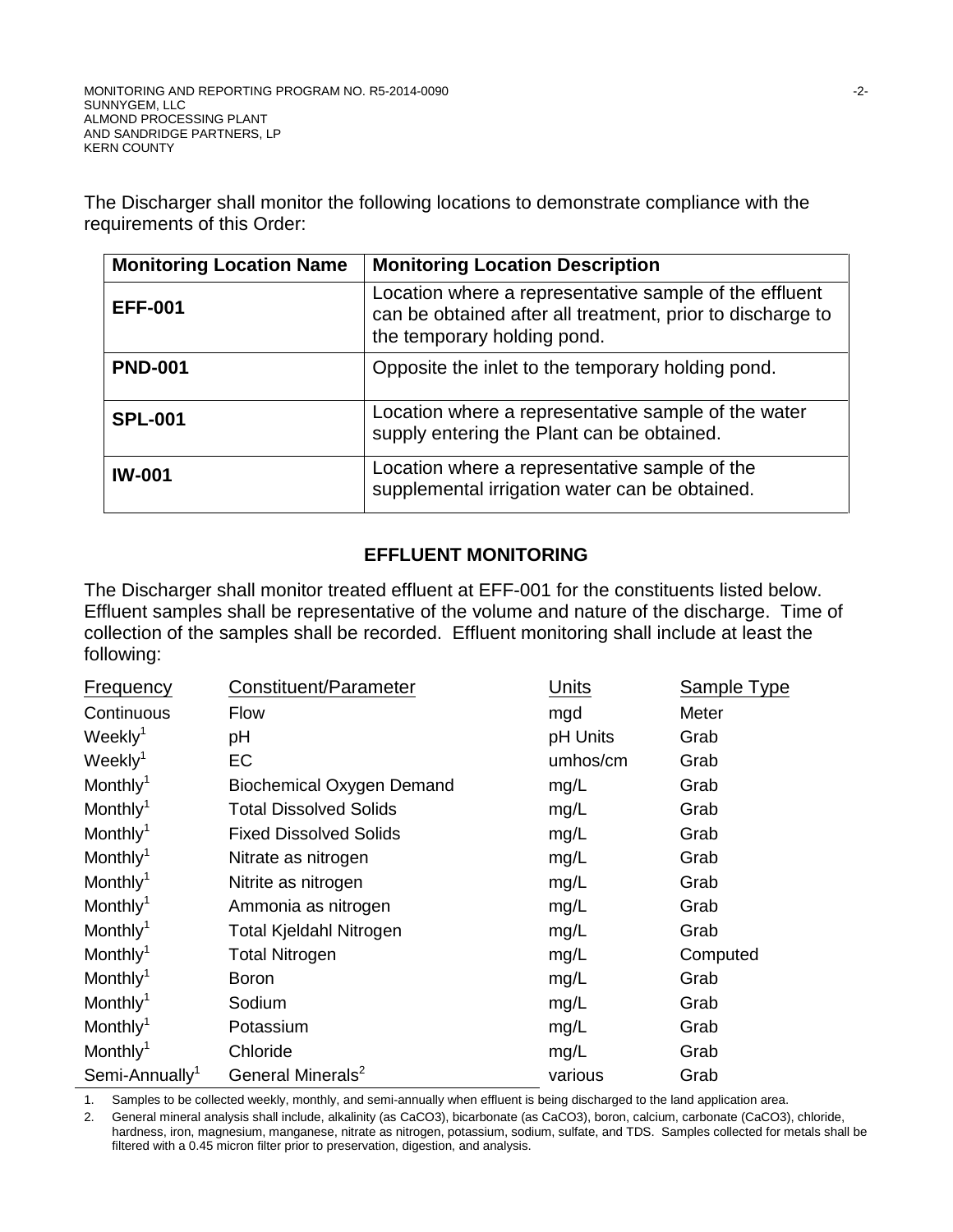#### **POND MONITORING**

A permanent marker (e.g., staff gage) shall be placed in the temporary holding pond. The marker shall have calibrations indicating water level at the design capacity and available operational freeboard. Pond monitoring at PND-001 shall include at least the following:

| Frequency   | Constituent/Parameter | Units           | Sample Type |
|-------------|-----------------------|-----------------|-------------|
| Weekly      | Freeboard             | $\text{Fe}et^1$ | Observation |
| Weekly $^2$ | Dissolved Oxygen      | mq/L            | Grab        |
| Weekly      | Odors                 | $- - -$         | Observation |
| Weekly      | Condition             | $\frac{1}{2}$   | Observation |

1. To the nearest tenth of a foot.

2. If there is less than one foot of water in the pond, no sample shall be collected for dissolved oxygen. Should objectionable odors be detected or the DO be below 1 mg/L for three consecutive weekly samples, the Discharger shall take all reasonable action to correct the problem and commence daily DO monitoring until the problem has been resolved.

The Discharger shall inspect the condition of the temporary holding pond once per week and write visual observations in a bound logbook. Notations shall include observations of whether weeds are developing in the water or along the bank, and their location; whether dead algae, vegetation, scum, or debris are accumulating on the storage pond surface and their location; whether burrowing animals or insects are present; and the color of the reservoirs (e.g., dark green, dull green, yellow, gray, tan, brown, etc.).

# **LAND APPLICATION AREA MONITORING**

The Discharger shall monitor the land application areas daily while wastewater is being discharged, and weekly during non-application periods.

In addition, the Discharger shall perform the following routine monitoring and loading calculations for each discrete irrigation area within the Land Application Area. The data shall be collected and presented in tabular format and shall include the following:

| Frequency           | Constituent/Parameter                 | Units             | Sample Type            |
|---------------------|---------------------------------------|-------------------|------------------------|
| Daily <sup>1</sup>  | <b>Application Area</b>               | Acres             | n/a                    |
| Daily <sup>1</sup>  | <b>Wastewater flow</b>                | gallons           | Metered                |
| Daily <sup>1</sup>  | Wastewater loading                    | inches/day        | Calculated             |
| Daily <sup>1</sup>  | Supplemental irrigation               | gallons           | Estimated              |
| Daily <sup>1</sup>  | Precipitation                         | inches            | Rain gage <sup>2</sup> |
| Weekly <sup>1</sup> | Total hydraulic loading <sup>3</sup>  | inches/acre-month | Calculated             |
| BOD Loading $4$     |                                       |                   |                        |
| Daily               | Day of application                    | lbs/acre-day      | Calculated             |
| Average             | Irrigation cycle average <sup>5</sup> | lbs/acre-day      | Calculated             |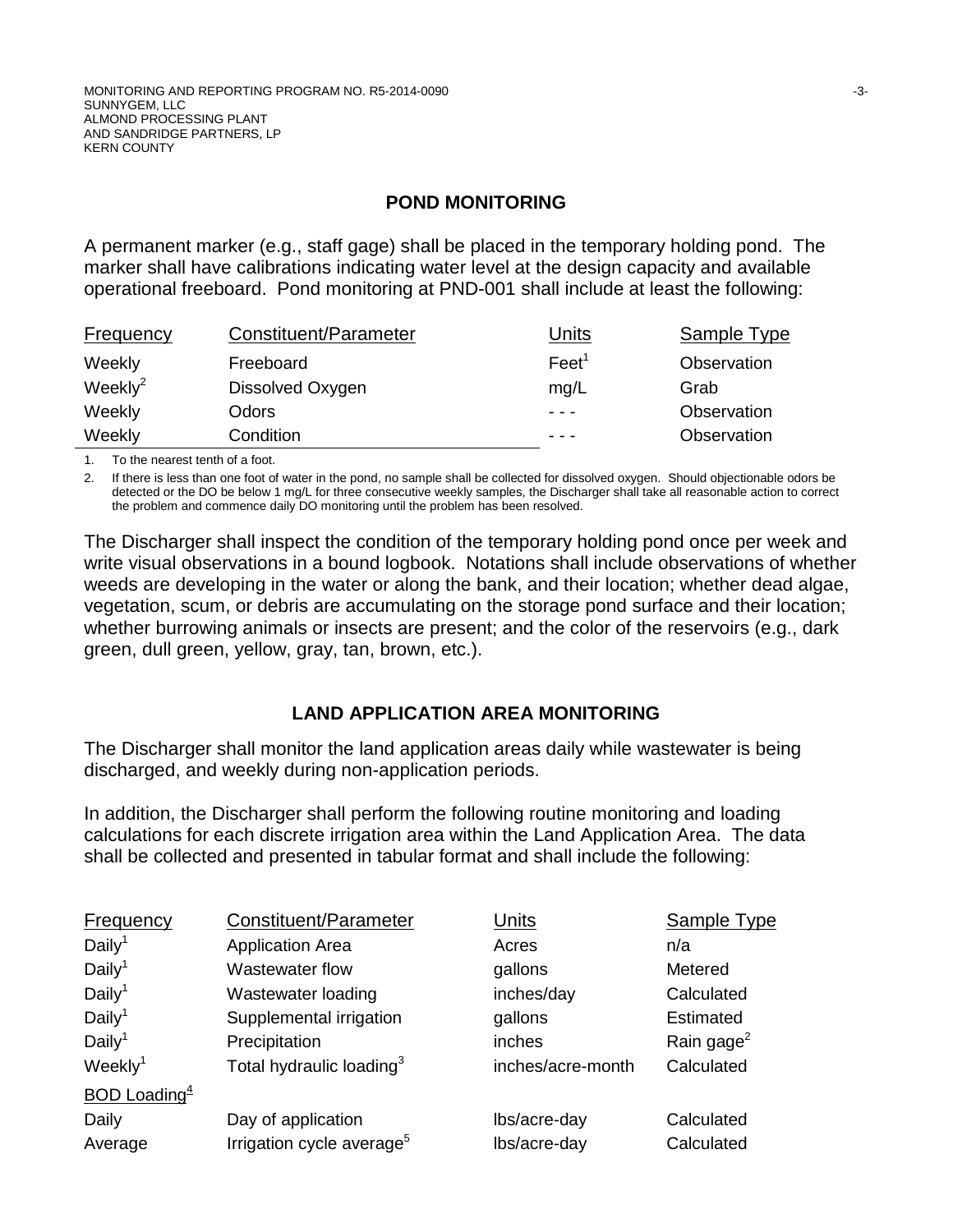| <b>Frequency</b>               | Constituent/Parameter   | Units         | <b>Sample Type</b> |  |
|--------------------------------|-------------------------|---------------|--------------------|--|
| Nitrogen Loading <sup>4</sup>  |                         |               |                    |  |
| Annual                         | From wastewater         | lbs/acre-year | Calculated         |  |
| Annual                         | <b>From fertilizers</b> | lbs/acre-year | Calculated         |  |
| Salt and Potassium Loading $4$ |                         |               |                    |  |
| Annual                         | From wastewater         | lbs/acre-year | Calculated         |  |

1. When discharging and while wastewater is applied to the land application area.

2. National Weather Service or CIMIS data from the nearest weather station is acceptable.

3. Combined loading from wastewater, irrigation water, and precipitation.

4. Loading rates shall be calculated using the applied volume of wastewater, applied acreage, and average effluent concentrations for BOD, total nitrogen, FDS, and potassium.

5. The BOD loading rate shall be divided by the number of days in the irrigation cycle to determine the average daily loading rate for the irrigation cycle.

#### **SOURCE WATER MONITORING**

The Discharger shall collect samples of its source water for the Plant at SPL-001, and analyze them for the constituents specified below. If the source water is from more than one source, the results shall be presented as a flow-weighted average of all sources.

Samples of supplemental irrigation water used to irrigate the land application area shall be collected at IW-001, and analyzed for the constituents specified below. If supplemental irrigation water is provided by more than one source (e.g, surface water, or irrigation well), during any quarter the volume and a sample from each source shall be provided.

| Frequency                  | Constituent/Parameter         | Units     | Sample Type |
|----------------------------|-------------------------------|-----------|-------------|
| <b>Supply Water</b>        |                               |           |             |
| Quarterly                  | EC                            | mg/L      | Grab        |
| 1/three years <sup>1</sup> | General Minerals <sup>2</sup> | mg/L      | Grab        |
| <b>Irrigation Water</b>    |                               |           |             |
| Quarterly                  | <b>EC</b>                     | umhos/cm  | Grab        |
| Quarterly                  | TDS                           | mg/L      | Grab        |
| Quarterly                  | Volume                        | acre-feet | Metered     |

1. Sample to be collected and analyzed for general minerals once every three years. Starting in October following adoption of this Order.

2. General mineral analysis shall include, alkalinity (as CaCO3), bicarbonate (as CaCO3), boron, calcium, carbonate (CaCO3), chloride, hardness, iron, magnesium, manganese, nitrate as nitrogen, potassium, sodium, sulfate, and TDS. Samples collected for metals shall be filtered with a 0.45 micron filter prior to preservation, digestion, and analysis.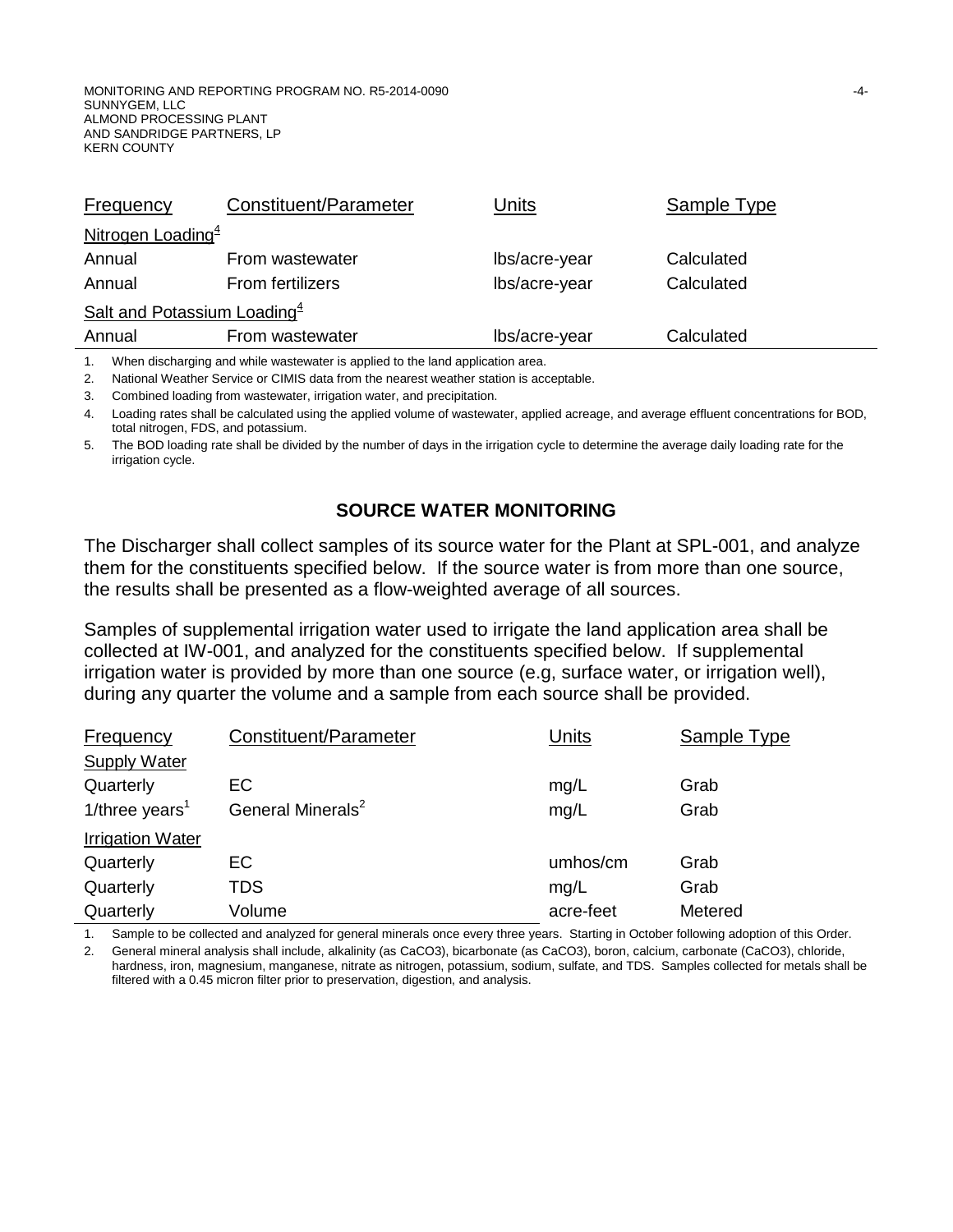#### **REPORTING**

All monitoring results shall be reported in **Quarterly Monitoring Reports,** which are due by the first day of the second month after the calendar quarter. Therefore, monitoring reports are due as follows:

> First Quarter Monitoring Report: **1 May** Second Quarter Monitoring Report: **1 August** Third Quarter Monitoring Report: **1 November** Fourth Quarter Monitoring Report: **1 February**.

**A transmittal letter shall accompany each monitoring report.** The transmittal letter shall discuss any violations that occurred during the reporting period and all actions taken or planned for correcting violations, such as operation or facility modifications. If the Discharger has previously submitted a report describing corrective actions or a time schedule for implementing the corrective actions, reference to the previous correspondence is satisfactory.

The following information is to be included on all monitoring reports, as well as any report transmittal letters, submitted to the Central Valley Water Board:

> SunnyGem, LLC Almond Processing Plant MRP Order R5-2014-0090 Contact Information (telephone number and email)

In reporting monitoring data, the Discharger shall arrange the data in tabular form so that the date, the constituents, and the concentrations are readily discernible. The data shall be summarized in such a manner that illustrates clearly, whether the Discharger complies with waste discharge requirements. In addition to the details specified in Standard Provision C.3, monitoring information shall include the method detection limit (MDL) and the Reporting limit (RL) or practical quantitation limit (PQL). If the regulatory limit for a given constituent is less than the RL (or PQL), then any analytical results for that constituent that are below the RL (or PQL) but above the MDL shall be reported and flagged as estimated.

Laboratory analysis reports do not need to be included in the monitoring reports; however, the laboratory reports must be retained for a minimum of three years in accordance with Standard Provision C.3.

All monitoring reports shall comply with the signatory requirements in Standard Provision B.3. For a Discharger conducting any of its own analyses, reports must also be signed and certified by the chief of the laboratory.

All monitoring reports that involve planning, investigation, evaluation, or design, or other work requiring interpretation and proper application of engineering or geologic sciences, shall be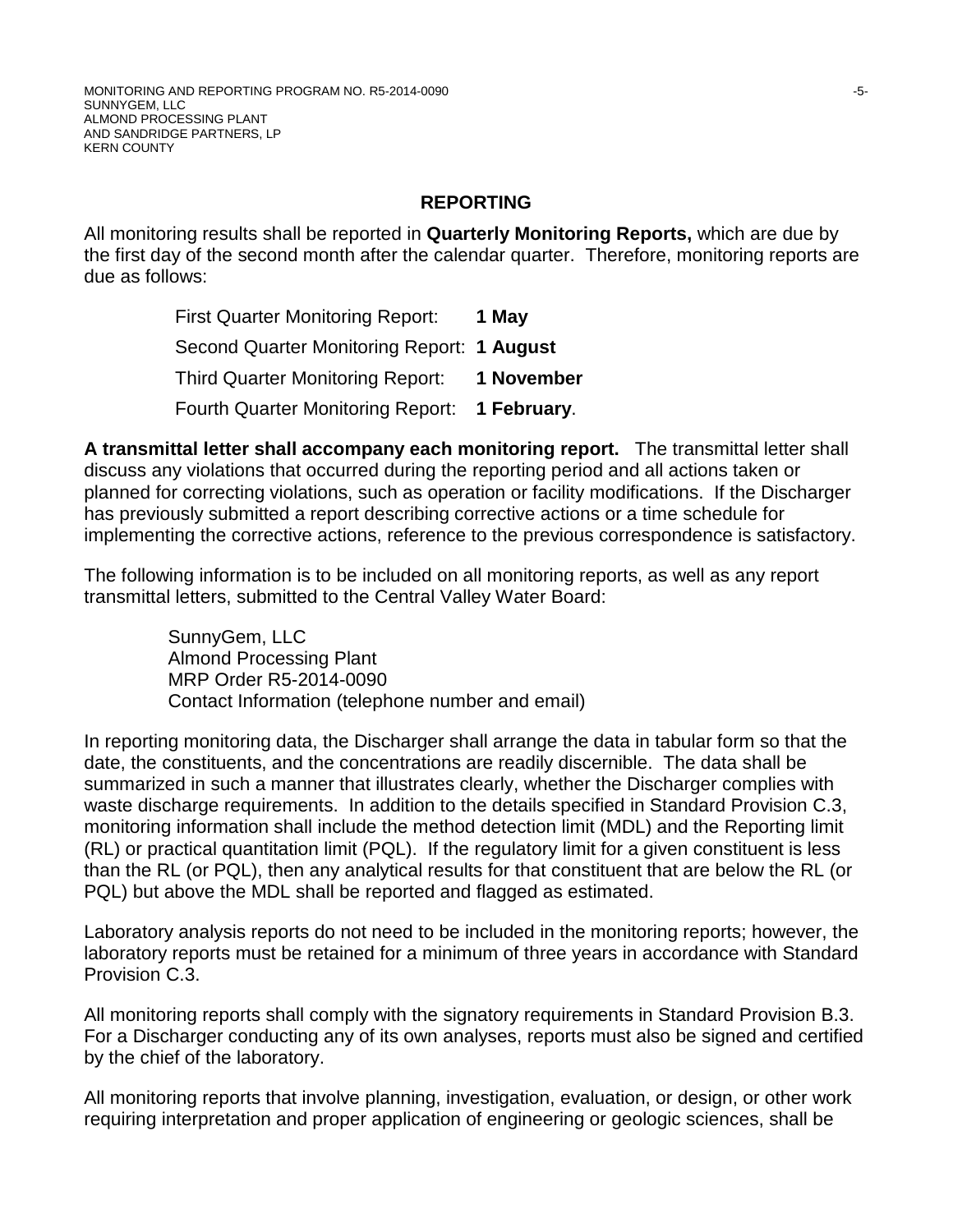prepared by or under the direction of persons registered to practice in California pursuant to California Business and Professions Code sections 6735, 7835, and 7835.1.

# **A. All Quarterly Monitoring Reports** shall include the following:

# **Effluent Monitoring Reporting**:

- 1. Tabulated results of effluent monitoring specified on page 2.
- 2. For each month of the quarter, calculation of the maximum daily flow and the monthly average flow.
- 3. For each month of the quarter, calculation of the 12-month rolling average EC of the discharge using the EC value for that month averaged with the EC values for the previous 11 months.

# **Pond Monitoring Reporting**

- 1. The results of the monitoring specified on page 3.
- 2. Summary of the notations made in the pond monitoring log during each quarter. The entire contents of the log do not need to be submitted.

# **Land Application Area Reporting**:

- 1. The results of monitoring and loading calculations specified on pages 3 and 4.
- 2. For each week that wastewater is applied to the land application areas, calculation of the weekly hydraulic load for wastewater and supplemental irrigation water in millions of gallons and/or inches.
- 3. A summary of the notations made in the log book during each quarter. The entire contents of the log do not need to be submitted.
- 4. For each week, calculation of the daily and average BOD loading for the irrigation cycle, using the BOD results for that month.

# **Source Water Reporting**

- 1. The results of the source water monitoring for the Plant specified on page 4. If multiple sources are used the Discharger, shall calculate the flow-weighted average concentrations for the specified constituents. Results must include supporting calculations, if required.
- 2. The results of source water monitoring of supplemental irrigation water specified on page 4. If multiple sources are used the Discharger shall provide sampling results and volume of irrigation water provided from each source.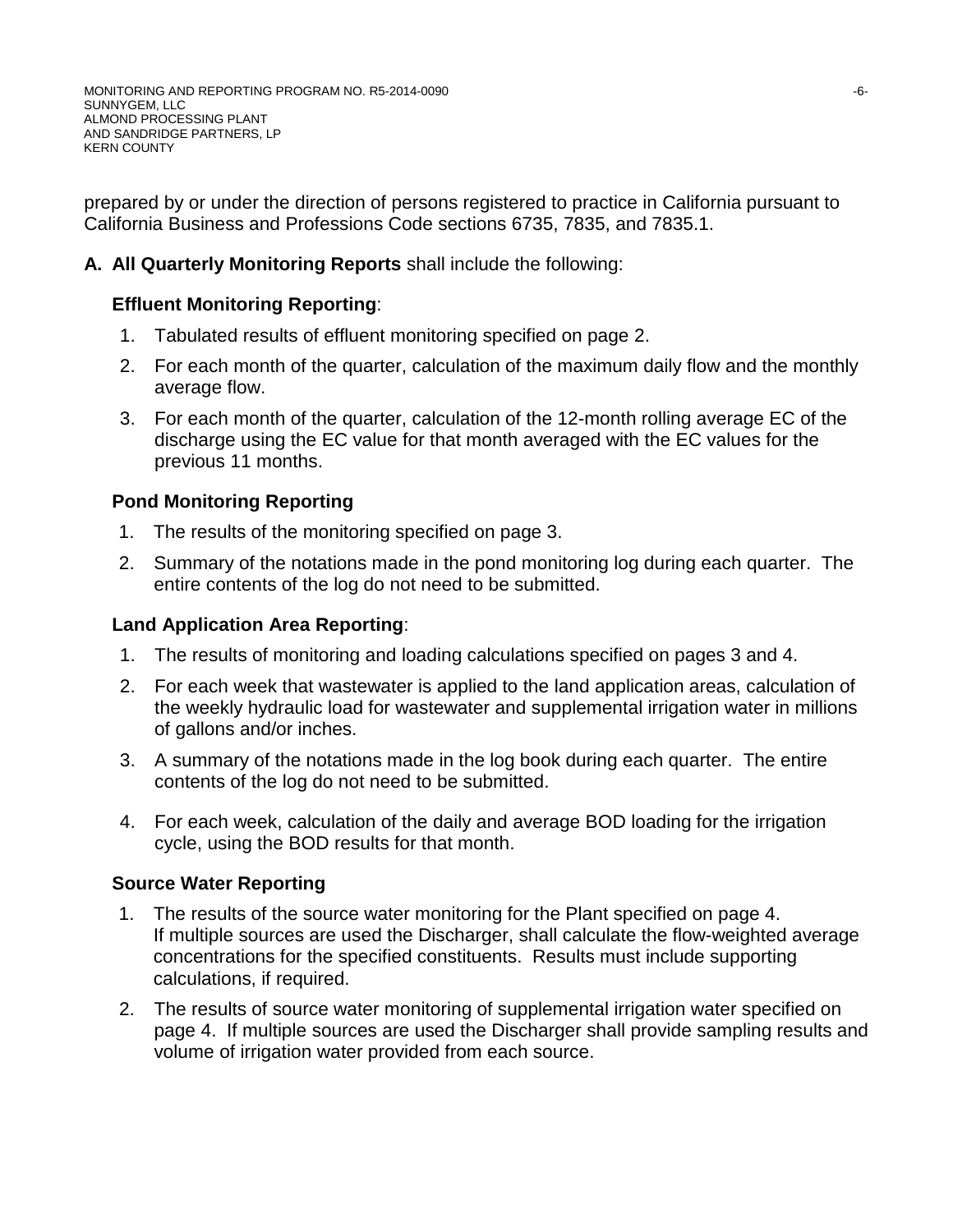# **B. Fourth Quarter Monitoring Reports**, in addition to the above, shall include the following:

## **Facility Information**:

- 1. The names and telephone numbers of persons to contact regarding the discharge for emergency and routine situations.
- 2. A statement certifying when the flow meter and other monitoring instruments and devices were last calibrated, including identification of who performed the calibrations (Standard Provision C.4).
- 3. A summary of any changes in processing that might affect waste characterization and/or discharge flow rates.

# **Effluent Monitoring Reporting:**

- 1. A summary of tabulated results of effluent monitoring specified on page 2.
- 2. Calculation of the maximum daily flow, monthly average flow, and cumulative annual flow.

# **Solids Reporting**

- 1. Annual production totals for solids (excluding trash and recyclables) in dry tons or cubic yards.
- 2. A description of disposal methods, including the following information related to the disposal methods used. If more than one method is used, include the percentage disposed of by each method.
	- a. For landfill disposal, include: the name and location of the landfill, and the Order number of WDRs that regulate it.
	- b. For land application, include: the location of the site (field identification), and the Order number of any WDRs that regulate it.
	- c. For incineration, include: the name and location of the site where incineration occurs, the Order number of WDRs that regulate the site, the disposal method of ash, and the name and location of the facility receiving ash (if applicable).
	- d. For composting, include: the location of the site, and the Order number of any WDRs that regulate it.
	- e. For animal feed, include: the location of the site, and the Order number of any WDRs that regulate it.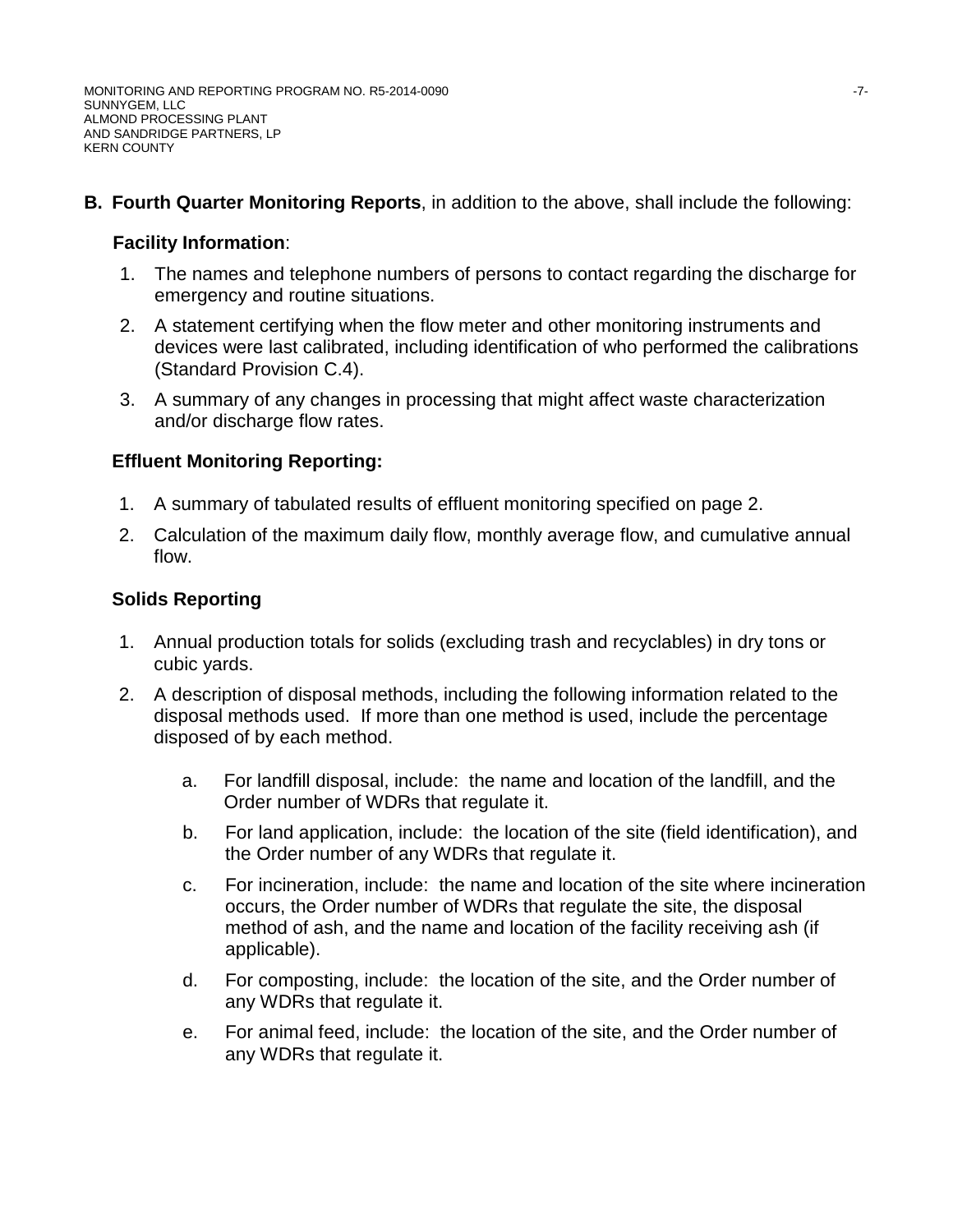# **Source Water Reporting**

1. The results of annual monitoring of source water as specified on page 4. If multiple sources are used the Discharger, shall calculate the flow-weighted average concentrations for the specified constituents. Results must include supporting calculations, if required.

# **Land Application Area Reporting:**

- 1. The type of crop(s) grown, planting and harvest dates, and the quantified nitrogen and fixed dissolved solids uptakes including potassium (as estimated by technical references or, preferably, determined by representative plant tissue analysis).
- 2. The monthly and annual discharge volumes during the reporting year expressed as million gallons and inches.
- 3. A monthly balance for the reporting year that includes:
	- a. Monthly average  $ET_0$  (observed evapotranspiration) Information sources include California Irrigation Management Information System (CIMIS)<http://www.cimis.water.ca.gov/>
	- b. Monthly crop uptake
		- i. Crop water utilization rates are available from a variety of publications available from the local University of California Davis extension office.
		- ii. Irrigation efficiency Frequently, engineers include a factor for irrigation efficiency such that the application rate is slightly greater than the crop utilization rate. A conservative design does not include this value.
	- c. Monthly average precipitation this data is available at http://www.cimis.water.ca.gov/ or at http://www.ncdc.noaa.gov/oa/climate/online/ccd/nrmlprcp.html.
	- d. Monthly average and annual average discharge flow rate.
	- e. Monthly estimates of the amount of wastewater percolating below the root zone (i.e., amount of wastewater applied in excess of crop requirements)
- 4. A summary of average and cycle BOD loading rates.
- 5. The total pounds of nitrogen applied to the land application areas in lbs/acre-year, as calculated from the sum of the monthly loadings.
- 6. The total pounds of fixed dissolved solids (FDS) and potassium that have been applied to the land application areas in lbs/acre-year, as calculated from the sum of the monthly loadings.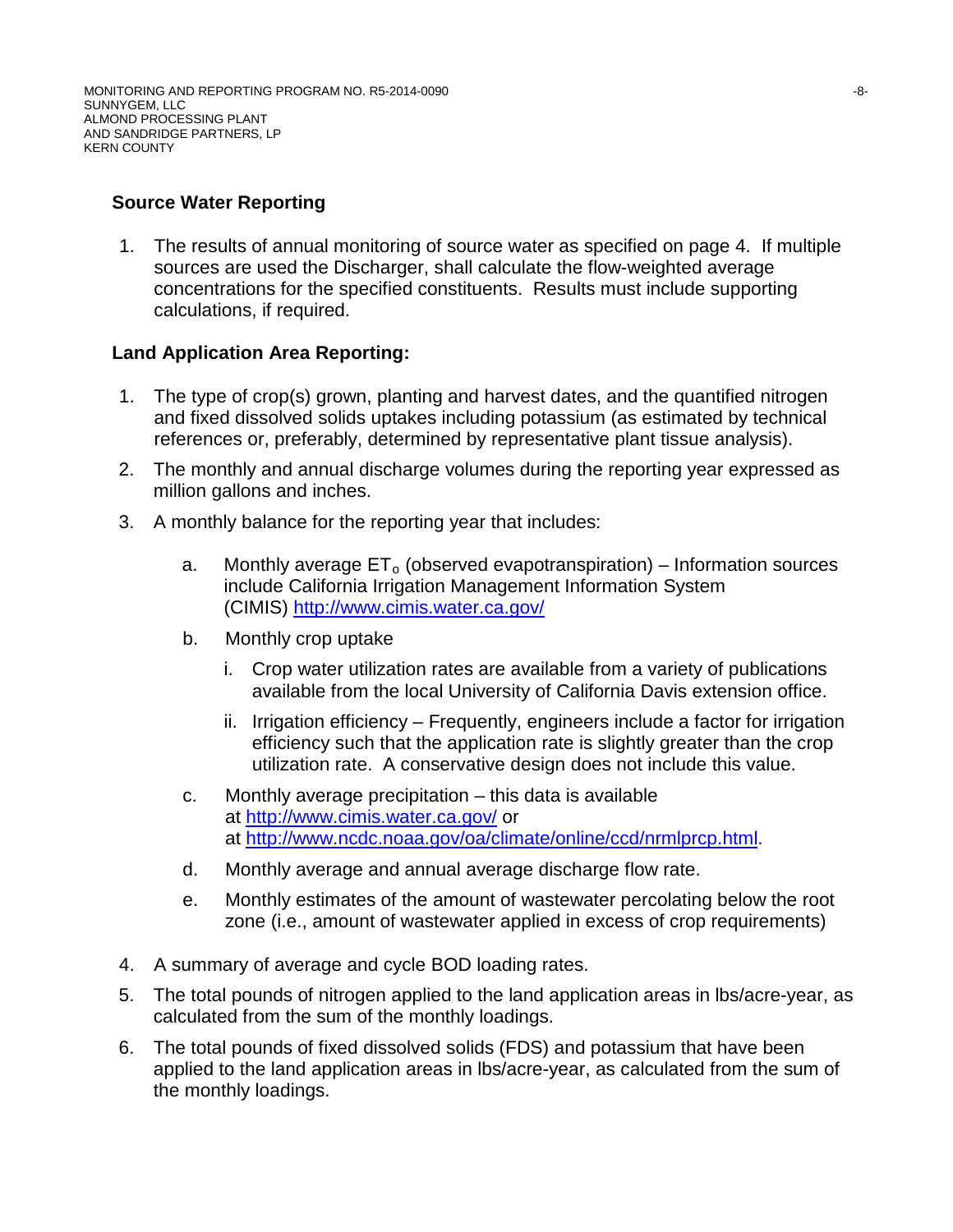The Discharger shall implement the above monitoring program on the first day of the month following adoption of this Order.

*Original signed by:*

Ordered by:

PAMELA C. CREEDON, Executive Officer

6 June 2014

(Date)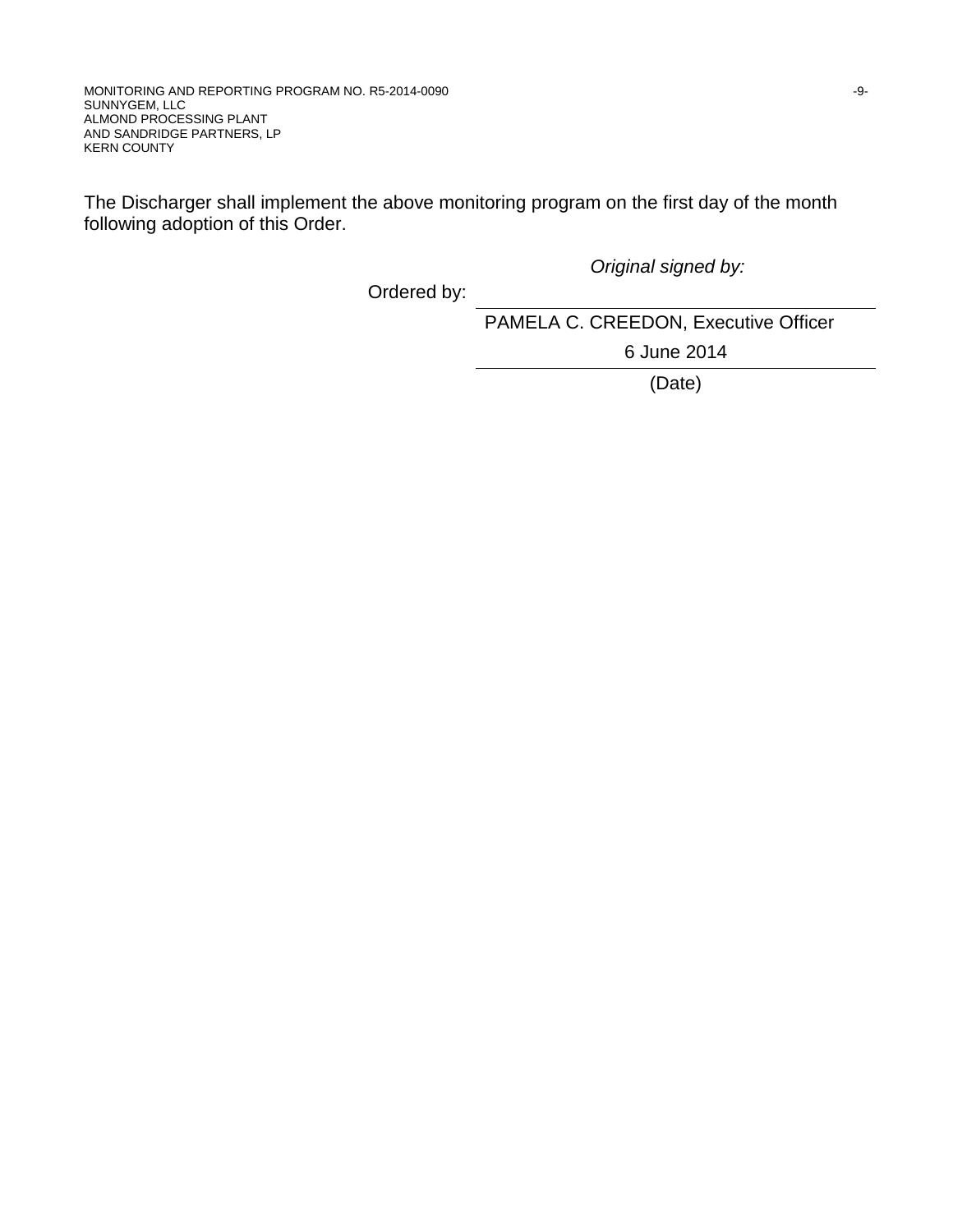MONITORING AND REPORTING PROGRAM NO. R5-2014-0090 NONES AND RESERVE TO A 10-HOME AND RESERVE TO A 10-HOME AND RESERVE TO A 10-HOME AND RESERVE TO A 10-HOME AND RESERVE TO A 10-HOME AND RESERVE TO A 10-HOME AND RESERVE TO A SUNNYGEM, LLC ALMOND PROCESSING PLANT AND SANDRIDGE PARTNERS, LP KERN COUNTY

# **GLOSSARY**

| BOD <sub>5</sub>        | Five-day biochemical oxygen demand                                                                                                                                                   |                |            |  |  |
|-------------------------|--------------------------------------------------------------------------------------------------------------------------------------------------------------------------------------|----------------|------------|--|--|
| <b>CBOD</b>             | Carbonaceous BOD                                                                                                                                                                     |                |            |  |  |
| <b>DO</b>               | Dissolved oxygen                                                                                                                                                                     |                |            |  |  |
| <b>EC</b>               | Electrical conductivity at 25° C                                                                                                                                                     |                |            |  |  |
| <b>FDS</b>              | <b>Fixed dissolved solids</b>                                                                                                                                                        |                |            |  |  |
| <b>NTU</b>              | Nephelometric turbidity unit                                                                                                                                                         |                |            |  |  |
| <b>TKN</b>              | Total Kjeldahl nitrogen                                                                                                                                                              |                |            |  |  |
| <b>TDS</b>              | <b>Total dissolved solids</b>                                                                                                                                                        |                |            |  |  |
| <b>TSS</b>              | Total suspended solids                                                                                                                                                               |                |            |  |  |
| Continuous              | The specified parameter shall be measured by a meter continuously.                                                                                                                   |                |            |  |  |
| 24-Hour Composite       | Unless otherwise specified or approved, samples shall be a flow-proportioned<br>composite consisting of at least eight aliquots.                                                     |                |            |  |  |
| Daily                   | Samples shall be collected every day.                                                                                                                                                |                |            |  |  |
| <b>Twice Weekly</b>     | Samples shall be collected at least twice per week on non-consecutive days.                                                                                                          |                |            |  |  |
| Weekly                  | Samples shall be collected at least once per week.                                                                                                                                   |                |            |  |  |
| <b>Twice Monthly</b>    | Samples shall be collected at least twice per month during non-consecutive<br>weeks.                                                                                                 |                |            |  |  |
| Monthly                 | Samples shall be collected at least once per month.                                                                                                                                  |                |            |  |  |
| <b>Bimonthly</b>        | Samples shall be collected at least once every two months (i.e., six times per<br>year) during non-consecutive months                                                                |                |            |  |  |
| Quarterly               | Samples shall be collected at least once per calendar quarter. Unless<br>otherwise specified or approved, samples shall be collected in January, April,<br>July, and October.        |                |            |  |  |
| Semiannually            | Samples shall be collected at least once every six months (i.e., two times per<br>year). Unless otherwise specified or approved, samples shall be collected in<br>April and October. |                |            |  |  |
| Annually                | Samples shall be collected at least once per year. Unless otherwise<br>specified or approved, samples shall be collected in October.                                                 |                |            |  |  |
| mg/L                    | Milligrams per liter                                                                                                                                                                 |                |            |  |  |
| mL/L                    | Milliliters [of solids] per liter                                                                                                                                                    |                |            |  |  |
| $\mu$ g/L               | Micrograms per liter                                                                                                                                                                 |                |            |  |  |
| umhos/cm                | Micromhos per centimeter                                                                                                                                                             |                |            |  |  |
| mgd                     | Million gallons per day                                                                                                                                                              |                |            |  |  |
| MPN/100 mL              | Most probable number [of organisms] per 100 milliliters                                                                                                                              |                |            |  |  |
| <b>General Minerals</b> | Analysis for General Minerals shall include at least the following:                                                                                                                  |                |            |  |  |
|                         | Alkalinity (as CaCo3)                                                                                                                                                                | Chloride       | Potassium  |  |  |
|                         | Bicarbonate (as CaCO3)                                                                                                                                                               | Hardness       | Sodium     |  |  |
|                         | Calcium                                                                                                                                                                              | Magnesium      | Sulfate    |  |  |
|                         | Carbonate (as CaCO3)                                                                                                                                                                 | <b>Nitrate</b> | <b>TDS</b> |  |  |
|                         |                                                                                                                                                                                      |                |            |  |  |
|                         | General Minerals analyses shall be accompanied by documentation of<br>cation/anion balance.                                                                                          |                |            |  |  |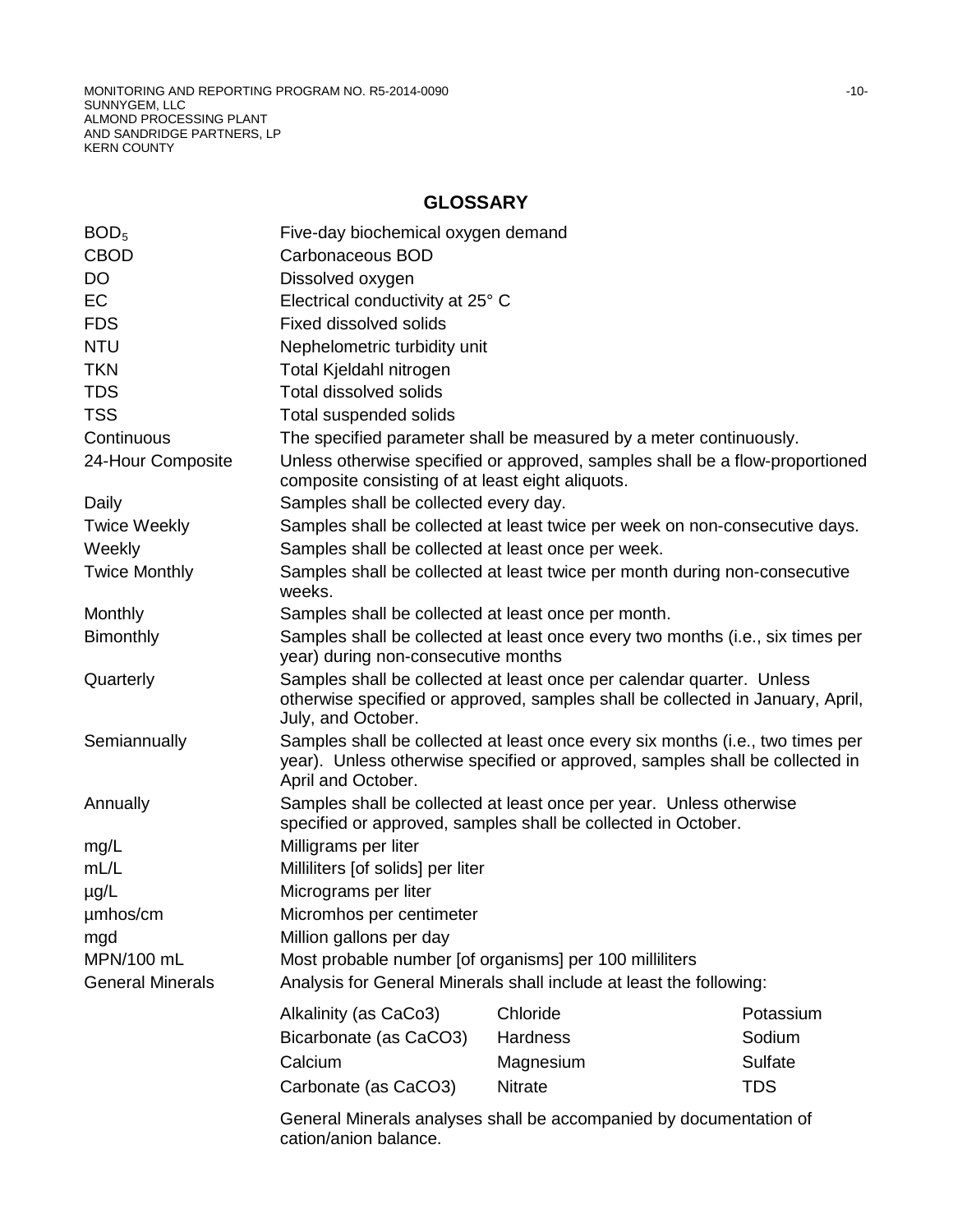#### INFORMATION SHEET

ORDER NO. R5-2014-0090 SUNNYGEM, LLC ALMOND PROCESSING PLANT AND SANDRIDGE PARTNERS, LP KERN COUNTY

#### **Background**

SunnyGem, LLC (SunnyGem) owns and operates an almond processing plant (Plant) at 500 North F Street in Wasco. The Plant receives almonds that have already been shelled and hulled at other facilities for further processing, packaging, and distribution. Almonds brought to the Plant are sorted and graded and then blanched, dry roasted, sliced, diced, slivered, and/or milled.

SunnyGem submitted a Report of Waste Discharge (RWD) in June 2007 to discharge a portion of its wastewater for landscape irrigation. In February 2014 SunnyGem submitted a revised RWD for expansion of the Plant and to increase flows with the discharge of process wastewater from its blanching operations to nearby farmland owned by Sandridge Partners, LP. Additional information to complete the RWD was submitted on 12 March and 13 March 2014. Process wastewater consists of blanching water and a small amount of cleaning water. Other waste streams, including domestic waste, boiler condensate, cooling water blowdown, and cleaning water, will be discharged to the City of Wasco's Wastewater Treatment Facility (WWTF).

#### **Existing Discharge**

The Plant operates continuously throughout the year. The Plant can currently process up to 80 million pounds of almond meat per year. With the planned expansion the Plant's capacity would be increased to about 120 pounds per year. Current total wastewater flows at the Plant range from about 40,000 to 100,000 gallons per day. The RWD estimates, that with the planned expansion, wastewater flows from the blanching operation will average about 50,000 gallons per day or 0.05 million gallons per day (mgd).

As this discharge has not been previously regulated there is little data on wastewater quality. Samples of the wastewater were collected in January 2007 and October 2012. The sample collected in 2007 was of the combined waste stream, while the 2012 samples included just wastewater from the blanching operations as well as a sample of the combined waste stream sampled at the point where the Plant discharges to the City's WWTF. Table 1 presents the analytical data for samples collected in 2007 and 2012:

| Constituent                     | Units    | <b>Wastewater Quality</b> |             |               |
|---------------------------------|----------|---------------------------|-------------|---------------|
|                                 |          | 1/10/2007                 | 10/3/2012   | 10/3/2012     |
|                                 |          | (combined                 | (blanching  | (combined     |
|                                 |          | waste stream)             | wastewater) | waste stream) |
| pH                              | pH units |                           | 6.9         | 6.2           |
| Electrical Conductivity (EC)    | umhos/cm |                           | 510         | 424           |
| Biochemical Oxygen Demand (BOD) | mq/L     | 420                       | 1800        | 1200          |

| <b>TABLE 1. Wastewater Quality</b> |  |
|------------------------------------|--|
|------------------------------------|--|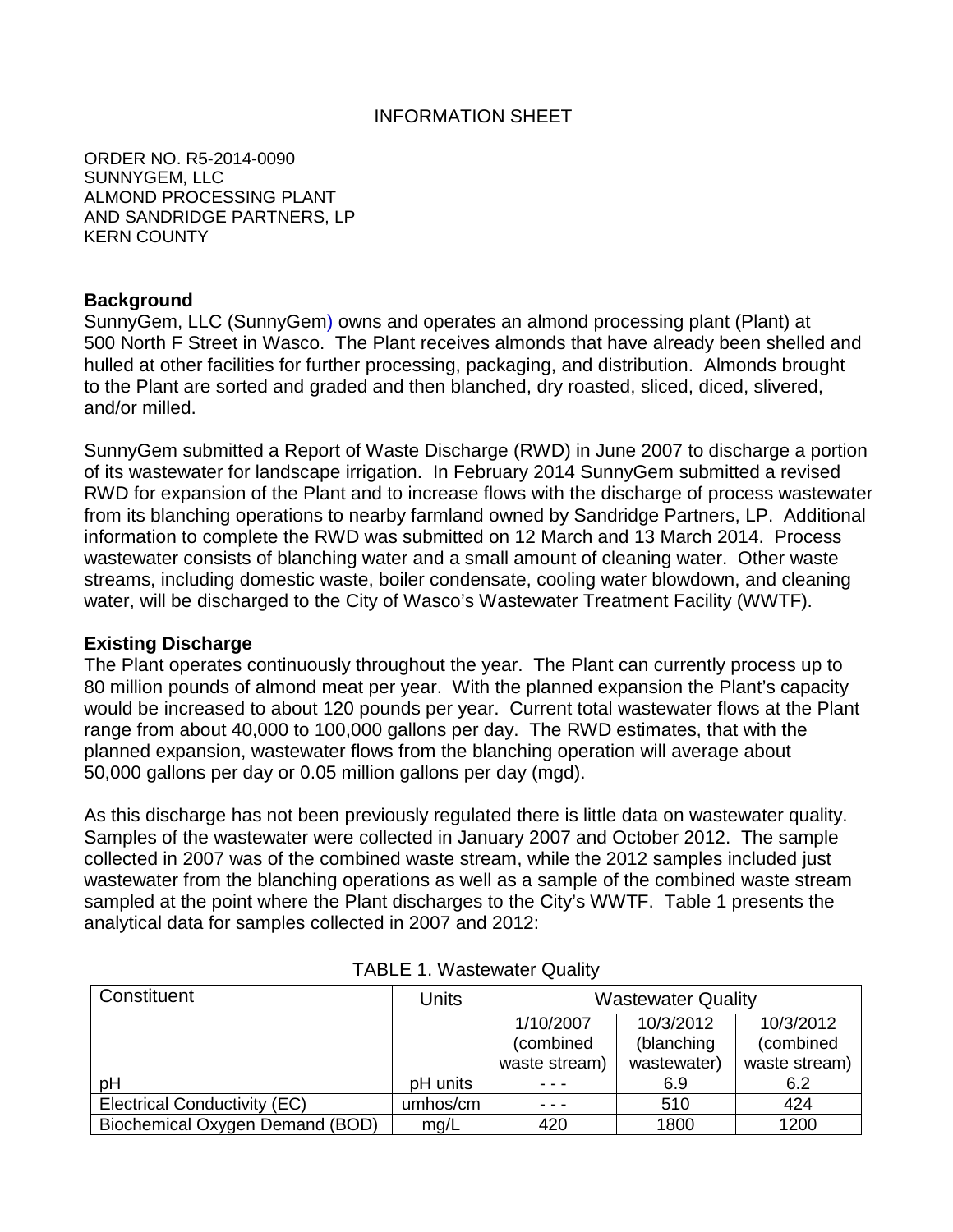| Constituent                         | <b>Units</b> | <b>Wastewater Quality</b> |                         |                        |
|-------------------------------------|--------------|---------------------------|-------------------------|------------------------|
|                                     |              | 1/10/2007<br>(combined    | 10/3/2012<br>(blanching | 10/3/2012<br>(combined |
|                                     |              | waste stream)             | wastewater)             | waste stream)          |
| <b>Total Dissolved Solids (TDS)</b> | mg/L         | 930                       | 1800                    | 1200                   |
| Nitrate as Nitrogen $(NO3-N)$       | mg/L         | < 0.5                     | 4.2                     | 3.6                    |
| Total Kjeldahl Nitrogen (TKN)       | mg/L         | 70                        | 91                      | 91                     |
| <b>Total Nitrogen</b>               | mg/L         | 71                        | 96                      | 95                     |
| Sodium                              | mg/L         | 28                        | 27                      | 32                     |
| Calcium                             | mg/L         | 31                        | 15                      | 17                     |
| Magnesium                           | mg/L         | 12                        | 9.6                     | 8.2                    |
| Potassium                           | mg/L         | 91                        | 110                     | 78                     |
| <b>Sulfate</b>                      | mg/L         | 48                        | 43                      | 36                     |
| Chloride                            | mg/L         | 23                        | 14                      | 14                     |
| Bicarbonate as $CaCO3$              | mg/L         | 170                       | 90                      | 65                     |
| <b>Iron</b>                         | mg/L         | 1.4                       | 0.73                    | 1.4                    |
| <b>Boron</b>                        | mg/L         | 1.2                       | 0.97                    | 0.76                   |

#### TABLE 1. Wastewater Quality

SunnyGem does collect BOD samples of its effluent when discharging to the City's WWTF. Data from 61 samples collected from June through December 2013 ranged from about 500 to 3,100 mg/L with an average concentration of about 1,300 mg/L, and average monthly concentrations ranging from about 1,100 to 1,800 mg/L.

Blanching wastewater is high in organics (BOD) and nitrogen as TKN, though the EC of the discharge at 510 umhos/cm is relatively low. The increase in concentrations observed between 2007 and 2012 is believed to be the result of increased production and water conservation measures to reduce water use at the Plant.

## **Proposed Discharge**

Wastewater from the blanching operations will be discharged to two 20,000-gallon holding tanks. From the holding tanks wastewater will be discharged to an unlined temporary holding pond, with a design capacity of approximately 132,000 gallons. From the holding pond the wastewater will be pumped into the irrigation system for the 32.5-acre land application area. The land application area is owned by Sandrige Partners, LP and consists of agricultural land currently planted in alfalfa; however, the Discharger is also looking into planting other fodder crops such as sudan grass. The wastewater will be applied via flood irrigation. There is a taliwater system on the northern edge of the field to recirculate excess water back into the irrigation system.

According to the RWD the land application area will be irrigated approximately 5 days a week for a three week period and then allowed to rest for three weeks to allow for drying and harvesting the crop. The RWD estimates that the land application area will be irrigated six times throughout the year resulting in an annual discharge of 4.5 million gallons per year. When not irrigating, wastewater from the blanching operations will be diverted to the City's WWTF. Supplemental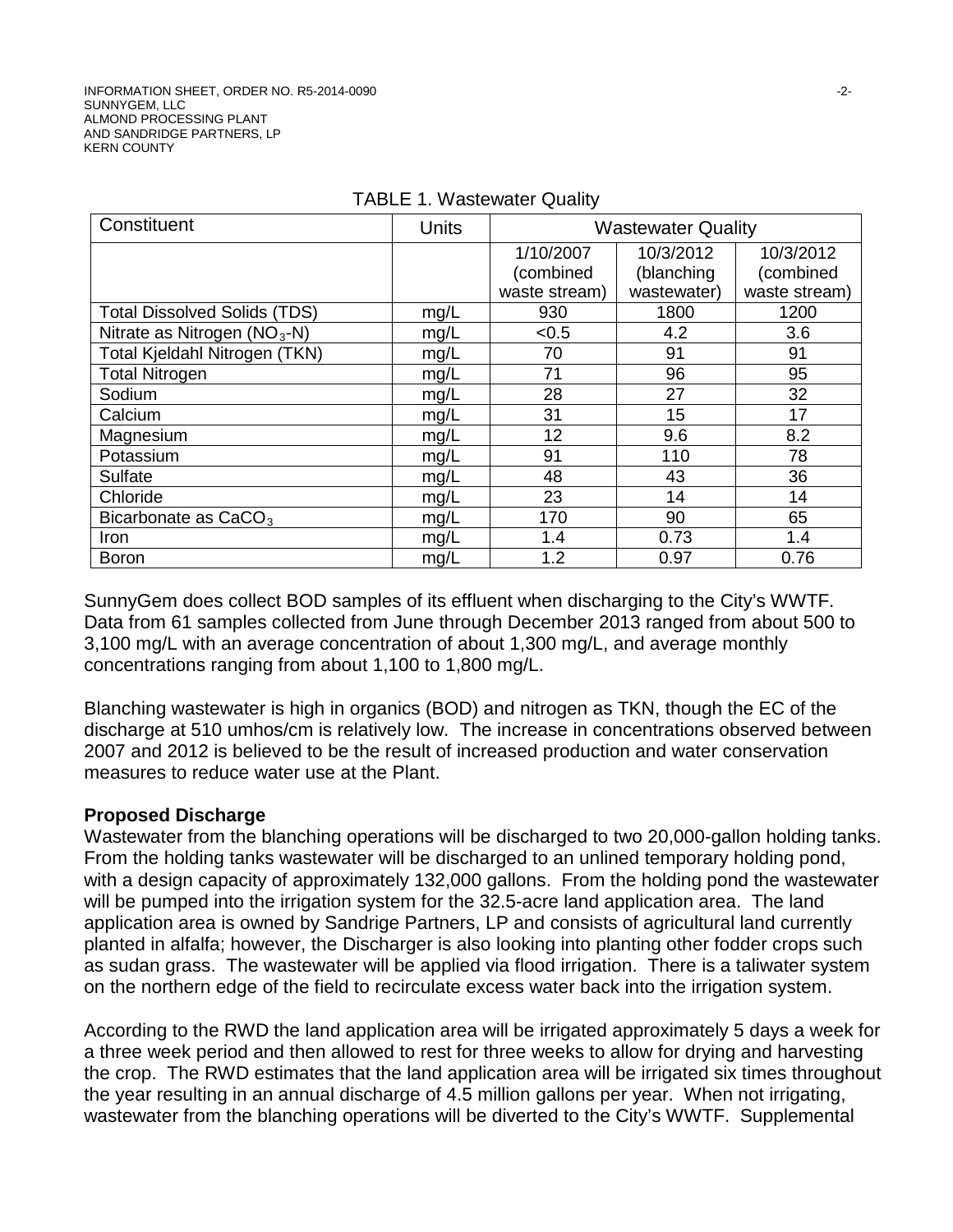irrigation water will consist of groundwater or surface water provided by the Shafter-Wasco Irrigation District.

With estimated nitrogen and potassium concentrations of 96 mg/L and 110 mg/L the annual nitrogen and potassium load at 4.5 million gallons would be approximately 110 lbs/acre/year and 127 lbs/acre/year, respectively. This is less than the annual crop uptake of nitrogen and potassium for alfalfa and sudan grass. This Order contains a Provision that requires SunnyGem to submit a Wastewater and Nutrient Management plan to ensure application is at reasonable agronomic rates.

BOD loadings were calculated using the minimum and maximum monthly average BOD concentrations reported for June through December of 2013. With average BOD concentrations between 1,100 and 1,800 mg/L, the estimated BOD load to the land application area at 0.05 mgd would be between 70 and 115 lbs/acre/week or 14 and 23 lbs/acre/day for the 5-day application cycle.

## **Groundwater Conditions**

According to the Department of Water Resources Groundwater Elevation Maps (Spring 2010) first encountered groundwater in the vicinity of the site occurs at about 290 to 310 feet below ground surface (bgs). Regional flow in the area is to the southwest.

The California Department of Water Resources and United State Geological Survey publish information about groundwater quality. Data that is pertinent to characterizing first-encountered groundwater prior to 1968 is limited due to the wide variability in the screened interval of the wells, sampling dates, and constituents monitored. The database identified approximately five wells in the vicinity of the site with water quality data prior to 1968. Based on the data from prior to 1968 groundwater quality in the area was relatively good with an EC ranging from about 162 to 900 umhos/cm, TDS of about 90 to 600 mg/L, and nitrate as nitrogen ( $NO<sub>3</sub>$ -N) from below detection limits to about 8.5 mg/L.

More recent data collected from the *Groundwater Ambient Monitoring Program* (GAMA) database and Geotracker identified a supply well within approximately 2 miles of the site that reported EC, TDS, and  $NO<sub>3</sub>$ -N of 300 to 310 umhos/cm, 200 to 225 mg/L, and 6.4 to 9.8 mg/L, respectively for samples collected between 2004 and 2010, and monitoring wells for a groundwater investigation within one mile of the site measured depth-to-water of about 330 feet bgs and EC ranging from 320 to 400 umhos/cm in 2013.

Based on this data, groundwater in the vicinity of the site appears to be of good quality with an EC between 160 to 900 umhos/cm, TDS between 130 and 500 mg/L, and  $NO<sub>3</sub>$ -N of less than 10 mg/L.

**Source Water:** Source water for the Plant is provided by the City of Wasco. According to the City's 2012 Consumer Confidence Report the source water is relatively good, with an electrical conductivity (EC) of 230 to 369 umhos/cm, total dissolved solids (TDS) of 160 to 240 mg/L, and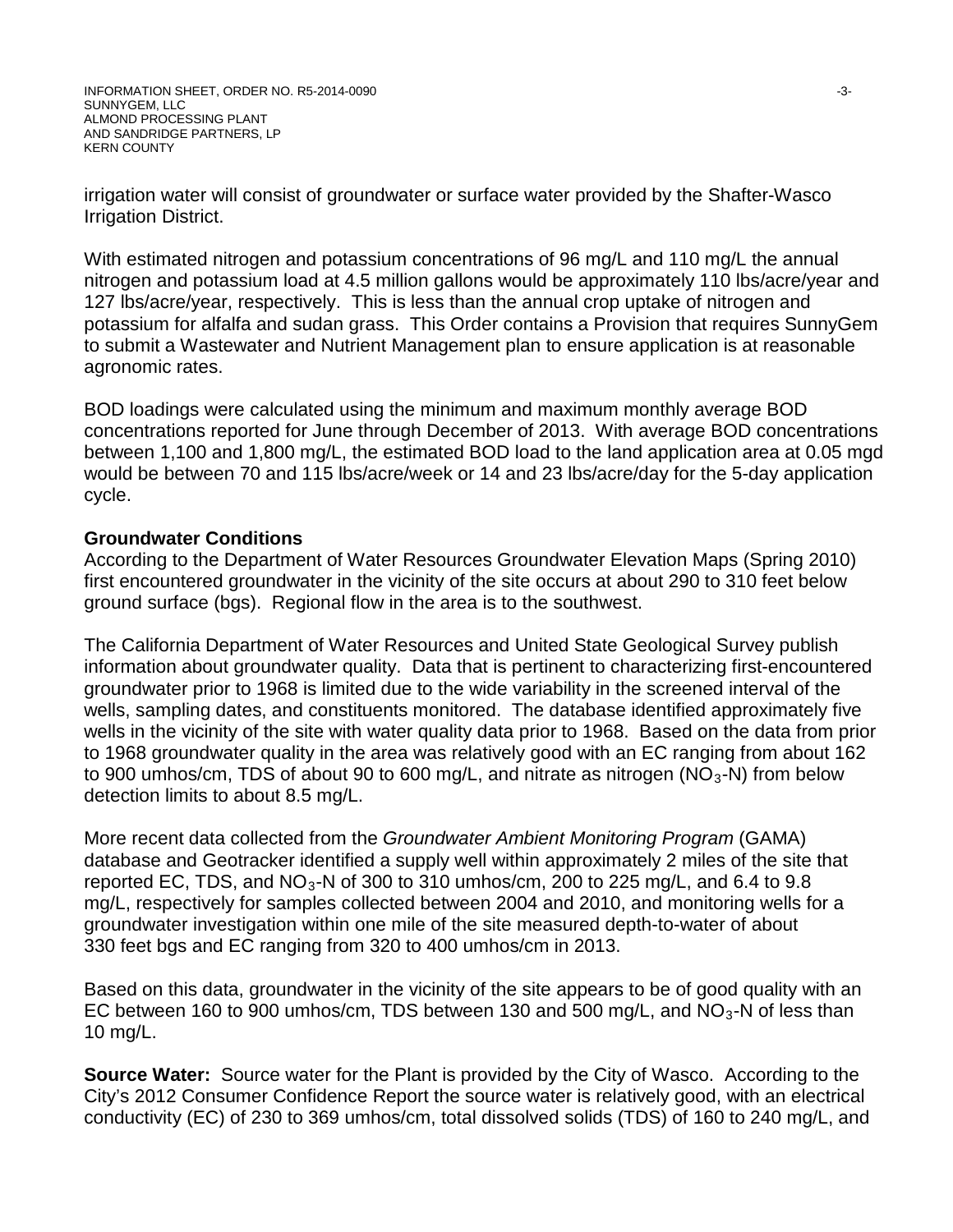$NO<sub>3</sub>$ -N of 3.3 to 10 mg/L. There are no samples of the irrigation water for the land application area.

## **Basin Plan, Beneficial Uses, and Regulatory Considerations**

The Plant and land application area lie within the North Kern Hydrologic Area (558.8) of the South Valley Floor Hydraulic unit. Local drainage is to the valley floor.

The *Water Quality Control Plan for the Tulare Lake Basin, Second Edition*, revised January 2004 (Basin Plan) designates beneficial uses, establishes numerical and narrative water quality objectives, contains implementation plans and policies for protecting all waters of the basin, and incorporates by reference plans and policies of the State Water Board. Beneficial uses often determine the water quality objectives that apply to a water body. The receiving water for this discharge is groundwater. The beneficial uses for the groundwater in the area are municipal and domestic supply, agricultural supply, industrial process and service supply.

The Basin Plan identifies the greatest long-term problem facing the entire Tulare Lake Basin as the increase in salinity in groundwater, which has accelerated due to the intensive use of soil and water resources by irrigated agriculture. The Basin Plan recognizes that degradation is unavoidable until there is a long-term solution to the salt imbalance. Until then, the Basin Plan establishes effluent salinity limits for both municipal and industrial discharges and states that effluent limits established for municipal discharges shall generally apply to industrial discharges. Limits potentially applicable to the proposed discharge, include:

- a. The incremental increase in salts from use and treatment must be controlled to the extent possible. Dischargers must limit the increase in EC of a point source discharge to land to a maximum of 500 umhos/cm.
- b. Discharges to areas that may recharge good quality groundwater shall not exceed an EC of 1,000 umhos/cm, a chloride content of 175 mg/L, or a boron content of 1 mg/L.

With an EC of about 510 umhos/cm the discharge should be able to comply with these limits.

## **Antidegradation**

State Water Board Resolution 68-16, the Statement of Policy with Respect to Maintaining High Quality of Waters in California (Anti-Degradation Policy), requires the regional water boards to maintain high quality waters of the State until it is demonstrated that any change in quality will not result in water quality less than that described in State and Regional Water Board policies or exceed water quality objectives, will not unreasonably affect beneficial uses and is consistent with the maximum benefit to the people of the State.

As discussed in the Findings in the WDRs the discharge as authorized by this Order is not expected to unreasonably affect present and anticipated future beneficial uses or result in groundwater quality that exceeds water quality objectives. The Discharger provides or will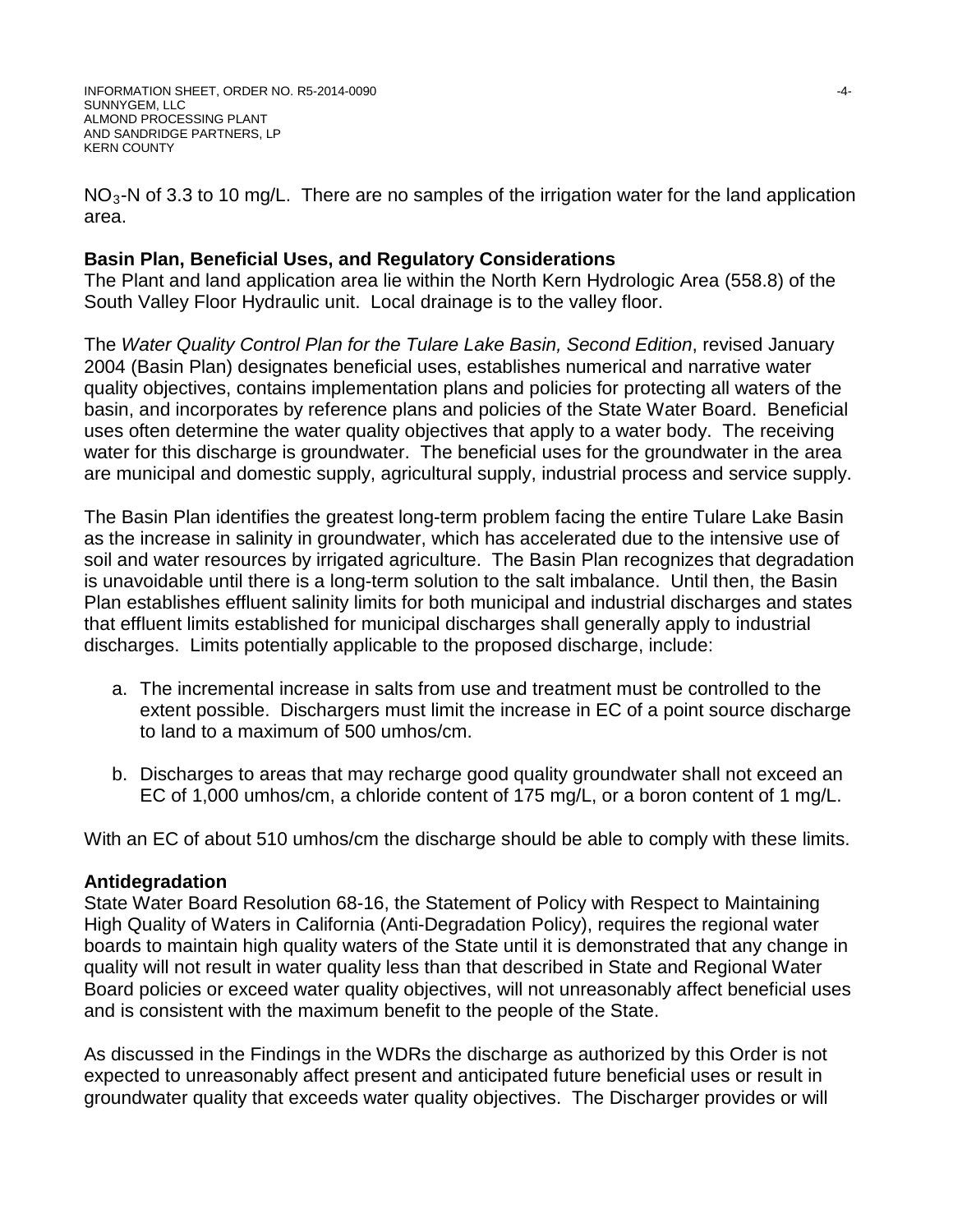provide as a condition of this Order treatment and control measures intended to minimize degradation to the extent feasible.

With wastewater application at the loading rates authorized by this Order, appropriate application and resting periods, and reuse of wastewater on crops, the discharge will not cause impermissible degradation of the underlying groundwater.

Degradation of groundwater by some of the typical waste constituents released with discharge from a food processing facility after effective source reduction is consistent with maximum benefit to the people of the State. SunnyGem contributes to the economic prosperity of the region by direct employment of 125 to 200 workers at the Plant, provides incomes for numerous surrounding almond growers and associated trucking firms, and provides a tax base for local and county governments. Economic prosperity of valley communities and associated industry is of maximum benefit to the people of the State, and therefore sufficient reason to accommodate growth and groundwater degradation provided terms of the Basin Plan are met.

The Order establishes effluent limits and groundwater limits for the Plant that will not unreasonably threaten present and anticipated beneficial uses or result in groundwater quality that exceeds water quality objectives set forth in the Basin Plan.

#### **Title 27**

Title 27 of the California Code of Regulations, section 20005 et seq (Title 27) contains regulations to address certain discharges to land. Title 27 establishes a waste classification system, specifies siting and construction standards for full containment of classified waste, requires extensive monitoring of groundwater and the unsaturated zone for any indication of failure of containment, and specifies closure and post-closure maintenance requirements. Generally, no degradation of groundwater quality by any waste constituent in a classified waste is acceptable under Title 27 regulations.

Unless exempt, release of designated waste is subject to full containment pursuant to Title 27 requirements. Title 27 Section 20090(b) exempts discharges of designated waste to land from Title 27 containment standards and other Title 27 requirements provided the following conditions are met:

- a. The applicable regional water board has issued waste discharge requirements, or waived such issuance;
- b. The discharge is in compliance with the applicable basin plan; and
- c. The waste is not hazardous waste and need not be managed according to Title 22, CCR, Division 4.5, Chapter 11, as a hazardous waste.

The discharge meets the above requirements and is therefore exempt from Title 27.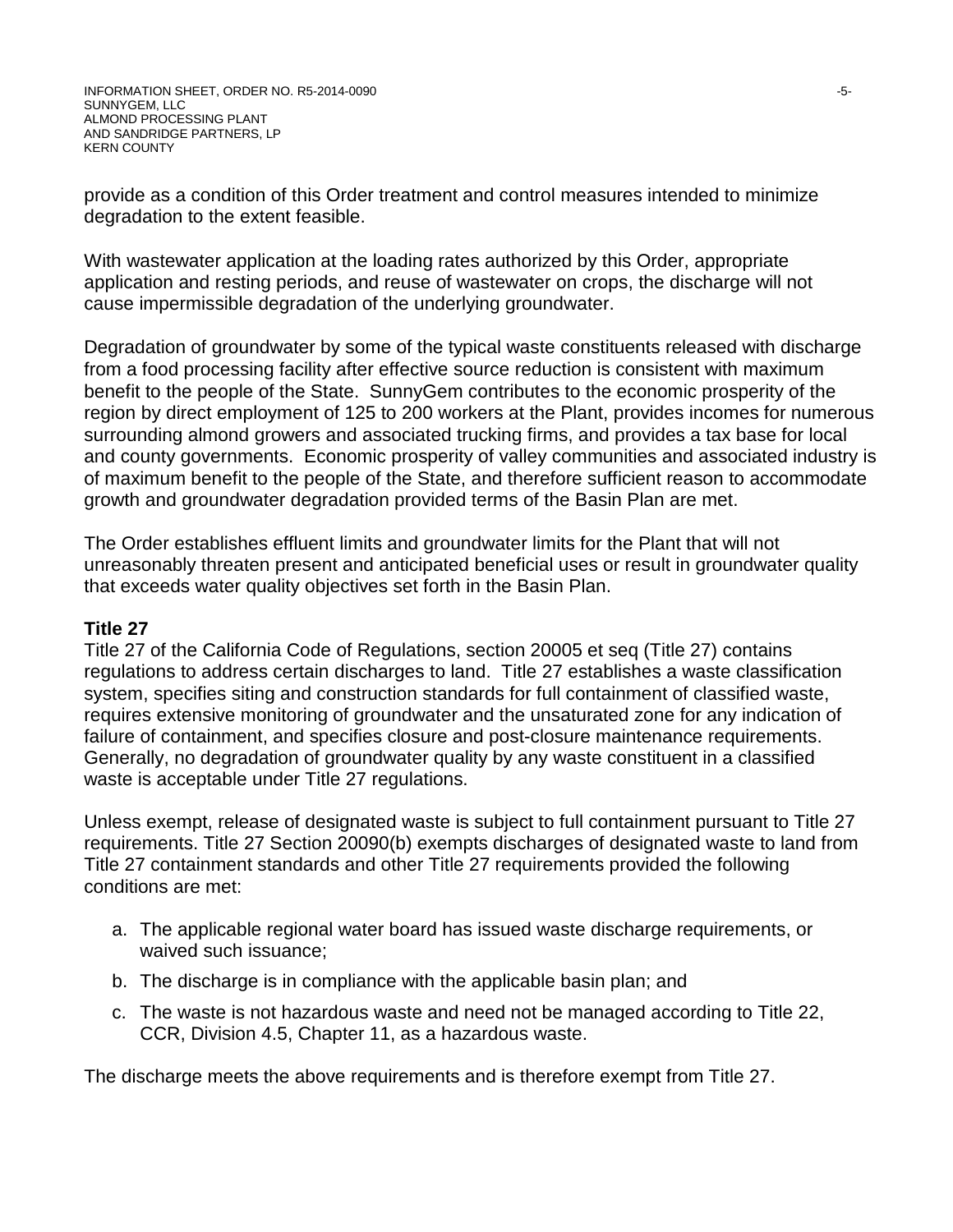# **CEQA**

On 14 October 2013, the City of Wasco's Planning Department, in accordance with the California Environmental Quality Act (CEQA), adopted a Negative Declaration in conjunction with a Conditional Use Permit (CUP #03-01) for expansion of the Plant and application of process wastewater for irrigation of nearby farmland. The Negative Declaration evaluated the potential impacts to groundwater quality and found that compliance with the Regional Water Board's permitting requirements will ensure that impacts to water quality would be less than significant. Compliance with this Order will mitigate or avoid significant impacts to water quality

# **Proposed Order Terms and Conditions**

**Discharge Prohibitions, Effluent Limitations, Discharge Specifications, and Provisions** The proposed Order would prohibit discharge to surface waters and surface water drainage courses.

The proposed Order would limit the monthly average daily discharge flow to 50,000 gpd, and set a maximum annual flow limit of 4.5 million gallons.

The proposed Order would include effluent limits for chloride and boron of 175 mg/L, and 1 mg/L, respectively, and set an average EC limit of 500 umhos/cm plus source water (rolling 12-month average) or a maximum EC limit of 1,000 umhos/cm. These limits are consistent with the Basin Plan for discharges overlying good quality groundwater. Discharge requirements regarding dissolved oxygen and freeboard in the temporary holding pond are consistent with Central Valley Water Board policy for the prevention of nuisance conditions, and are applied to all such facilities.

The proposed Order sets an average BOD loading limit of 100 lbs/acre/day, requires that wastewater be applied at agronomic rates, and includes provisions requiring the Discharger to prepare and implement a Salinity Control Plan and Wastewater and Nutrient Management Plan.

The proposed Order would prescribe groundwater limitations that implement water quality objectives for groundwater from the Basin Plan. The limitations require that the discharge not cause or contribute to exceedance of these objectives or natural background water quality, whichever is greatest, and sets a specific limit for  $NO<sub>3</sub>$ -N of 10 mg/L consistent with the Primary MCL.

## **Monitoring Requirements**

Section 13267 of the CWC authorizes the Central Valley Water Board to require monitoring and technical reports as necessary to investigate the impact of a waste discharge on waters of the State. Water Code Section 13268 authorizes assessment of civil administrative liability where appropriate.

The proposed Order includes effluent, pond, source water, irrigation water, and solids monitoring. This monitoring is necessary to evaluate the extent of the potential degradation from the discharge.